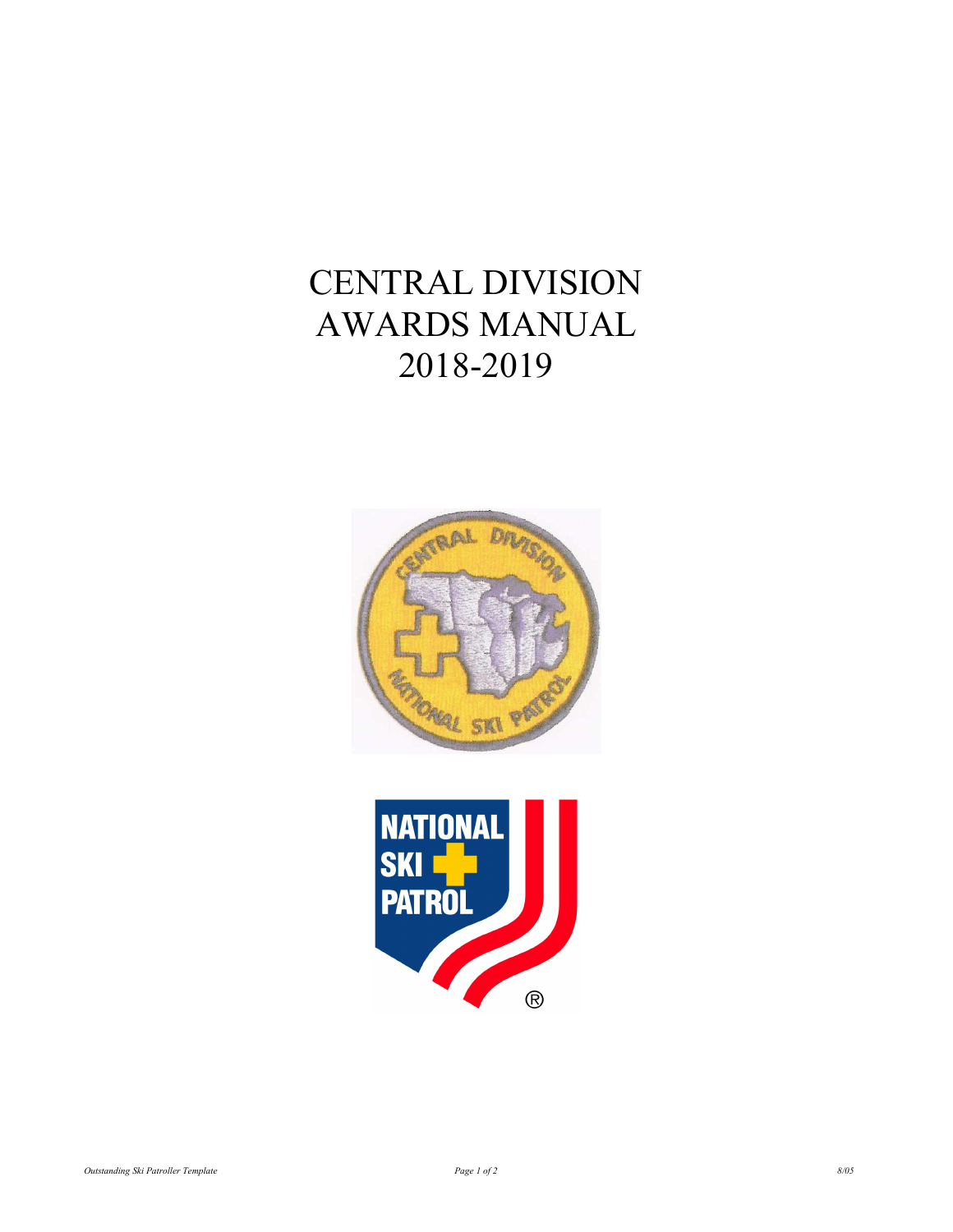# TABLE OF CONTENTS

- Page 3: General overview
- Page 5: Judging awards
- Page 8: Appointments
- Page 9: Distinguished Service
- Page 10: Meritorious Service
- Page 11: Merit Stars General information Gold Merit Star Silver Merit Star
- Page 12: Purple Merit Star
- Page 13: Blue Merit Star
- Page 14: Green Merit Star
- Page 14: Yellow Merit Star
- Page 17: Yellow Merit Star (non medical) form template
- Page 18: Yellow Merit Star recommendation template
- Page 19: Patroller's Cross
- Page 20: Outstanding Overview
- Page 21: Outstanding Patrol form Template
- Page 23: Outstanding Large Alpine Patrol Outstanding Small Alpine Patrol
- Page 24: Outstanding Nordic Patrol
- Page 25: Outstanding Patroller form Template
- Page 27: Outstanding Alpine Patroller Outstanding Nordic Patroller Outstanding Young Patroller Outstanding Paid Patroller
- Page 28: Outstanding (Auxiliary) Patroller Outstanding OEC Instructor Outstanding Instructor (other than OEC)
- Page 29: Outstanding Alpine Patrol Representative Outstanding Nordic Patrol Representative Outstanding Administrative Patroller
- Page 30: Rating System for Outstanding Judging
- Page 32: Unit Citation
	- National, Standard, and Division Certificates of Appreciation Avalanche Award
	- National Chair's Administrative Patroller Award
- Page 33: National Ski Patrol Memorial
	- Minnie Dole Award
- Page 34: Award Rejection/Appeal Process
- Page 35: Central Division Critical Care Recognition
- Page 36: Template recommendations for writing Purple, Blue, and Yellow Merit Stars
- Page 41: Central Division Policies and Procedures Awards Section
- Page 48: How to produce an Award winning Awards Presentation with sample script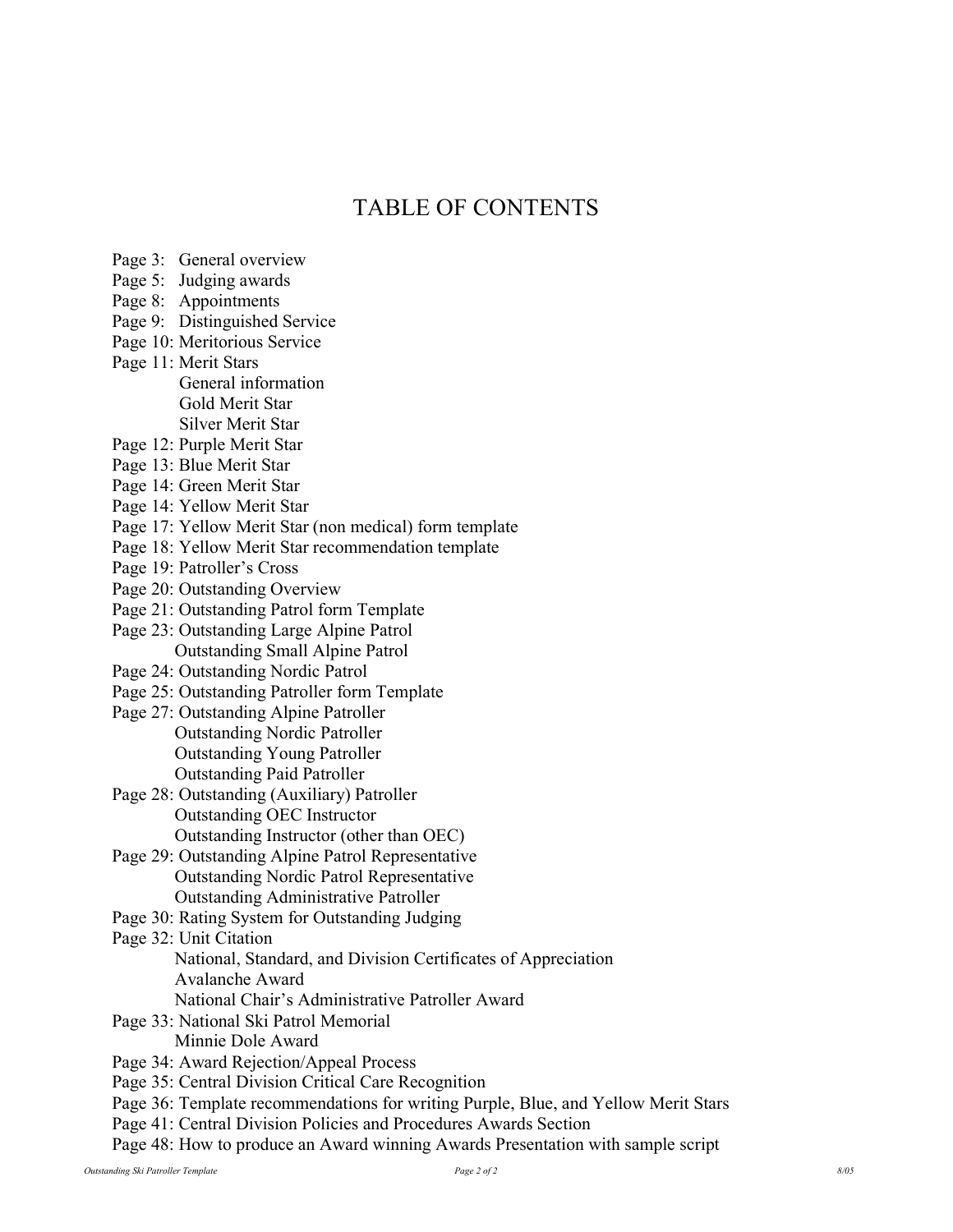# CENTRAL DIVISION AWARDS MANUAL 2018-2019

Outlined in the following pages is much of the information submitted yearly to each Central Division Region Awards Advisor and Region Director.

This is the information needed to understand, write, and process NSP Awards.

Each fall before ski season, Central Division also e-mails each Region Awards Advisor copies of all the previous season's Central Division Outstanding Winners' nominations that they are encouraged to use as templates to help their Region patrols better represent themselves to their Region Awards Committee as well as to the Central Division judges.

These awards templates will be available to all patrols and patrollers by contacting their Region Awards Advisor or the Central Division Awards Advisor.

The information in this manual details everything any sponsor will need to succeed in all areas of NSP awards by detailed explanation of each area of the Awards Section of the National Ski Patrol Policies and Procedures as well as the Central Division Policies and Procedures.

It will show what awards your patrollers might be qualified and not qualified for and how to write an appropriate submission.

This is easier than it first appears. While initially intimidating following these instructions will make submitting your nominations a less painful task. Any patroller can submit most of the awards.

But no submission can succeed if the rules are not followed:

# EVERY YEAR MANY AWARDS SUBMITTALS ARE DONE INAPPROPRIATELY. THIS DOCUMENT IS INTENDED TO HELP YOU AVIOD THAT MISTAKE. READING THESE INSTRUCTIONS WILL HELP AWARDS WRITERS TO CREATE SUSSESSFUL NOMINATIONS. WHEN THIS HAPPENS IT CREATES A MORE POSITIVE ATTITUDE TOWARDS WRITING AWARDS.

Every year since the beginning of the awards process, many inappropriate submissions have been sent in to the various Central Division Regions and then on to Central Division. An inappropriate submission automatically means failure and being sent back to the sponsor for a possible re-write.

Many nominations are being sent on outdated forms. Updated forms were created (2018) and are available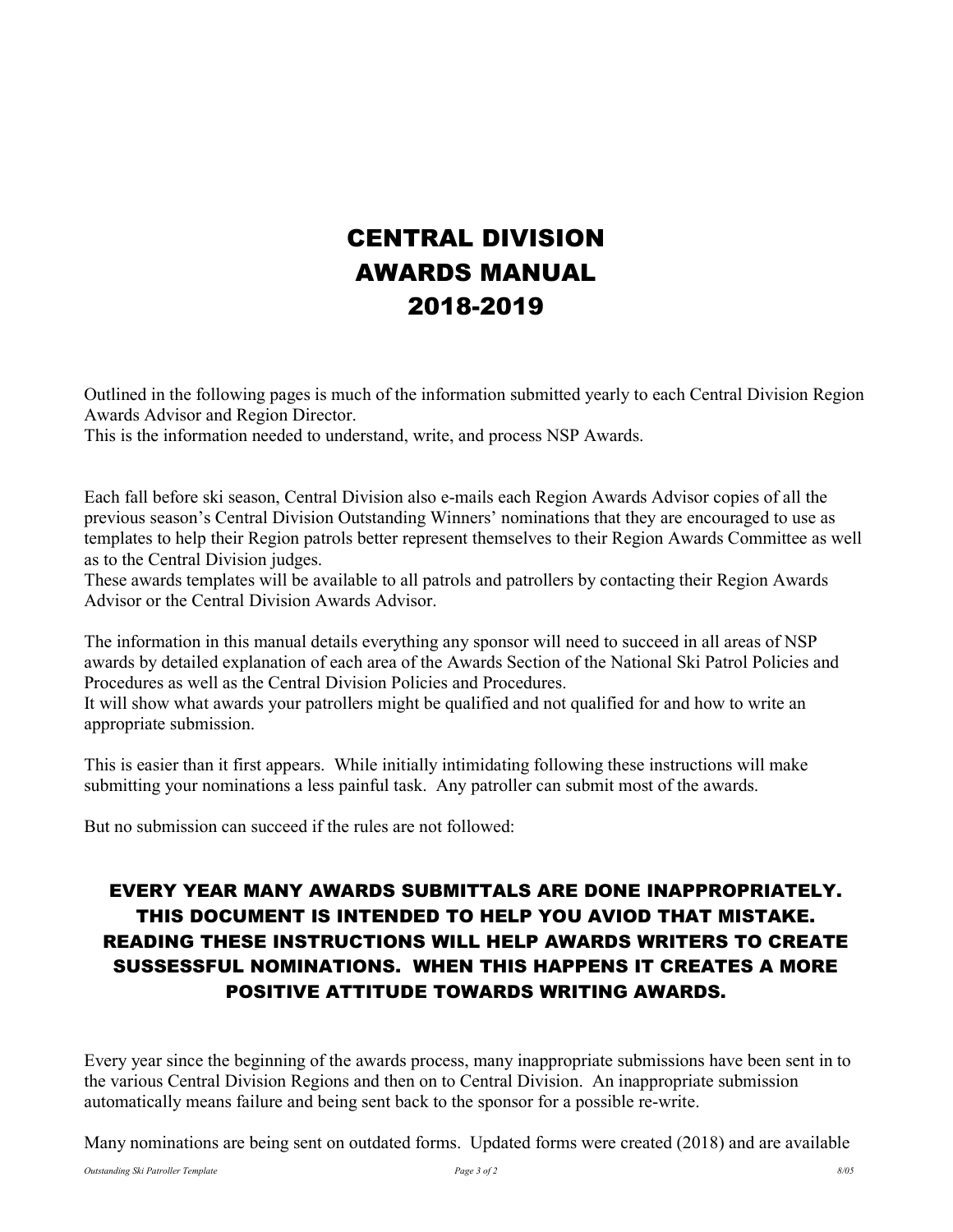on the National web site. Uploading the newest forms is the awards writers first step in avoiding pit fall.

The information in this manual should be followed precisely. The major rules below will help you.

#### MAJOR RULE #1.

Central Division and National will accept nominations on the current year's forms only These forms are easily downloaded from the National website. Log in, go to Member Resources/Forms and Documents/Awards.

MAJOR RULE #2 DO NOT hand write with the exception Approval signatures. This will also disqualify the submission.

MAJOR RULE #3

Carefully follow the rules and suggestions detailed in this manual, your submission forms, the Division Guideline documents, and the NSP Policies and Procedures.

MAJOR RULE #4 Start early in the season- the sooner, the better.

MAJOR RULE #5 A sponsor only signs the sponsor line, nothing else.

MAJOR RULE #6

You have a Region Awards Advisor(RAA) and a Division Awards Advisor(DAA) - use their expertise call or e-mail them if you have any questions. Review the guideline documents on the Division web site for the nomination you are writing. The guideline may answer your questions before contacting the RAA or DAA.

### SUBMISSION SUGGESTION FOR ALL AWARDS

Awards can be submitted to your Region Awards Advisor at any time of year with the exception of the Outstanding Awards which have a specific deadline each spring, Each Region has slightly different times for requiring their submissions for Outstandings, so each Patrol Representative or Patrol Awards Advisor should check your Region web site or contact the Region Awards Advisor to verify any deadline dates.

For awards other than Outstandings, an early submission will allow your Region Awards Advisor the time to work with you to improve and polish your submissions.

We strongly encourage all patrols to electronically "pre-submit" to their Region Awards Advisors all submissions from Appointments to Outstandings. This way, these e-mailed submissions can be readily examined and if they need to be changed or they do not quite meet National guidelines, the Region Awards Advisor can easily reply and suggest the necessary changes. Some submissions just need to be clarified, some need to be placed in another category, and some just do not fit National criteria.

Once the submissions are pre-approved, the hand signed cover sheet can then be sent on by post to your Region Awards Advisor who will present them to the Region Awards Committee to examine and give final approval. This means sponsors sign on the sponsor line and patrol reps sign on the Patrol rep line- nowhere else. Signed PDF coversheets are acceptable in electronic form.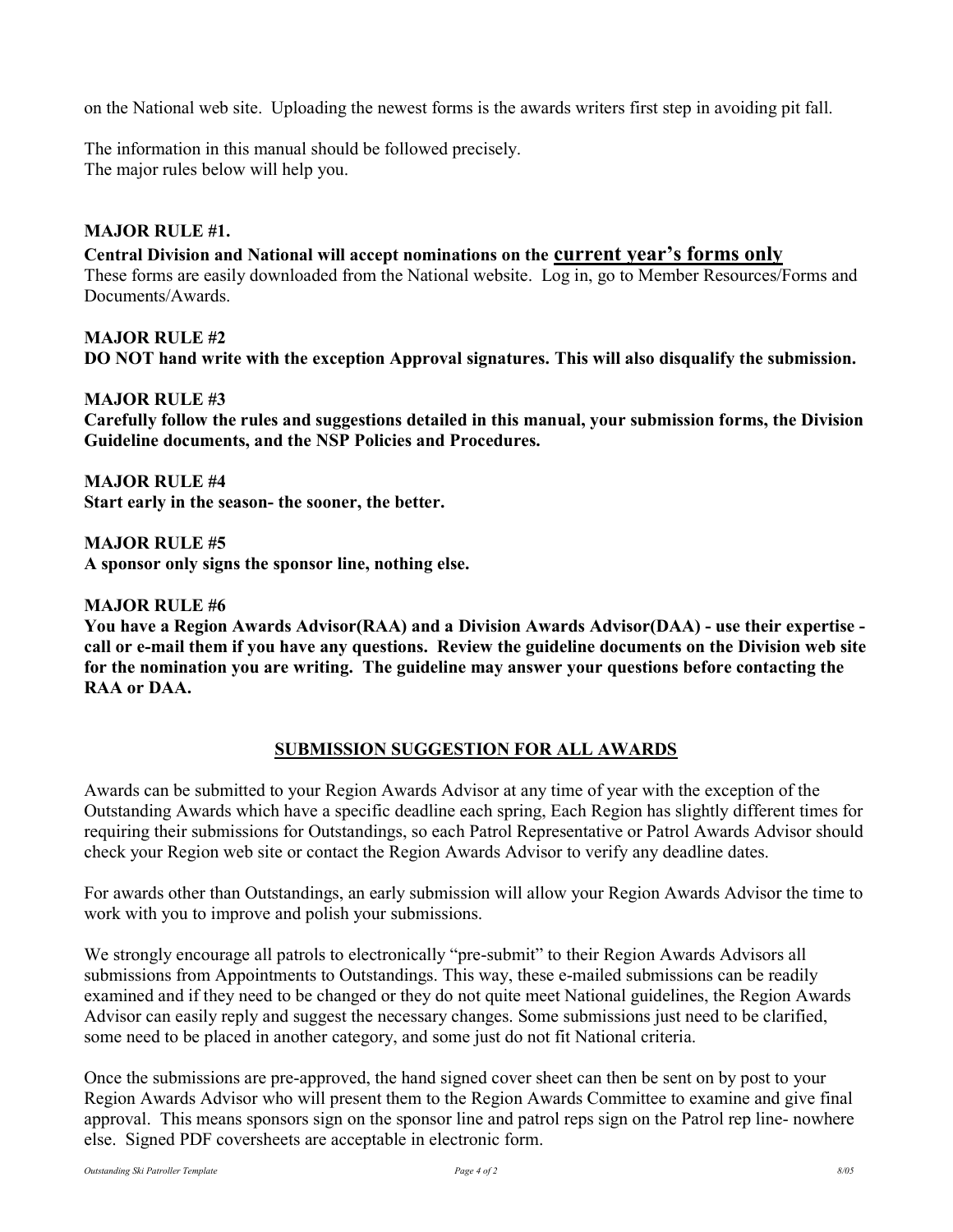Accepted awards are sent back from National to the Region Awards Advisor or Region Director only!

We also strongly encourage each Region Awards Committee to electronically send any of their Region Awards Committee's accepted submissions or inquiries (for Merit Stars, LCAs, Nationals, DSAs, MSAs, and Patrollers' Crosses) to the Central Division Awards Advisor before the hand signed submissions are sent on to the Division Advisor by mail.

This technique works well- it may seem time consuming, but electronic communications do greatly speed up the process and assure greater accuracy and acceptance at National.

Those Regions and Patrols who have been doing this have had extreme success in getting their awards accepted at Division and National levels.

### AWARDS JUDGING

There is always a question about how awards are judged. We have basically 4 tiers- 1. Local, 2. Region, 3. Division, 4. National.

The instructions below detail all information given to Region Awards Advisors for their judging committees and all information sent to our Central Division Outstanding judges.

### \*\*\*\*\*\*\*Consider the rules\*\*\*\*\*\*\*

# 1. Local For all Submitters

If you think any of your fellow patrollers meet the criteria for any of the many NSP awards from Merit Stars to National Nominations, look up and/or download the awards section of the current year's Policies and Procedures which is easily found on the NSP website.

Carefully read the information as detailed in the award description of the current National Ski Patrol Policies and Procedures

Carefully read the submission form for the current year

Carefully examine the supporting information for each award you submit

Remember once again we stress- as will be stressed many times in this awards guide- any submission on a non-current form is automatically considered ineligible.

Pay attention to detail: read, read, and read.

If a form says only consider the past 4 years in section X, then DO NOT use any information beyond the past 4 years.

Patroller means Patroller (old term Auxiliary), Certified, Nordic, or Alpine patroller. AT THIS TIME CANDIDATES NOT ELIGIBLE FOR AWARDS, ALUMNI ARE ELIGIBLE FOR MEDICAL MERIT STAR AWARDS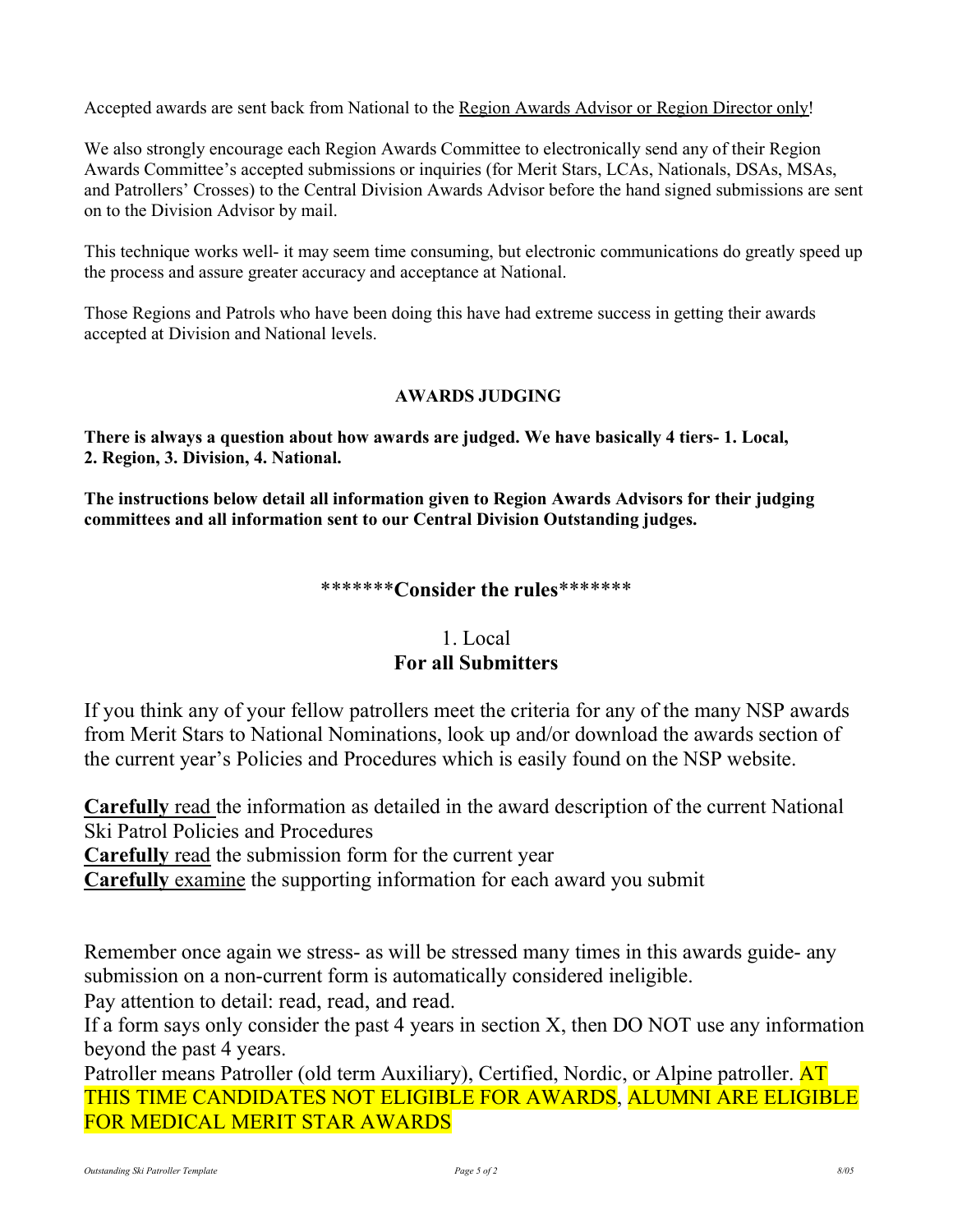Use the Sponsor recommendation to detail more information if you need to augment any areas on the forms.

When you are listing awards received, classes taught or taken, etc. always use dates and this means only the dates allowed on the form.

If there can be any question of what was done by your nominee- EXPLAIN. Judges can't just take your word that your nominee has taken a course or taught one. If a person has taught a class of 200 people, say it in your recommendation.

Like any accident reports you fill out for your ski area- never assume. Make sure all the blanks are filled in.

Network: If there are any questions, all sponsors are strongly encouraged to get with their Region Awards Advisor and/or Central Division Awards Advisor

### 2.

### For Region Awards Committees

As in the above:

Always have a copy of the current year's Policies and Procedures in front of all members of the awards committee.

Always have a copy of the current year's appropriate submission form in front of all members of the committee.

Pay attention: read.

If a form says only consider the past 4 years in section X, then ignore and discard anything beyond the past 4 years.

If you have a submission that looks good, make sure the sponsor has put in dates. Make sure the sponsor has explained. Make sure the sponsor has supplied **accurate** 

# information.

Like an accident report- never assume. Make sure all the blanks are filled in. Why send in a poor submission that will fail?

And as has been stated many times before, any submission on a non-current form is automatically considered ineligible. Any form at National at beginning of season is eligible

Make sure all signatures are written by hand or electronically in the appropriate place. Electronic signatures need an accompanying email from the signee verifying they approve of the nomination.

If there are any questions do not hesitate to ask for help!!!

Finally, it is very important that no member of the committee be present if he or she is being considered for an award. It is equally important that no extraneous patrollers be in attendance at awards committee meetings. It is important the no patrol representatives be in attendance at awards meetings. These individuals are distracting and their presence could easily lead to duress and inappropriate submissions.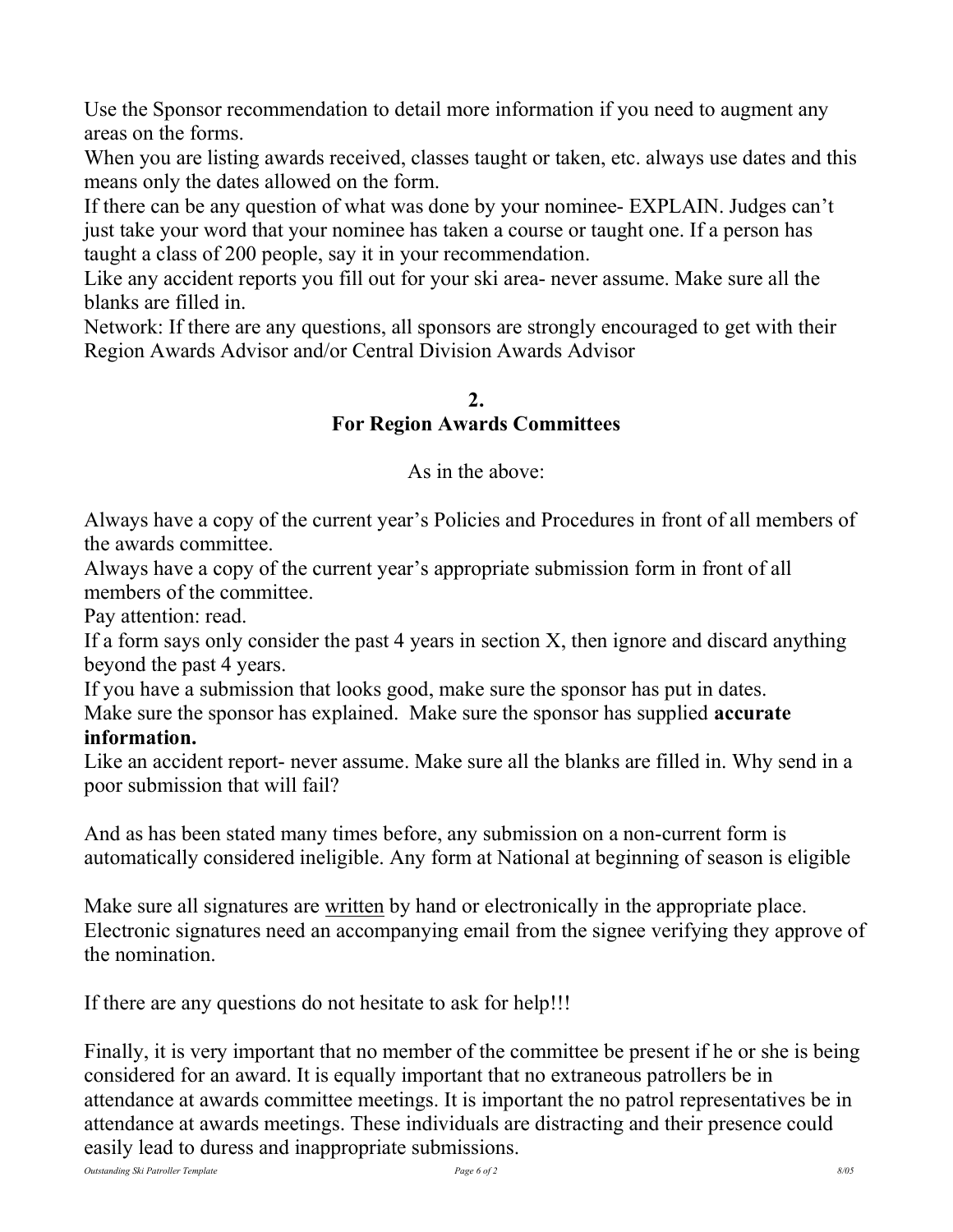# 3. CENTRAL DIVISION

### For Outstanding Submissions: see section 10.7.13 below

This information for Outstandings is highly detailed in the section 10.7.13 as to qualifications and judging techniques

For all other awards submissions, the Central Division Awards Advisor reviews material sent by the Region Awards Committees and forwards them on to National if they meet National standards

# CENTRAL DIVISION EXPLANATION OF INTENT NATIONAL POLICIES AND PROCEDURES CHAPTER 10 AWARDS PROGRAM

The Awards Chapter 12 of the NSP Policies and Procedures can be found by getting into your membership page and logging on to "my Bookshelf" section on the left side of your member information page. Currant forms and the current Policies and Procedures are found there.

The Awards chapter is broken down into 14 major sections. These are detailed below and followed by the Central Division Policies and Procedures.

- 12.1 General overview
- 12.2 Appointments- National and Leadership Commendation
- 12.3 Distinguished Service Award
- 12.4 Meritorious Service
- 12.5 Merit Stars (and Central Division Critical Care Recognition)
- 12.6 Patroller's Cross/ Patroller Memorial
- 12.7 National Outstanding Awards
- 12.8 National Recognition Awards
- 12.9 Service Recognition Awards
- 12.10 Honorary Awards
- 12.11 Awards Advisor Job Description
- 12.12 Awards Forms
- 12.13 Awards Rejection Process

Following addendum: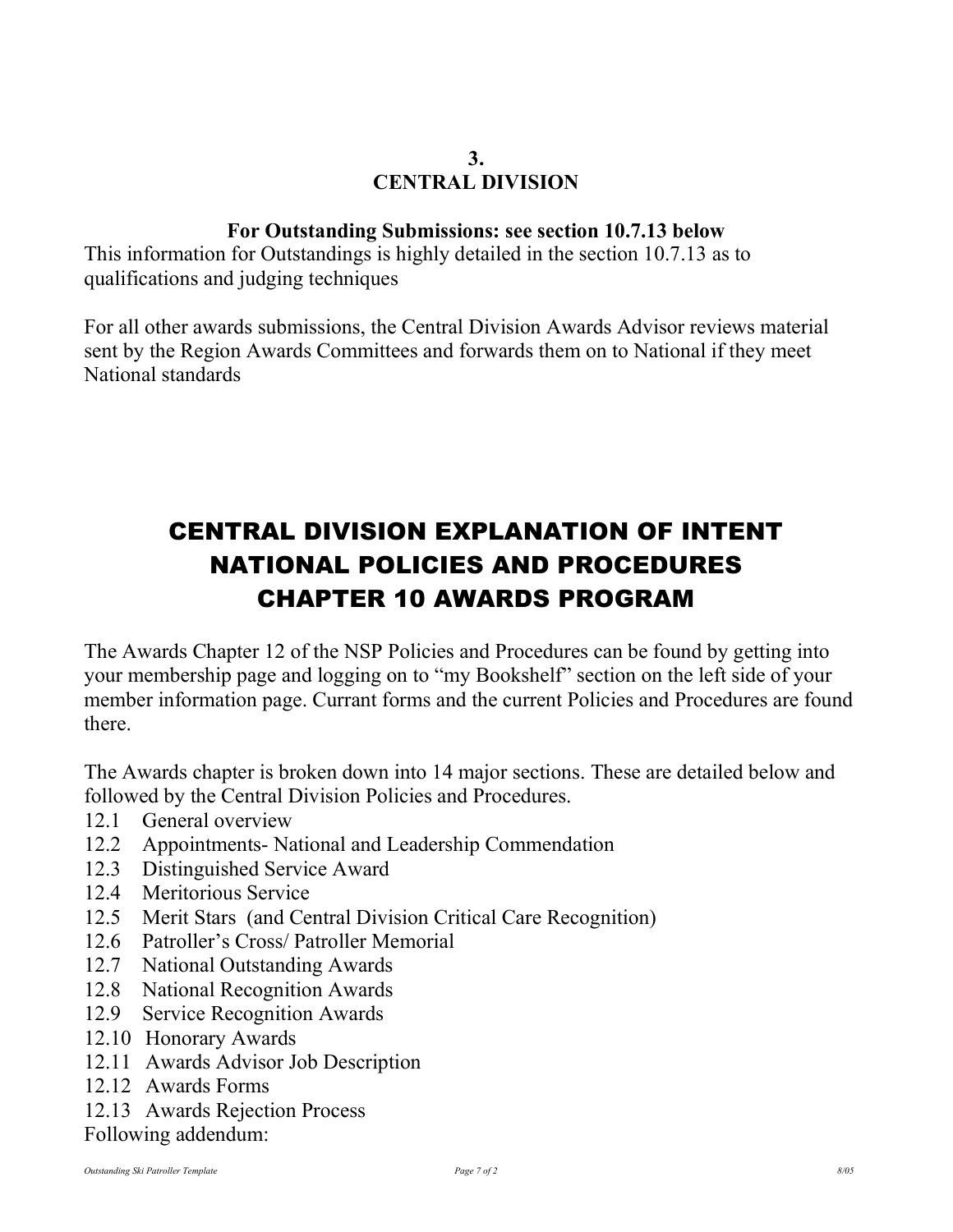Central Division Policies and Procedures Samples of write-ups for various awards

To help clarify the intent and current Central Division and National interpretation of each section of the Awards Chapter, the information in this manual should be examined alongside the National Policies and Procedures and the current year's Awards Forms.

The best way to assure that any deserving patroller receives an award is to carefully follow this repeated advice:

First, carefully examine the appropriate section of the Policies and Procedures for the awards you think your nominee is best suited.

Second, carefully examine the Central Division Awards Manual for explanations of the award you think may be best.

Third, carefully examine the Awards Form to make sure you do not leave anything out.

# CHAPTER 12 Policies and Procedures: Awards Program Central Division explanation and interpretation of intent

### Section 12.1

Important points-1. most awards can be sent in at any time during the season

2. it takes time- count on  $\frac{45 \text{ days}}{25}$  from the time Division sends it to the National Awards Coordinator to process awards.

### Section 12.2 APPOINTMENTS (NATIONAL AND LEADERSHIP COMMENDATION)

#### Intent:

Demonstrates leadership, character, diplomacy, positive attitude, judgment, quality patrolling ability, desire to serve the public and extraordinary service to the National Ski Patrol.

There have been some questions surrounding qualifications for getting an Appointment. The primary area of confusion is that every patroller and every Region Director has different rationale as to what constitutes either a "National Appointment" or "Leadership Commendation Appointment"

First, all appointment sponsors must have an Appointment and understand that their nominee must be a registered NSP patroller for a minimum of eight years and have Senior or Certified status for a minimum of at least a full year prior to being nominated. (At this point, Candidate years do not count)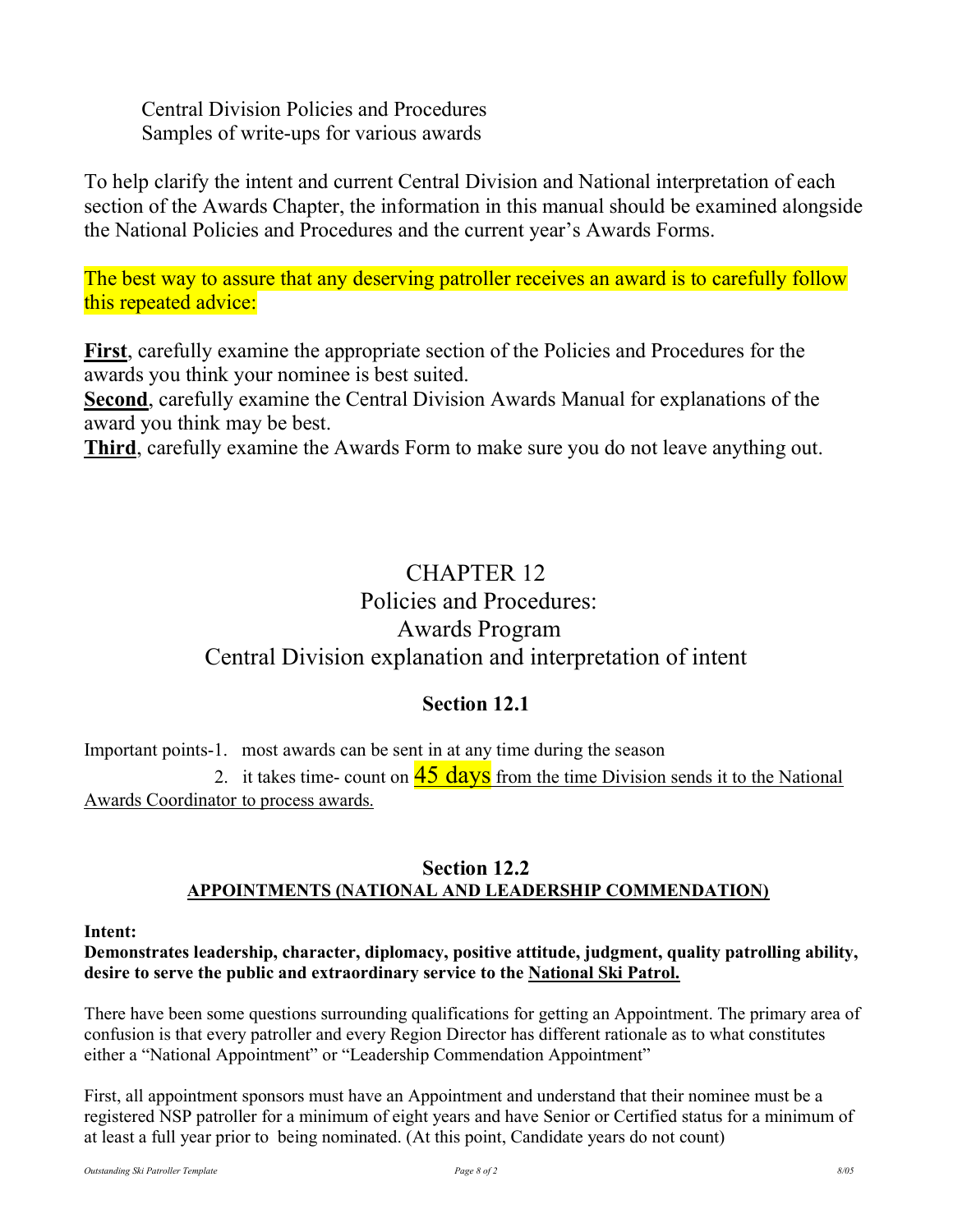#### Appointment Nomination Form- Section 6 (NEW APPOINTMENT FORMS 2018)

Over the years, the main area of contention seems to be Section 6 of the nomination form: Must have demonstrated leadership that benefits the NSP

- A- Beyond the patrol level
- B- AND/OR by serving two or more ski seasons as an exceptional certified instructor in a program beneficial to the NSP- this must be exceptional, not just ordinary
- C- AND/OR exceptional service as an NSP Patrol Rep- this must be multiple terms, not just one.

LEADERSHIP IS THE KEY WORD in all 3 categories.

A. Beyond patrol level means continuous advising in NSP credentialed programs.

B. Instructing at patrol level means instructor of record with yearly enhancements- not just instructing a station in yearly refreshers

C. As a patrol rep means a leader who over a period of time has initiated and strengthened his patrol through NSP credentialed programs.

In the Central Division, an Appointment is characterized by "extraordinary ongoing service to the NSP. This means ongoing documented exceptional service and leadership. Patrollers receiving an Appointment are being recognized for service to the NSP programs within the framework of the vision and mission statements, that is through credentialed education and training in leadership, outdoor emergency care, safety and transportation services, which enables members to serve the community in the safe enjoyment of outdoor recreation.

### Policies and Procedures Section 12.2.6.5: ACCORDING TO NATIONAL RULES

 If the nomination is rejected at any step, the nomination, along with the reason for rejection, must be returned to the sponsor within 30 days, with a copy sent to all in the review chain below, as well as one step above the rejecting party. See section 10.13 for appeals process.

Policies and Procedures Section 12.2.6.8: ACCORDING TO NATIONAL RULES

The nomination of a member for Appointment must occur without the nominee's knowledge

#### PLEASE REMEMBER…

# THE APPOINTMENT WHETHER NATIONAL OR LEADERSHIP COMMENDATION SHOULD BE OVERDUE RATHER THAN PREMATURE. OVERDUE DOES NOT MEAN THE PATROLLER ONCE DID THINGS FOR THE NSP. IT MEANS THE PARTOLLER DID THINGS AND STILL DOES THINGS FOR THE NSP. NOMINATING SOMEONE WITH MINIMAL CREDENTIALS IS DEFINITELY NOT IN THE SPIRIT OF WHAT THESE APPOINTMENTS REPRESENT.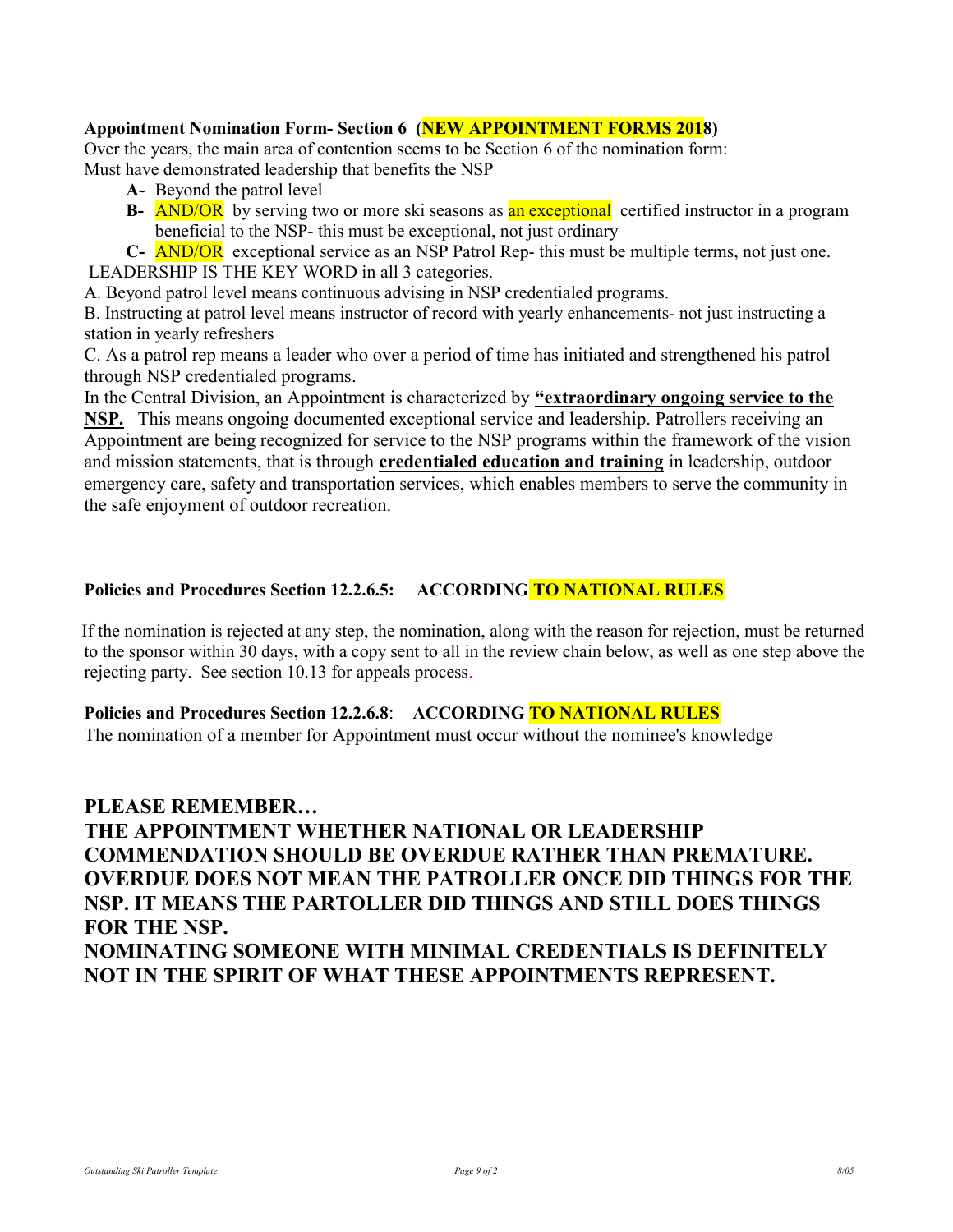## Section 12.3 DISTINGUISHED SERVICE AWARD

### Intent:

The DSA is awarded to patrollers or other organizations or individuals who have performed outstanding service to the National Ski Patrol and the skiing public. Patrollers are distinguished by exceptional devotion to duty and outstanding performance over a long period of time National recommends a minimum of 20 years service and Central Division will insist on meeting this minimum standard.

There have been some questions regarding the Distinguished Service Award. Remember, there is a distinction between outstanding service and devotion to a local patrol and outstanding service and devotion to the vision and mission of the NSP

Here is the Central Division interpretation of the Distinguished Service Award. It is for patrollers who are dedicated to the NSP's vision and mission and are model patrollers. This award is to be a culmination of service to the system and should be about the last award a member receives.

This is not just based on years of seniority. Once again- this award should be awarded to those patrollers who have given years of SERVICE to the NSP (not just their patrol)- they should have been leaders and demonstrate values that others can follow.

 So... When you have a submission for a DSA in your committee, think of what this person has done. Has this person done just one or two things that deserve recognition? Is this a feel good award? Have you considered a Certificate of Appreciation? (They can come from the Patrol, Region, Division or National.) How about a Yellow Merit Star? The YMS is "...for ANY outstanding act or service to the NSP". Please do not think that we are trying to limit the presentation of DSA's. Just don't be too quick to approve a DSA, as it can be given only once. Ask yourself how you will recognize true outstanding service if you present a DSA to every patroller with longevity. Are you compromising your standards? How about your fellow patrollers' standards? This should be a special award near the end of a patroller's career. It definitely should also be meaningful and special.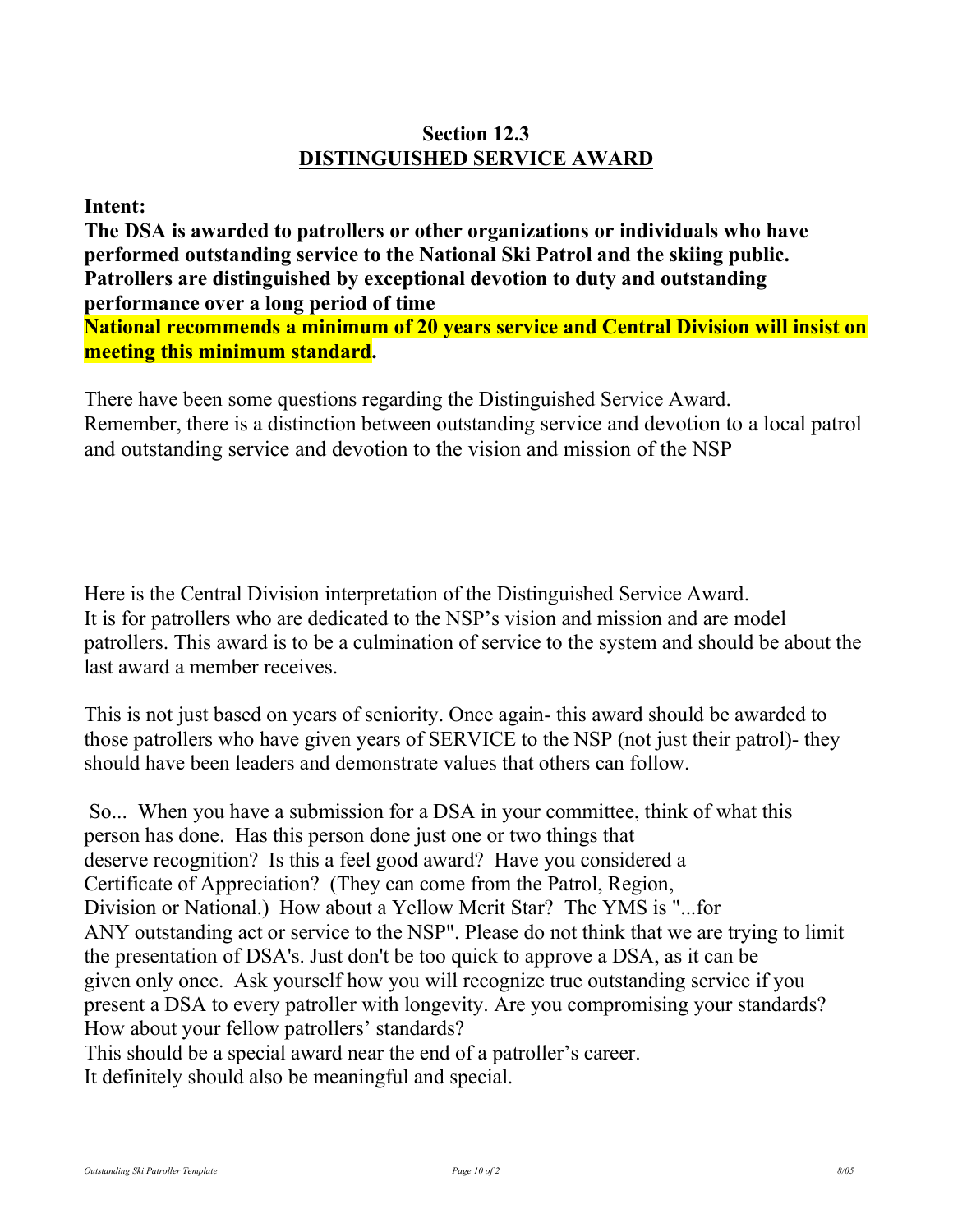### Section 12.4 MERITORIOUS SERVICE AWARD

### Intent:

### Given to active members who have completed outstanding service as region or division staff members. These are submitted only by Region Directors or Division Directors

12.4.1: Staff members do not include elected officers.

All MSAs must be on the Region or Division roster (which we check.) They must be retiring, or have retired from that position in the past. This does not mean an incoming RD cannot invite the person back in a different position Please remember: the MSA is important and should not be given unless the service has been outstanding and like the YMS can only be given once for a particular position or type of function.

A patroller who has been given a Yellow Merit Star for Service is not eligible for a Meritorious Service Award for the same period of service.

# Section 12.5 MERIT STARS

Merit Stars are probably the most confusing awards in the National Ski Patrol System. The NSP has 6 types of merit star: gold, silver, purple, green, blue, and yellow.

Each star is detailed below.

The gold and silver merit stars are involved in the Outstanding Patroller awards: Gold is for National Outstanding Patrolling categories. Silver are for National Outstanding First Runnerup.

The green merit star is involved in hazardous rescue

The purple merit stars and blue merit stars are involved in medical lifesaving.

The yellow merit stars (and the most complicated stars) are involved in medical lifesaving situations and in special non medical service to the NSP.

# General Information for LIFESAVING related merit star consideration

If more than one person involved in an accident situation is being nominated for merit stars, each individual must have his or her own separate write-up. Always! This does not mean sending the same recommendation with the name changed! Many Samples are available on request

All write-ups should be consistent- the biggest roadblock holding up Blue and Purple Merit Stars at Central Division and National is consistency. Three different patrollers cannot be the lead at the same accident at the same time. Remember, most of the time there is one leader unless it is two person CPR and both patrollers arrive on the scene simultaneously.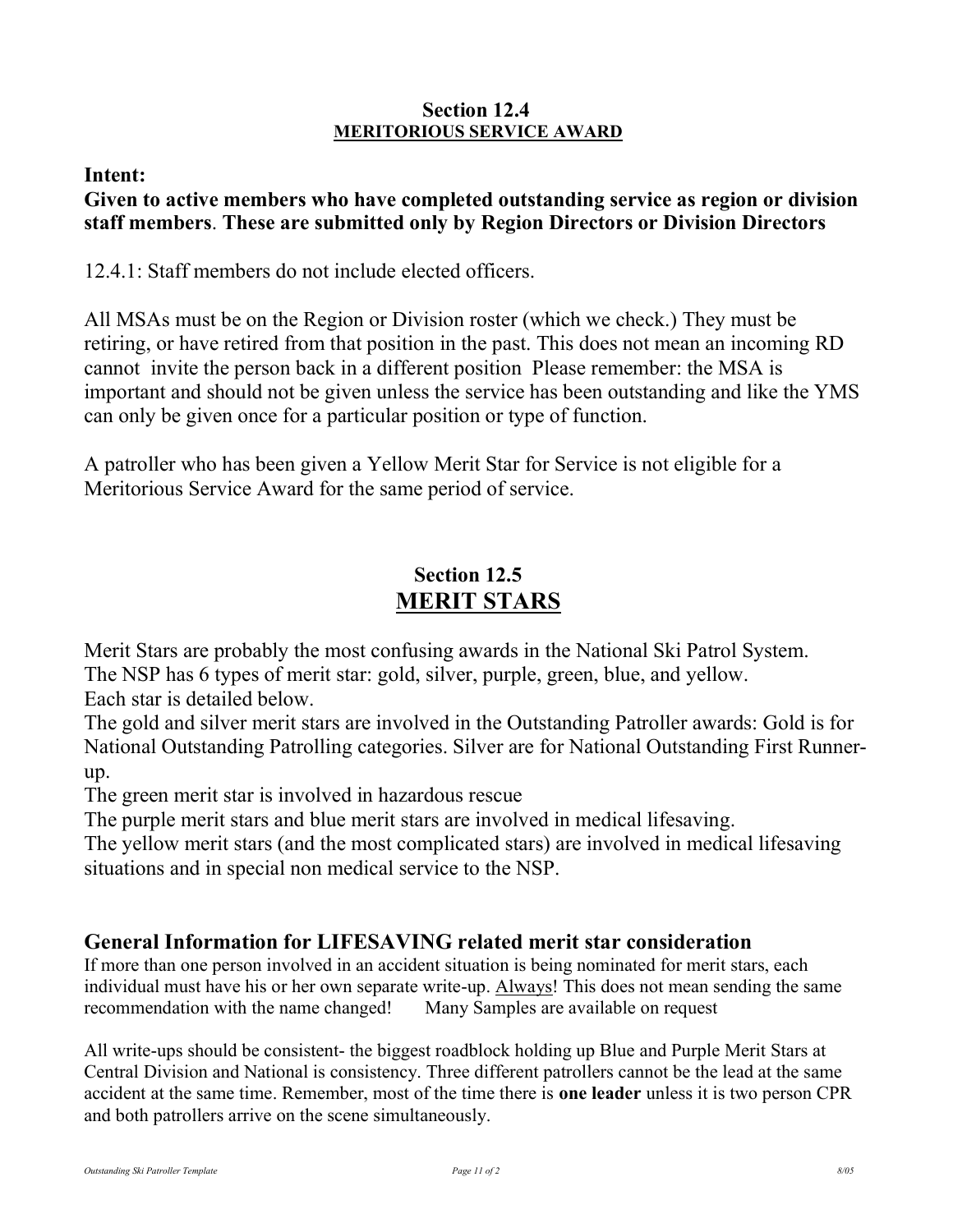Write-ups should be as free from extraneous information as possible. Some recommendations tell how long a patroller has been a member of his patrol and other accomplishments. This has nothing to do with the lifesaving and should be avoided. Give the appropriate information. Less is sometimes better than more, but do not fail to explain.

The color of the Medical Merit Star is not to be checked on the form of written in the recommendation. It will be determined at the Division and National levels. Usually the Division Medical Advisor makes this decision which is recommended to the National Awards Advisor. There have been instances where the National Awards Advisor changes the color. The National Awards Advisor has the final say.

If you have a medical situation and no documentation, stating that the patrollers involved saved the patient's life, according to 12.5.4.4 if you cannot get that opinion, we strongly recommend that you contact the Central Division Awards Supervisor who will help you work with the Central Division Medical Advisor for an opinion.

### IMPORTANT PLEASE

Do not have a medical person sign any submission for Purple or Blue Merit Stars if this was not a lifesaving scenario as exactly defined in the Central Division Awards Manual 12.5.4 below. Central Division and National still reserve the right to reject a medical merit star scenario for any if the nominees involved (even if a medically knowledgeable practitioner signs a letter recommending the nominees) if the Central Division Medical Advisor, the National Awards Coordinator and/or National Medical Advisor deem the scenario not to be lifesaving according to the NSP guidelines.

Finally, every situation varies, so if there is a question of just what type of star should be awarded, please contact either your Region Awards Advisor or the Central Division Awards Supervisor.

Our National Awards Coordinator does not know your nominee. He cannot guess details. Convince him and convince us at Division that your nominee has accomplished a lifesaving worthy of this recognition.

Once again, at Central Division, we have many accident scenario flow sheets and many scenario writeups that any Patrol Representative or Awards writer can request from the Division Awards Supervisor.

# Newly initiated in 2008-2009:

The Central Division has approved a Central Division Critical Care Recognition awarded for exceptional assessment and care using OEC skills that recognizes and treats a patient with a huge potential for life threatening injuries and illness. This will be mentioned in greater detail below

### 12.5.4 Purple Merit Stars (PMS)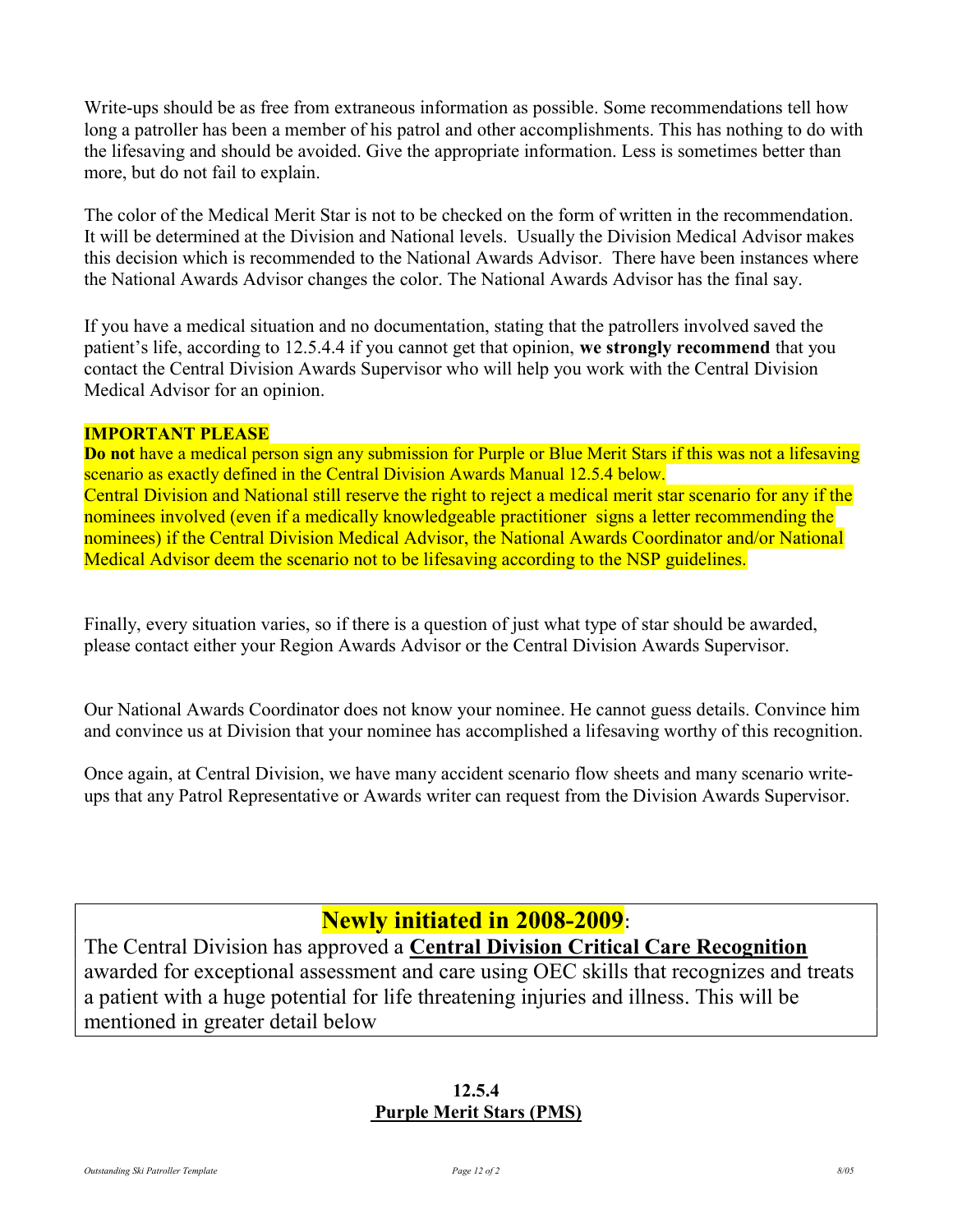### Intent:

### Primarily responsible for saving a life using emergency care. Save means this patient would have died; not this patient could have died. This is described in greater detail below.

The first sentence of the recommendation should say "I am submitting this patroller for a Merit Star because this patroller was **primarily responsible** for directly saving a human life at Ski Area on  $\ell$   $\ell$   $\gamma$   $\gamma$ . The recommendation should then go on to spell out the situation and why this patroller was primarily responsible.

Since the PMS is for life saving using awareness and judgment that a lifesaving situation exists and responding to it with the appropriate care, the lifesaving must be accomplished by recognition of a lifesaving situation and OEC/CPR skills utilization learned through the NSP rather than luck! Once again, this award is not for working in an accident situation where there could have been a life threatening problem. All scenarios can potentially be life threatening.

Because we are dealing with lifesaving for this award, the management of the ABCs of a serious trauma or catastrophic medical emergency is the foundation of a Purple Merit star.

The other details like number and severity of broken bones, lacerations etc. need to be described in detail and the technique of care, but it is the management of the ABCs throughout the entire incident that determines whether the criteria for a Purple Merit Star are met. This means- If a patroller stopped performing tasks that maintained the ABCs, that patient would die on the spot.

In addition to the narrative recommendation telling us the events of the incident, we would like to see a simple assessment sheet and the actions that the patroller(s) took, along with the outcomes of their actions. We need to see changes in the patient's outcome that the patroller(s) had to adapt to.

The information immediately below will help give us a clinical picture of the accident.

### 1 AIRWAY

Was the airway open? If not, how did the patroller(s) treat this? Did they need to maintain the airway in order to keep it patent? Give detailed description of what the care providers did.

### 2 BREATHING

 If the patient was breathing, describe the breathing and approximate rate. Give details- who assisted with respirations? Was lung expansion equal? Discuss pulse oximetry if the ski area uses this. Give detailed description of what the care providers did.

### 3 CIRULATION

 Did the patient have a pulse? If not, what did the patrollers do and for how long? What was the outcome of CPR? If patient had a pulse, provide approximate pulse rate and blood pressure. Describe the skin color, skin temperature and capillary refill time. Describe the level of consciousness. Discuss any other findings and treatments such as serious bleeding. Give detailed description of what the care providers did.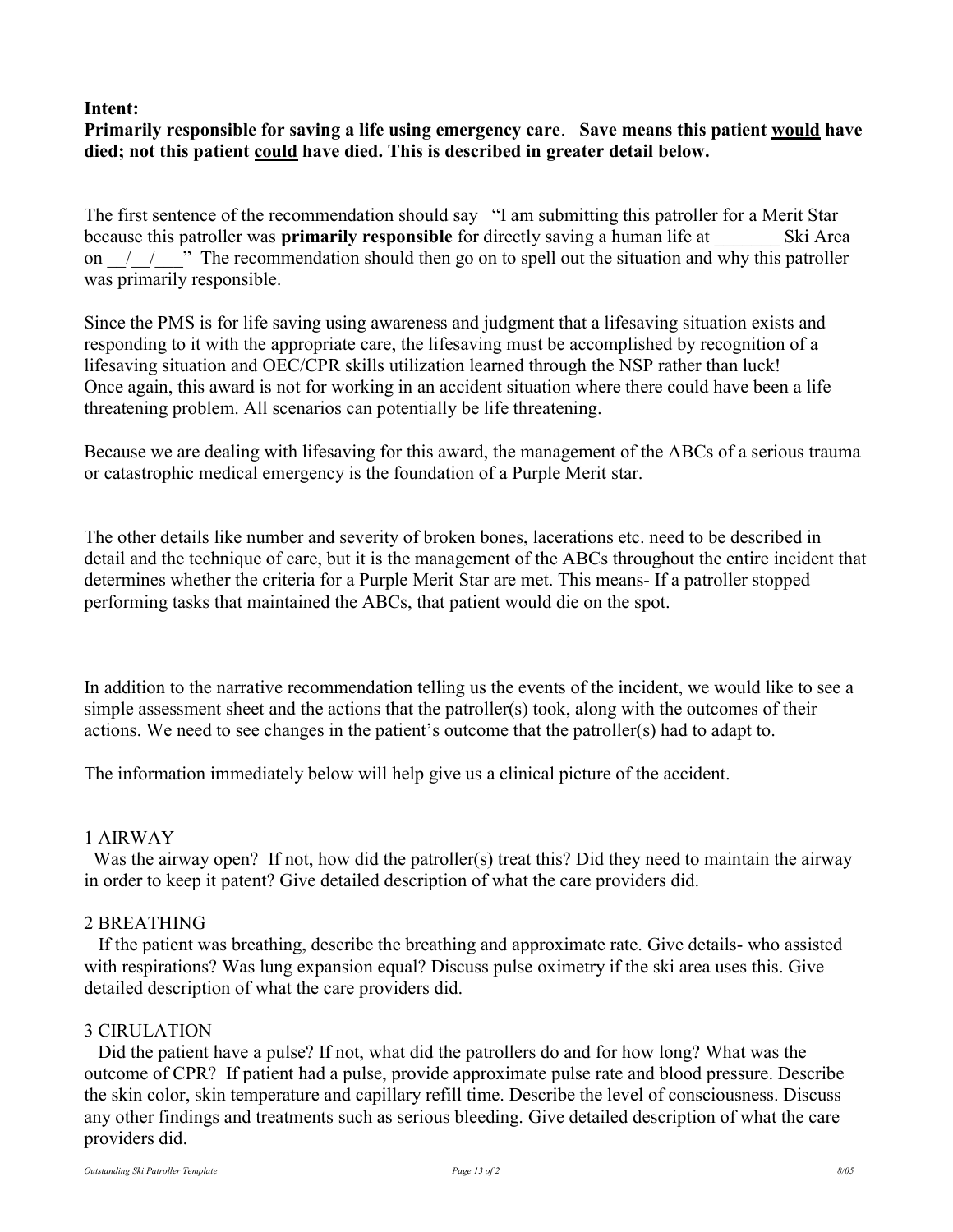If you are nominating multiple people for Merit Stars, consider using a timeline format to aid in describing what each member of the team did as a member of that team. Central Division has timeline templates and will send these to any patroller who needs one

Once again it bears repeating- if you do not have documentation by a medical authority vouching for the lifesaving get with me and I will contact our Central Division Medical Advisor to give his expert opinion as to whether the actions taken saved the life.

Again- Save means this patient would have died on the spot: not this patient could have died latergetting a patient to advanced medical treatment within the "golden hour" does not constitute an immediate lifesaving procedure

Merit Star Submission Form Section 6 This is very frequently mishandled.

The submission must say something like: "in recognition and acknowledgement of saving a life at Ski Area on  $\frac{1}{2}$ 

DO NOT LEAVE THIS AREA BLANK. Do not use the injured party's name- in some states and in some courts of law, this may be considered a HIPPA violation.

Please do this right- your awards committee should not be responsible for cleaning up your submission.

#### Section 12.5.4.2

CAREFULLY read section 12.5.4.2. This seems to be ignored by many submitters:

The life saving must be initiated under the sole direction of a patroller using OEC/CPR skills- not a patroller and a medical person.

Currently, if you say in your write-up that a patroller is in any way an active member of any lifesaving profession such as a physician, dentist, nurse, EMT, policeman, or fireman, this does not qualify at this time according to Section 12.5.4.2. The National Policies and Procedures currently considers that those individuals who perform life saving while on duty in the course of their normal occupations do not qualify- those occupations mentioned above are a member of their profession 24 hours a day. However, if these Patrollers participate in the lifesaving act while on ski patrol duty they would qualify for medical Merit Stars.

### Section 12.5.5 Blue Merit Stars (BMS)

Intent:

### Primarily responsible for outstanding support roles in saving a life, Or primarily patroller who attempts to save a life, but does not meet the Purple Merit Star criteria

- 1 In the past, this is for situations where you may not have quite enough documentation for Purple Merit Stars, but the person definitely saved a life. Now we can send in the information to the Central Division Medical Advisor and if he feels the information was lifesaving, this will be upgraded to a Purple Merit Star.
- Get with me if you have one of these for help with the upgrade to Purple Merit Star
- 2 This is for situations where the life saving attempt does not keep the patient alive for 24 hours.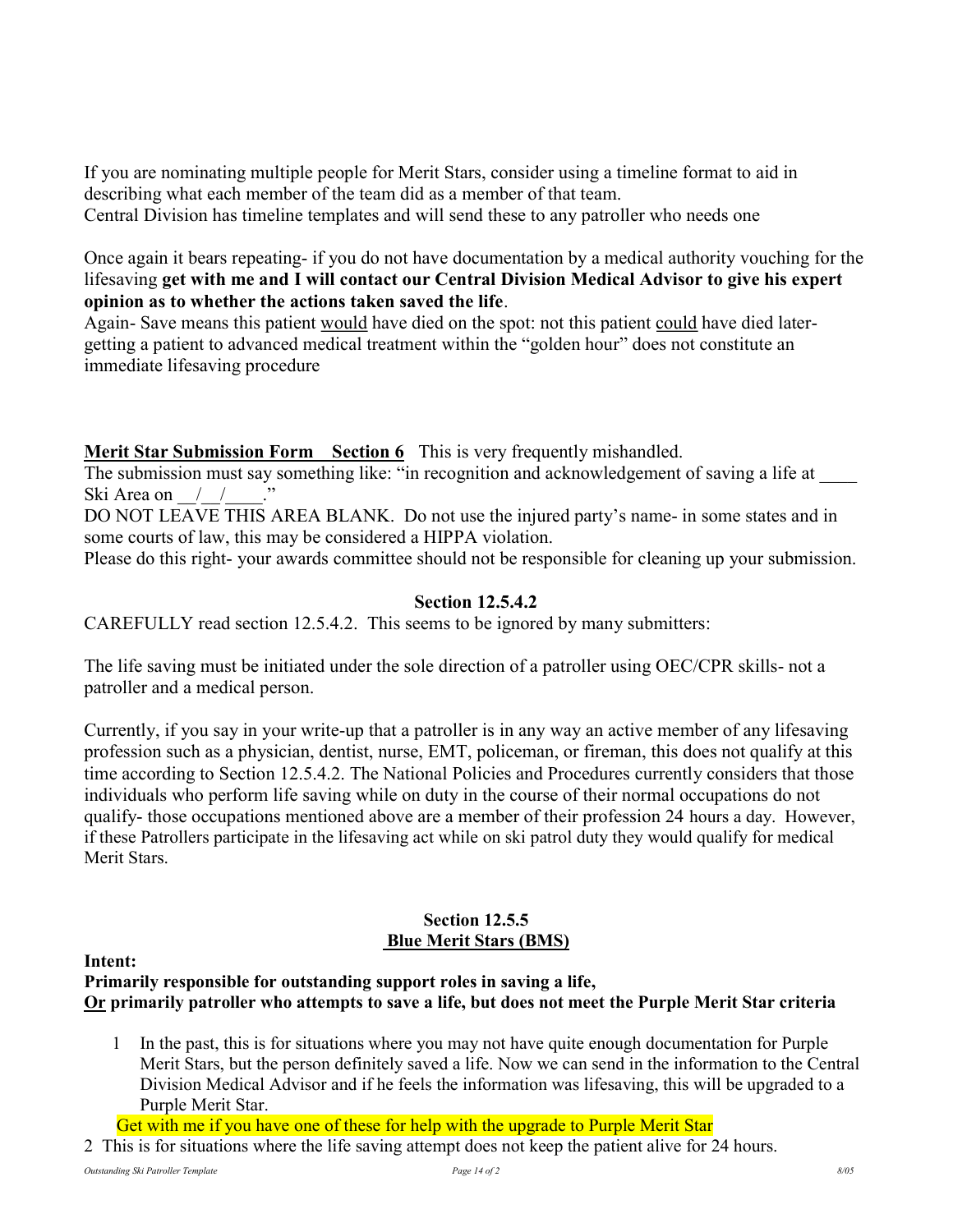3 This is for primarily helping well documented Purple Merit Star nominees, but the help must be very significant.

For Number 2 above: The recommendation should say "I am submitting this patroller for a Merit Star because of her heroic efforts in attempting to save a human life at Ski Area on  $\left($   $\right)$ 

Or for Number 3 above:

"I am submitting this patroller for a Merit Star because of his outstanding support role in helping save a human life at \_\_\_\_\_ Mountain Ski Area on \_\_\_\_\_\_\_\_\_\_\_\_."

Outstanding support role means primary outstanding support role, NOT directing traffic or calling EMS. For these see Yellow Merit Stars below

Section 6 of submission form as indicated earlier with the purple merit stars should say something like: "in recognition and acknowledgement of her outstanding support in helping save a human life at Ski Area on  $/$   $/$  ".

DO NOT LEAVE THIS SECTION BLANK and again consider HIPPA- do not use patients' names.

### Section 12.5.6 Green Merit Stars (GMS)

#### Intent:

### Given for heroic or hazardous rescue using ski patrol training, using ski patrol skills

The recommendation should say something like: "I am submitting this patroller for a Merit Star for his or her outstanding act of heroism by using ski patrol skills to rescue a mountain climber at Mountain on  $\frac{1}{2}$   $\frac{1}{2}$   $\frac{1}{2}$   $\frac{1}{2}$   $\frac{1}{2}$ 

This must be for hazardous rescue—at ski areas, air crashes and mountain rescue situations, etc. and the act must be performed by using skills learned from the NSP.

Section 6 of the submission form should say something like "in recognition and acknowledgement of heroic rescue of a mountain climber at Mountain on December / / ..." DO NOT LEAVE BLANK and again- no patients' names

### Section 12.5.7 Yellow Merit Stars (YMS)

#### Intent:

### Outstanding act or service to the National Ski Patrol Outstanding secondary support of a Blue or Purple Merit Star lifesaving scenario.

In the first instance, the recommendation should say something like

 "I am submitting this patroller for a Yellow Merit Star for retiring after twenty years of service as Patrol Representative of Ski Patrol."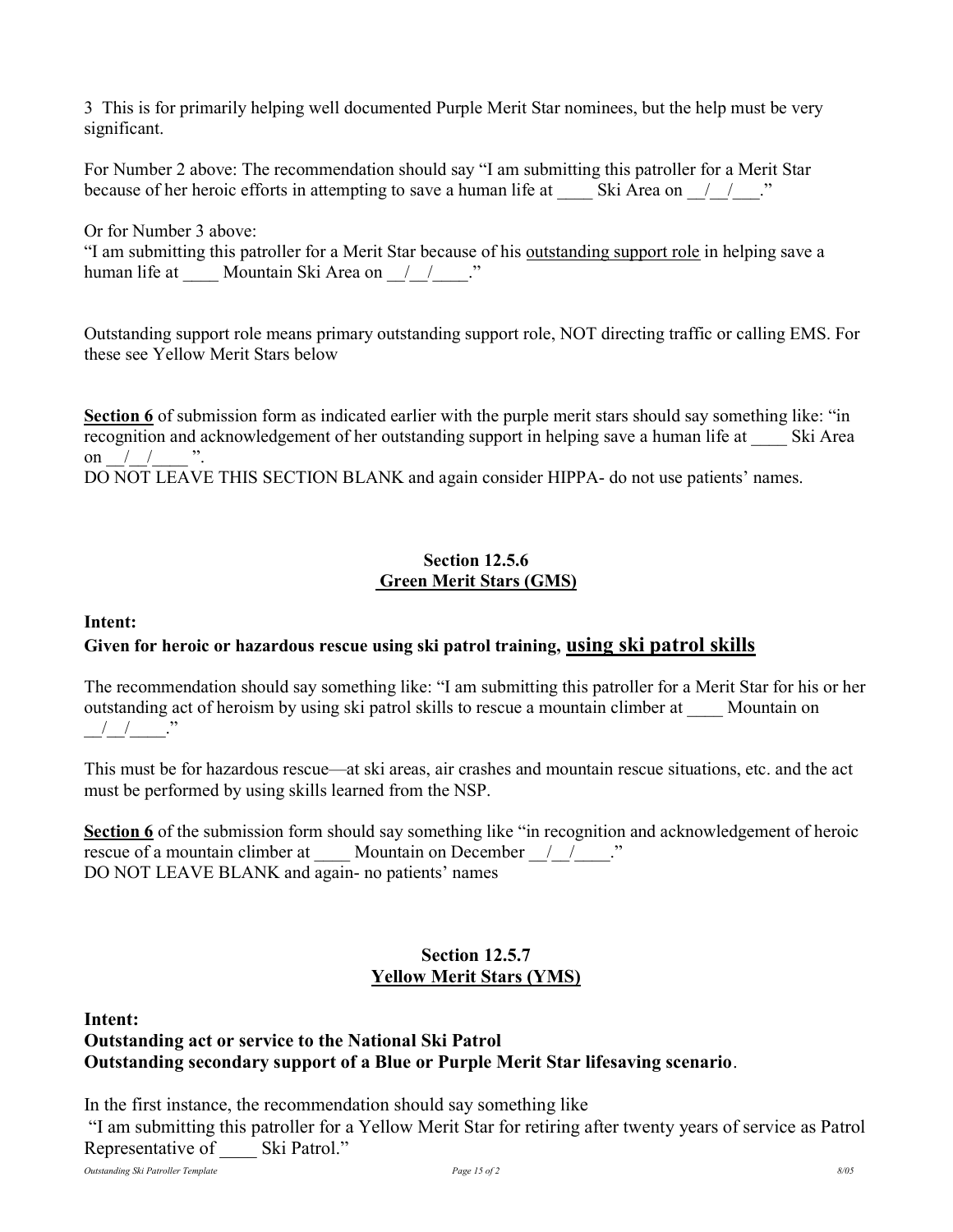OR "I am submitting this patroller for a Yellow Merit Star for his work as \_\_\_\_ Region OEC supervisor from  $/$  / to  $/$  /  $\cdot$  "

In the second instance, the recommendation should say something like "I am submitting this patroller for a merit star for her work in helping save the life of a skier at….."

### Other Concerns About Yellow Merit Stars:

There has been a huge amount of controversy in the past as to what can be submitted for a non medically related Yellow Merit Star .

Yellow Merit Stars were once given only for work done ABOVE patrol level. The Central Division and National agreed to accept some work at patrol level done over "a long period of time" that benefited the NSP or an NSP program. The importance of NSP must be emphasized. Things done to benefit the local patrol or section, or even Region if they are not NSP program related are not considered. Fund raisers are money making affairs and are not NSP programs. Chair evac is currently considered a local process and not an NSP program. Building, snowmobile, or radio maintenance is considered a local process and not an NSP program.

Our policy is outlined below for YMS other than those awarded for support of PMS or BMS:

1. Most Yellow Merit Stars are given for promoting an NSP program above and beyond the call of duty -- i.e. teaching or testing NSP sponsored programs at Section, Region or above. This is reaching out to other patrols to help everyone attain a higher level of achievement, regardless or his or her local affiliation.

2. The Yellow Merit Star can also be awarded to a Patrol Representative who is retiring after a "long" period of time. This should be a significant period. We need numbers. We need data.

3. The Yellow Merit Star can also be awarded to a patroller who has taught or supervised consistently locally in an NSP discipline or CPR for a "long" period of time. Once again this should be a significant period.

4. The Yellow Merit Star for service is usually reserved for fulfilling an elected position.

Help us convince National. We need numbers. We need data; i.e. number of courses taught, instructor of record, primary instructor, number of students taught, hours spent teaching, hours spent preparing.

In general, all of our patrollers do an excellent job. They make us proud to be National Ski Patrollers. Our patrollers volunteer countless hours. But at the same time, according to the NSP Policies and Procedures and watched closely at National --the Yellow Merit Star "is not to be given out too freely." It is awarded for an outstanding act or service to the National Ski Patrol.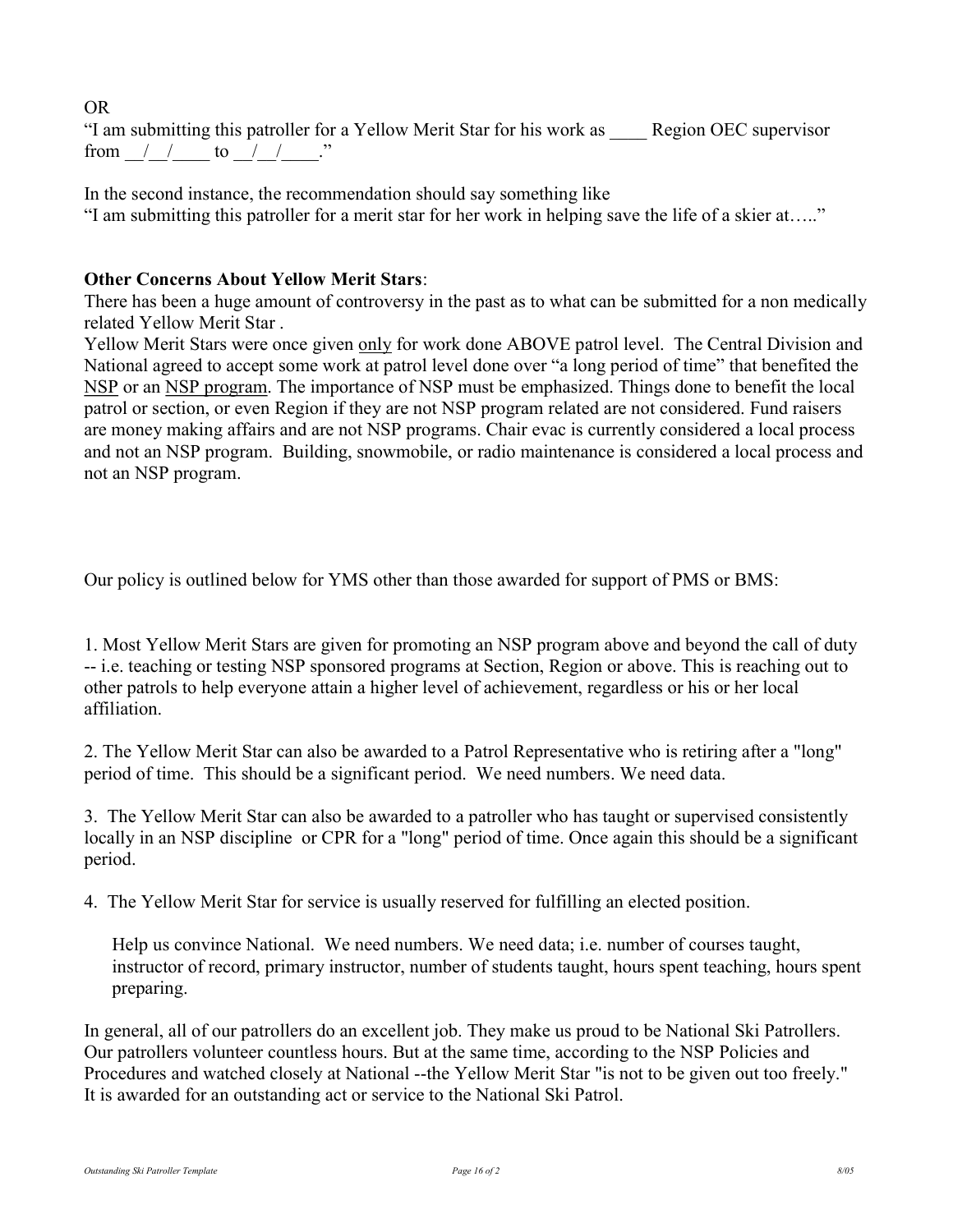So, when a patrol sponsors submit someone for a Yellow Merit Star, they should not tell us what a great person this patroller is. They should not tell us how hard this patroller works. They should not tell us this is a patroller in good standing. They should detail to us the act or service this person has done that benefits the NSP and its programs.

If a sponsor submits a patroller who has done a great job, but the job does not fit in with the above, strongly consider a Certificate of Appreciation from the National office signed by the Division Director, Region Director, Section Chief, or Patrol Director.

Patrol Representatives and above can also order Certificates of Appreciation from the National office.

Here is what we recommend in a nutshell to fit most scenarios:

1) If you have a patroller who has worked hard for your patrol, but not at jobs of NSP testing or training significance consider a Certificate of Appreciation signed by the Patrol Rep or Section Chief

2) If you have a patroller who works hard in NSP testing and training for your patrol, consider a Certificate of Appreciation signed by the Section Chief or Region Director (Very long period of time can get YMS for training and testing at an NSP program, but convince us with numbers as stated above)

3) If you have a patroller who is retiring from a Section position job, but has not had the position for a long time consider a Certificate of Appreciation signed by the Section Chief or Region Director.

4) If you have a patroller who is retiring from a Section position and has had that position for a long period of time consider a YMS (but again spell it out)

5) If you have a patroller who is retiring from a Region position but has not held that position for a long time consider a Certificate of Appreciation signed by the Region Director or maybe the Central Division Director

6) If you have a patroller who is retiring from Region work and done a great job at Region level for a long period of time consider a YMS

7) If you have a long term Region advisor or program administrator who is retiring from Region work, he or she could be considered by the Region Director for either a YMS or Meritorious Service Award at the discretion of the Region Director. The MSA is considered a higher level of recognition than the YMS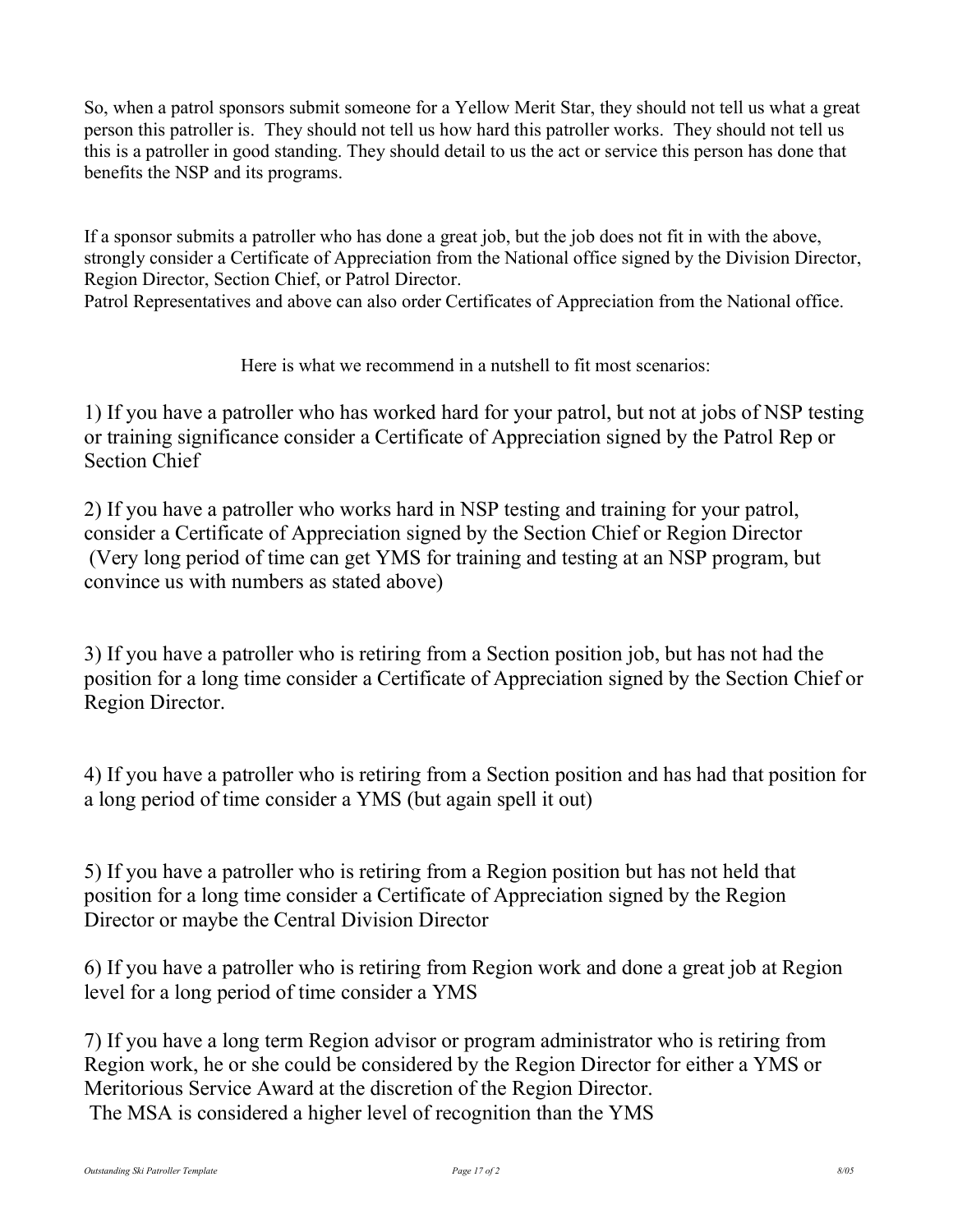8) Any long term patroller retiring who has performed terrific service of "National significance" could be submitted for a National Certificate of Appreciation signed by the National Chair. (Get with the Central Division Awards Supervisor for this)

9) Any long term patroller retiring who has performed terrific service of Division or Region significance can be submitted for a Certificate of Appreciate of Appreciation from Division or Region.

Carefully examine the current Merit Star nomination form from the National web site and Guideline document on the Division web site. As previously stated if the nomination is not on the current form it will be rejected without review.

### SAMPLE SPONSOR RECOMMENDATION FOR NON MEDICAL YELLOW MERIT STAR

I am submitting John Doe for a Yellow Merit Star in Training.

John has been extremely active in training for the Central Division, X Region, Section 1 for over ten years. He has attended Division clinics for both toboggan and OEC training, assisted in organizing toboggan enhancement seminars and region events as well as being highly active in our local patrol training. These efforts were undertaken to help maintain the quality of our toboggan and OEC programs and ensure that all of our instructors and instructions remain current.

He has actively promoted this course to other patrols in our region. He served as a Patrol Representative at X Mountain Ski Area and as such, emphasized the necessity and importance of training. John has been the instructor of record for Patroller 101 for the past five years at X Mountain and now as Section Chief, encourages and teaches this course to others in our region. Add to his list of awards in our region- two X Region Special Recognition Awards, each for testing and training.

I am proud to nominate John Doe for a yellow merit star in acknowledgement of his commitment to testing and training in Section 1, X Region, Central Division of the National Ski Patrol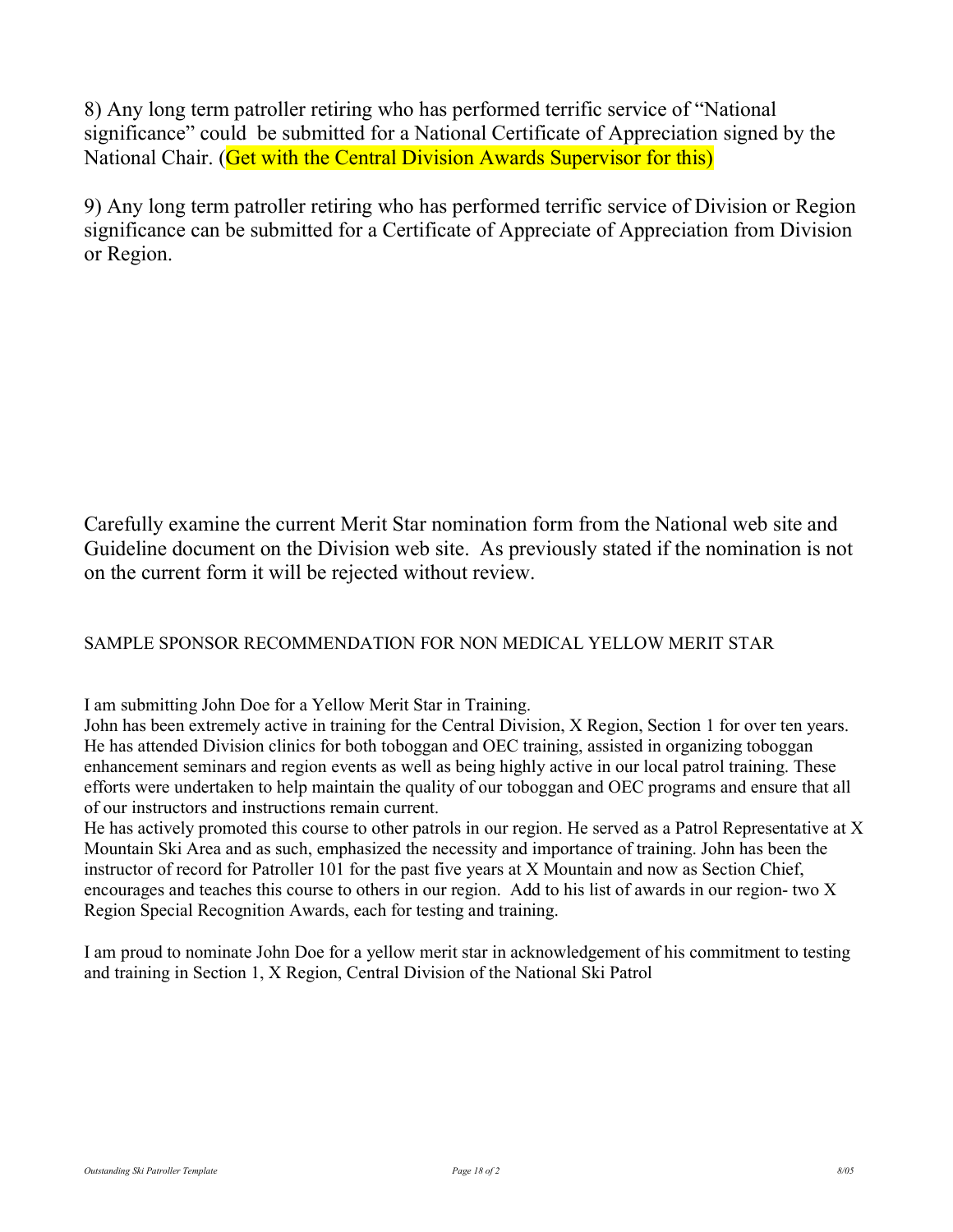### SAMPLE RECOMMENDATIOS OF MEDICAL MERIT STAR SUBMISSIONS WILL BE FOUND AT THE END OF THE MANUAL

# Section 12.6 PATROLLER'S CROSS

Intent:

The patroller's Cross is for patrollers who are seriously injured in the course of duty This means a significant injury that requires intensive rehabilitation or surgery

This means the injury requires physician care and intervention.

This does not include mild injuries where the patroller is out at the resort the next day but confined to the patrol room for rest and rehabilitation.

National will only honor requests dating back to the past two seasons.

# Section 12.6 PATROLLER MEMORIAL

This is a new memorial that is being completed this year recognizing this need to fill a void in our system.

Intent: The National Ski Patrol Memorial is to be given to the family of any member of the National Ski Patrol who has lost his or her life in the line of ski patrol duties.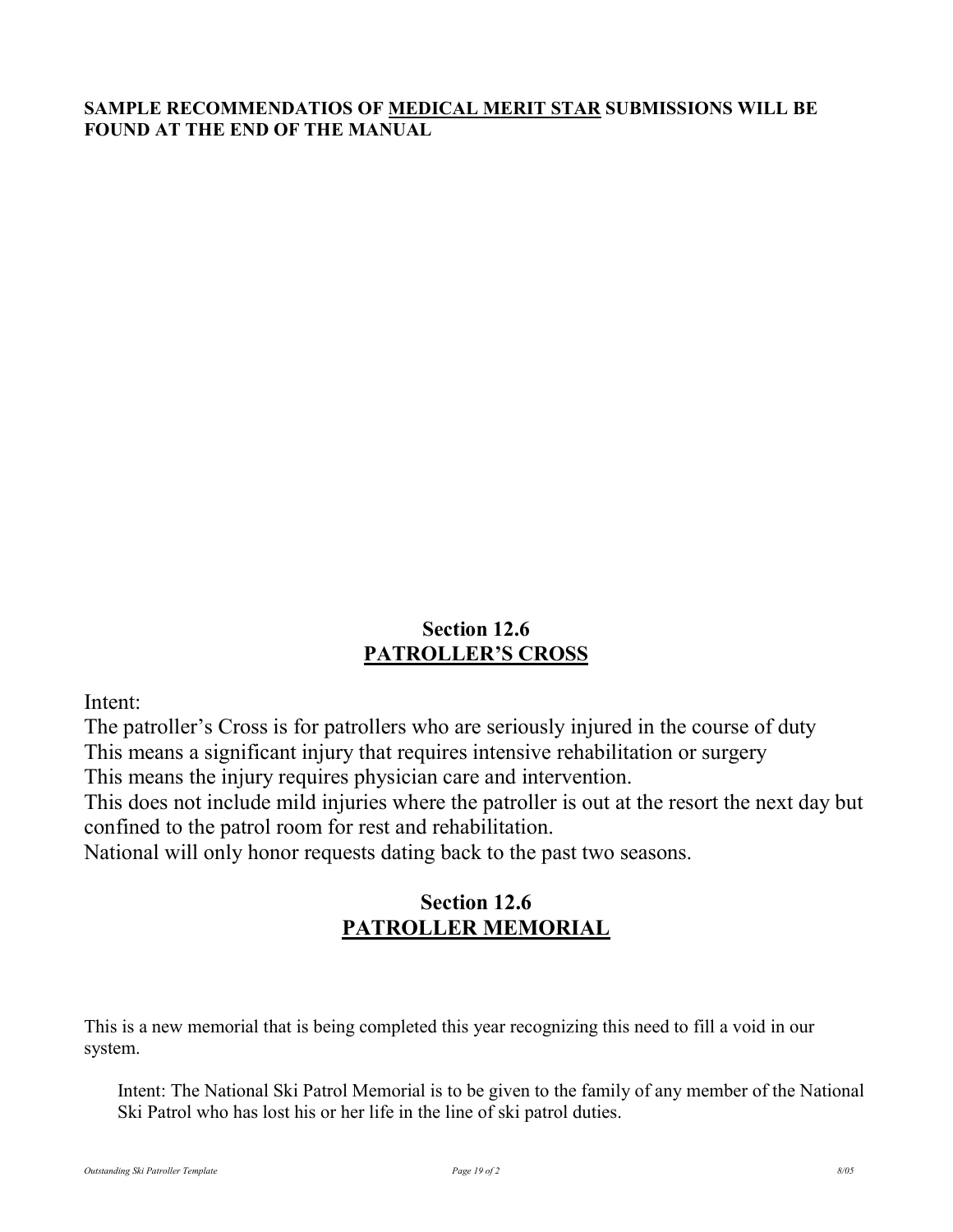- A. The request for this memorial must be on an approved form and will require a sponsoring recommendation.
- B. Approvals are required by region and/or division director and division awards advisor.
- C. The member's family will receive a certificate plaque and medallion.
- D. A region director or higher officer must make presentation of the NSP Memorial at a special occasion. Persons closely associated with the member should be invited to attend.
- E. The member's name will be permanently engraved on the memorial and housed at the national offices, recognizing the member's devotion to duty.
- F. Members who die while not on duty may be recognized at the division level and may include a letter of recognition from the National Chair.

# Section 12.7 NATIONAL OUTSTANDING AWARDS

# OVERVIEW OUTSTANDINGS

# DO NOT REDUCE TYPE SIZE- NEITHER CENTRAL DIVISION NOR NATIONAL WILL TAKE SMALLER THAN 9 POINT TIMES NEW ROMAN

Read. Read. Read the Policies and Procedures as well as the submission forms.

A winner of a National Outstanding award, either an individual or patrol, cannot reapply for any outstanding award for the following four seasons. No one individual may be nominated for more than one outstanding award in any one year. Central Division Policy is- no previous year's CD winner may be re-nominated in the following season. If that winner won National Outstanding- then that winner would not be eligible for resubmission for 4 years.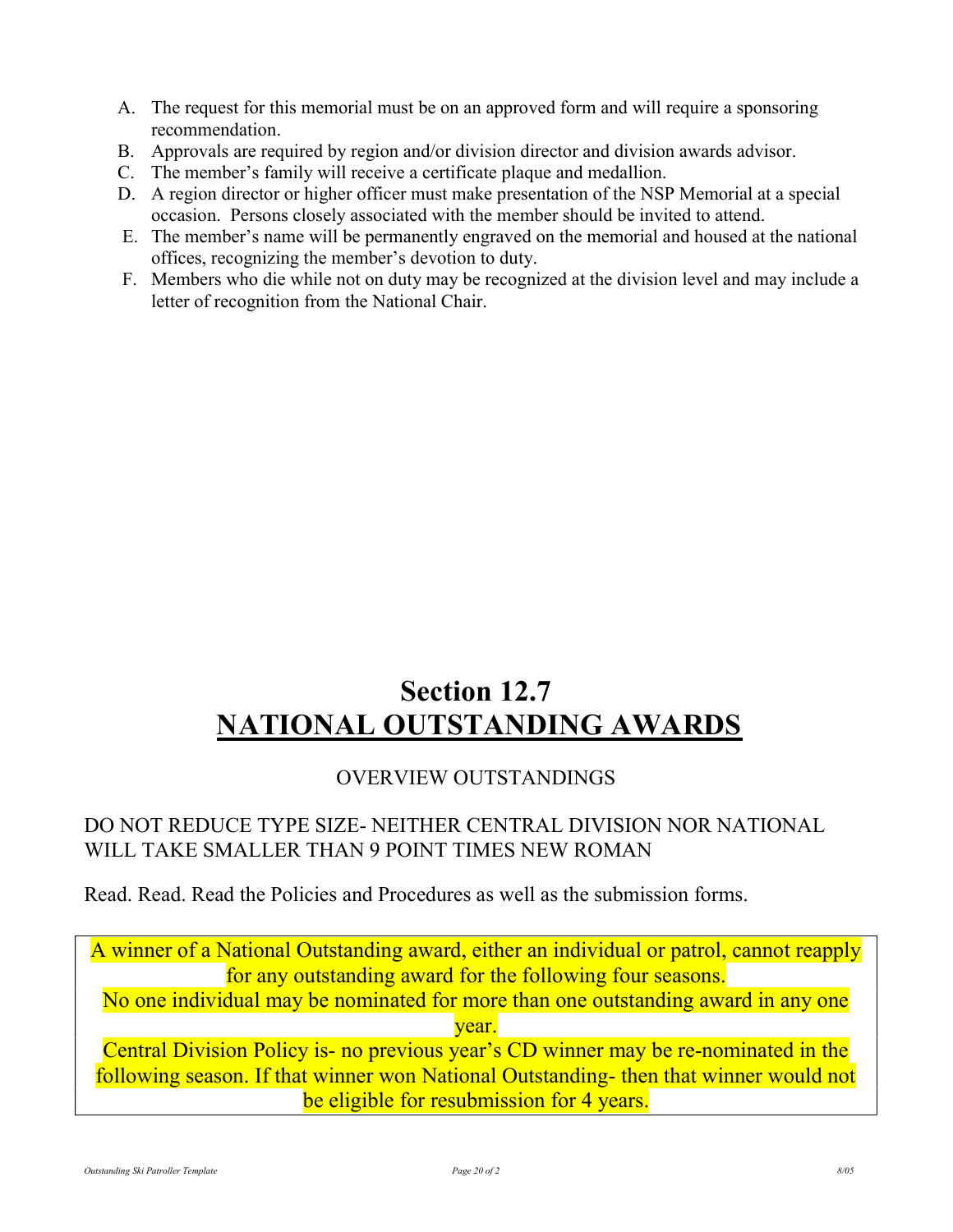### No information dating back more than four years including the current season can be used.

Call your Region Awards Advisor to find out when your awards committee needs your submissions.

Call your Region Awards Advisor or Central Division Awards Advisor for help Because all submissions for Outstandings are graded on a point basis- do not leave out any areas and always use dates. A submission without dates or without explanation does not impress judges. They want to know when a nominee did his other work.

Use the recommendation to enhance the write-up

Fill in all the blanks- every point helps because in any category, there may be from zero to eight submissions (we have eight regions)

> Once again- USE PROPER FORMS-THE CURRENT 2018 FORM IN THE P & P

For Outstandings:

Please- no she/he- if it is a female patroller use "she", if a male patroller use "he". We also no longer are required to use the generic "they".

For Outstandings, such as young adult patroller, we can use more than one recommendation to bolster the presentation, but the entire material presented must be 4 pages or less.

# 12.7.3.2 OUTSTANDING LARGE ALPINE SKI PATROL

(41 or more patrollers)

Intent: In determining the number of members registered with a ski patrol, all members who are registered as primary and secondary registrants shall be included in the total membership count for this award. Nominations for Outstanding Patrol shall only be accepted from a single patrol registered with the NSP. If there are two or more separately registered patrols at the same area/resort (i.e., geographic division registrant, alpine or Nordic patrol registrant or Professional Division registrant), only the members and achievements of one patrol will be considered per nomination. No information can be used dating back past four years including the past season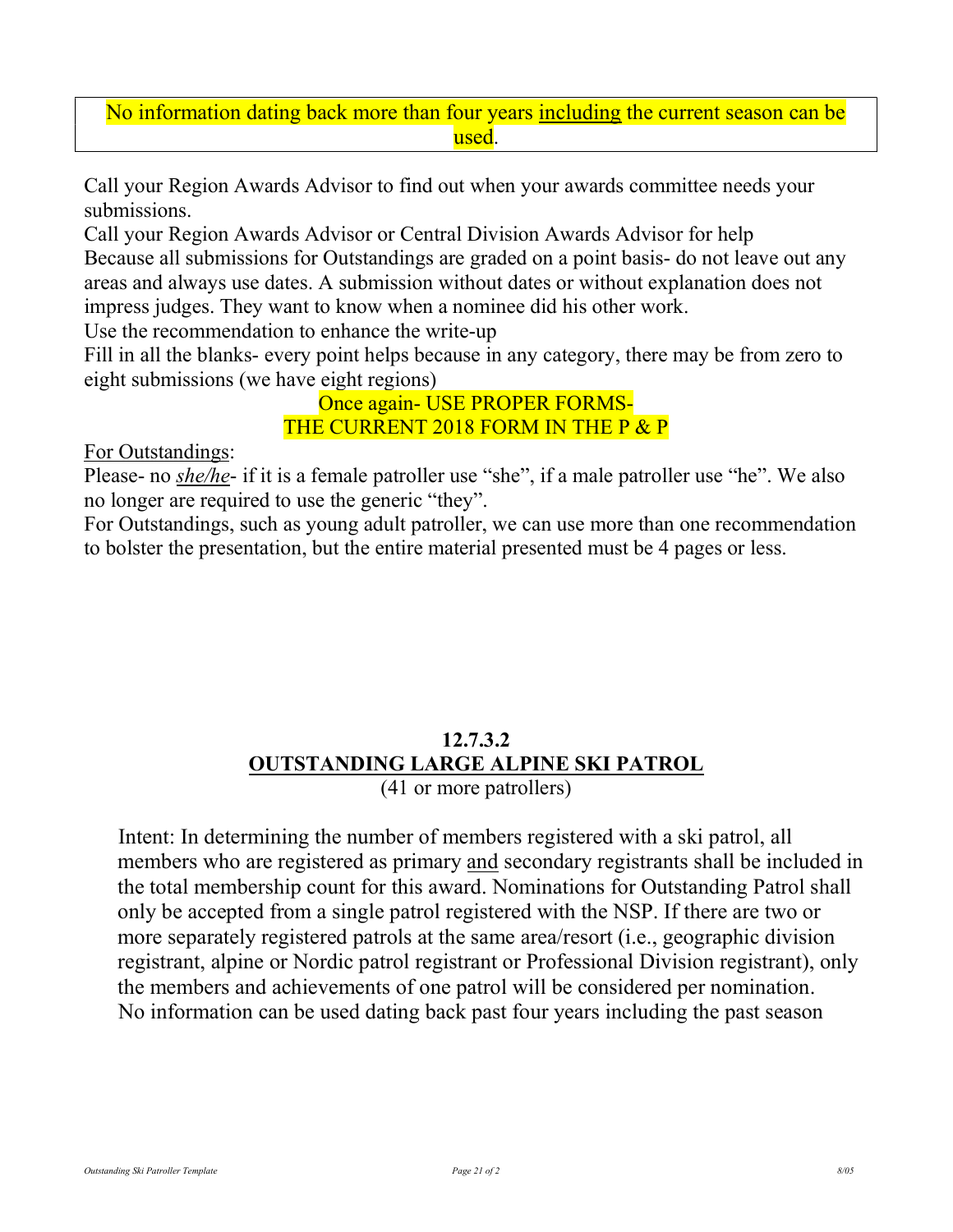### 12.7.3.3 OUTSTANDING SMALL ALPINE SKI PATROL (40 or fewer members)

Intent: In determining the number of members registered with a ski patrol, all members who are registered as primary and secondary registrants shall be included in the total membership count for this award. Nominations for Outstanding Patrol shall only be accepted from a single patrol registered with the NSP. If there are two or more separately registered patrols at the same area/resort (i.e., geographic division registrant, alpine or Nordic patrol registrant or Professional Division registrant), only the members and achievements of one patrol will be considered per nomination.

Secondary patrollers are fantastic and judges consider them as a valuable adjunct to a patrol, but - it is grossly unfair to use information from some secondaries and not include all secondaries in your patrol total "numbers". It must be mentioned in the write-up that the positions held or awards earned by these secondary patrollers are as secondaries.

National and Central Division will find ineligible any patrol that uses secondary information without including all secondaries in their numerical total as well as any patrol who does not explain the awards and positions held by secondaries.

Circumvention of the rules is not the mark of an outstanding patrol.

### 12.7.3.4 OUTSTANDING NORDIC SKI PATROL

As mentioned above all Nordic Patrols can submit information from primary and secondary patrollers.

As with Small Alpine Patrols, secondary patrollers are very valuable and judges consider them as a valuable adjunct to a patrol, but – as with alpine patrols, it is grossly unfair to use information from some secondaries and not include all secondaries in their patrol total "numbers".

Nordic patrols can also use secondary patroller information as long as they are mentioned in the write-up as being secondaries.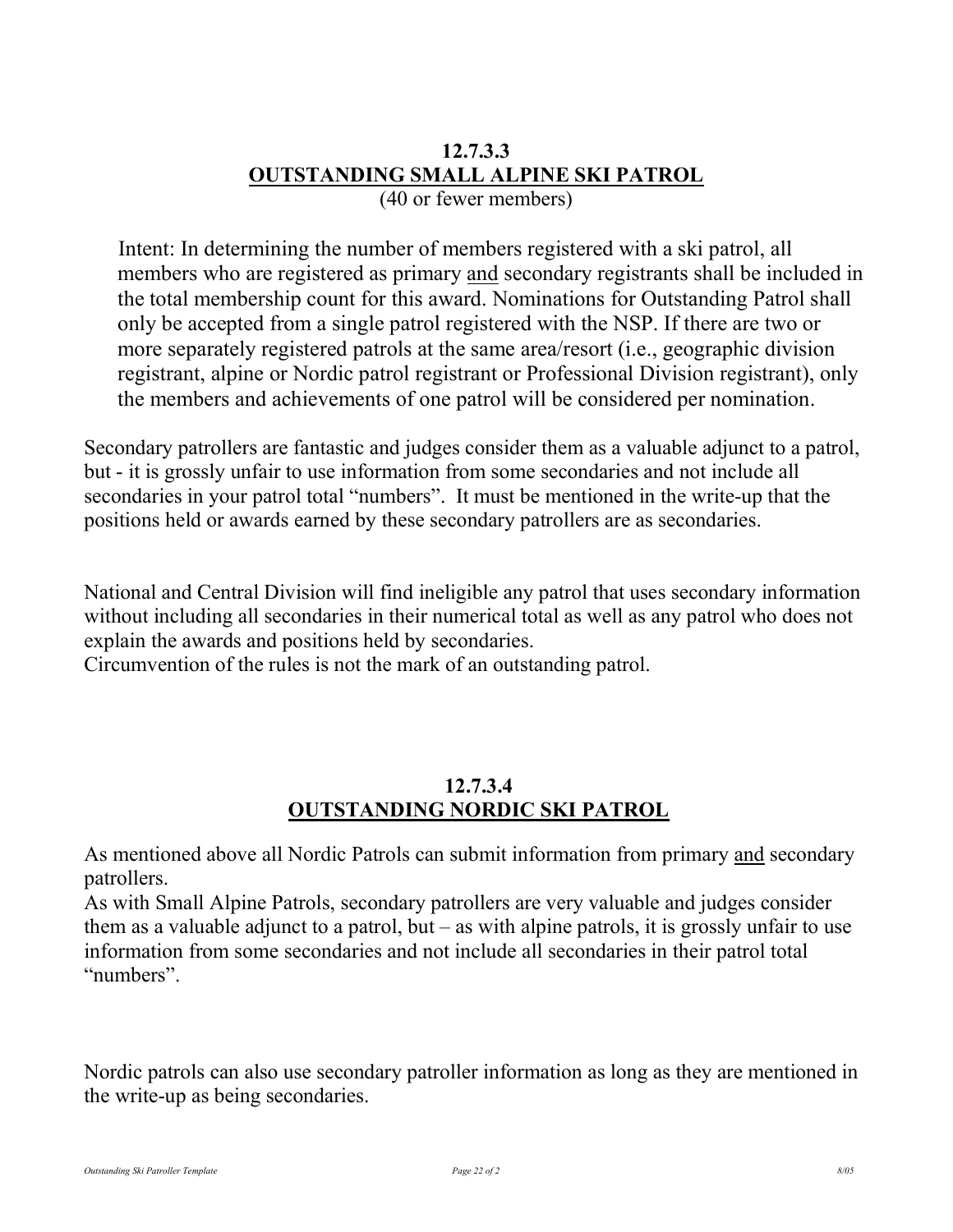National and Central Division will find ineligible any patrol that uses secondary information without including all secondaries in their numerical total as well as any patrol who does not explain the awards and positions held by secondaries.

Circumvention of the rules is not the mark of an outstanding patrol.

# 10.7.4 OUTSTANDING VOLUNTEER PATROLLER AWARDS

Intent: If a nominee has service as a volunteer and a paid patroller and is nominated for any award other than Outstanding Paid Patroller, the nomination must be considered on the merits of the volunteer service and experience alone.

# 10.7.4 OUTSTANDING ALPINE SKI PATROLLER

The Policies and Procedures states that for any member to be eligible for Outstanding Alpine, Nordic, or Patroller (Auxiliary), that patroller cannot have a position at region level or above.

# 12.7.5 OUTSTANDING NORDIC SKI PATROLLER

The Policies and Procedures states that for any member to be eligible for Outstanding Alpine, Nordic, or Patroller, that patroller cannot have a position at region level or above.

# 12.7.6 OUTSTANDING YOUNG ADULT PATROLLER AWARD (Previously Outstanding Student Patroller)

Outstanding student requirements have been changed by National.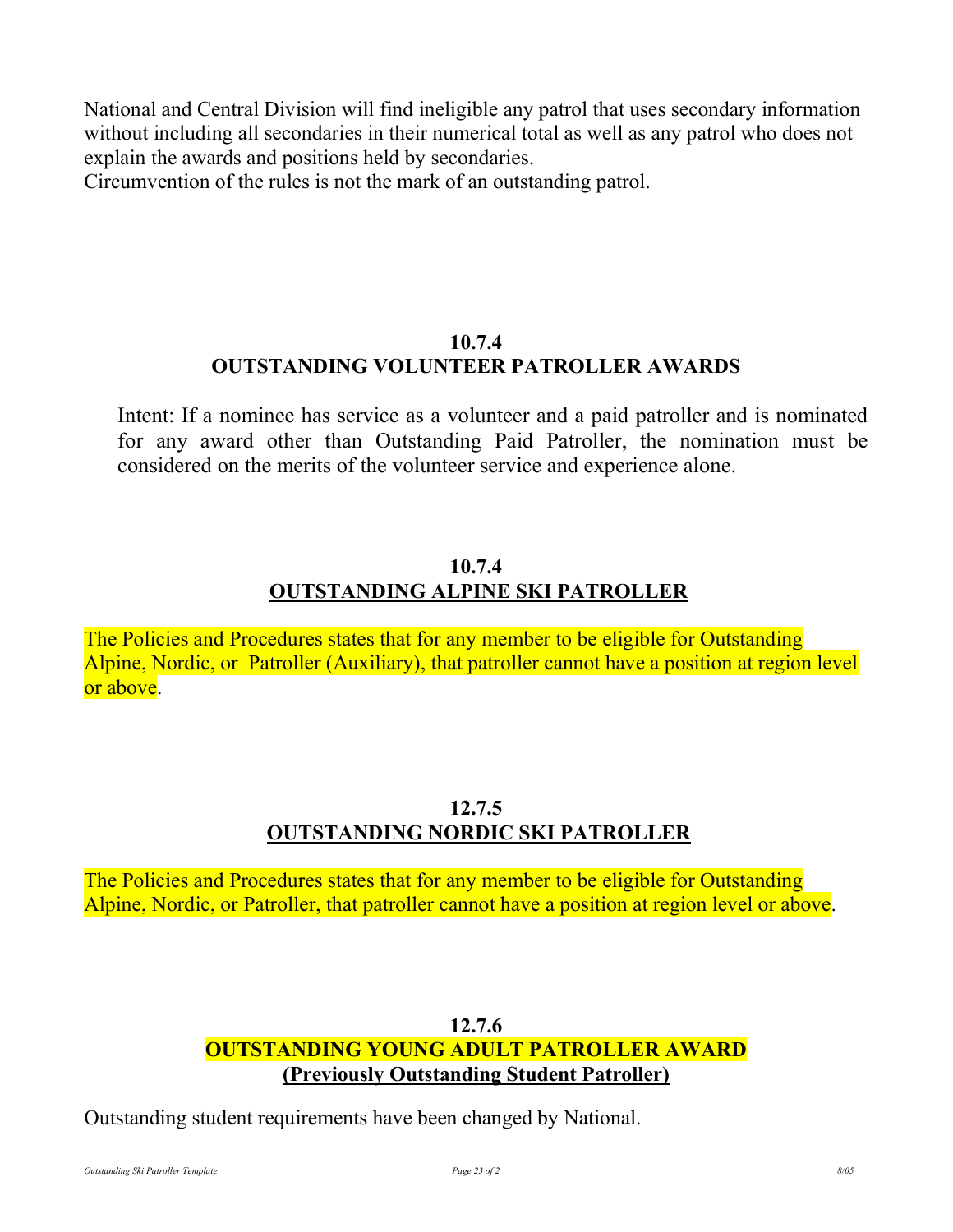Because of the short career of a student, the National Awards Committee decided to change this award to include more young patrollers

12.7.6.2 now states:

Any NSP patroller may be nominated for this award if no more than 20 years of age on June 1<sup>st</sup> in the year nominated.

# 12.7.7 OUTSTANDING PAID SKI PATROLLER

A Paid Patroller is a patroller who is registered as a paid patroller or dually registered as a paid and volunteer patroller (12.7.7).

Any paid patroller regardless of his or her position can be eligible for this award, but only information from that patroller's paid duty hours can be used in the submission

# 12.7.8 OUTSTANDING PATROLLER

The Policies and Procedures states that for any member to be eligible for Outstanding Alpine, Nordic, or Patroller (Auxiliary), that patroller cannot have a position at or above the level of Patrol Representative.

# 12.7.9 OUTSTANDING OEC INSTRUCTOR

- A. This award is presented each year to a member who has been an NSP certified instructor in Outdoor Emergency Care. The nominations are sent by the division directors or designees to the national office and approved by the National Awards Coordinator. The Warren Bowman Outstanding OEC Instructor Award is inscribed on the trophy that is kept on display at the national office.
- B. The intent of this award is to cover the OEC education discipline only.
- C. The recipient must have been a certified OEC instructor for at least three ski seasons and actively instructed for the last two seasons.
- D. Any NSP member is eligible to receive this award.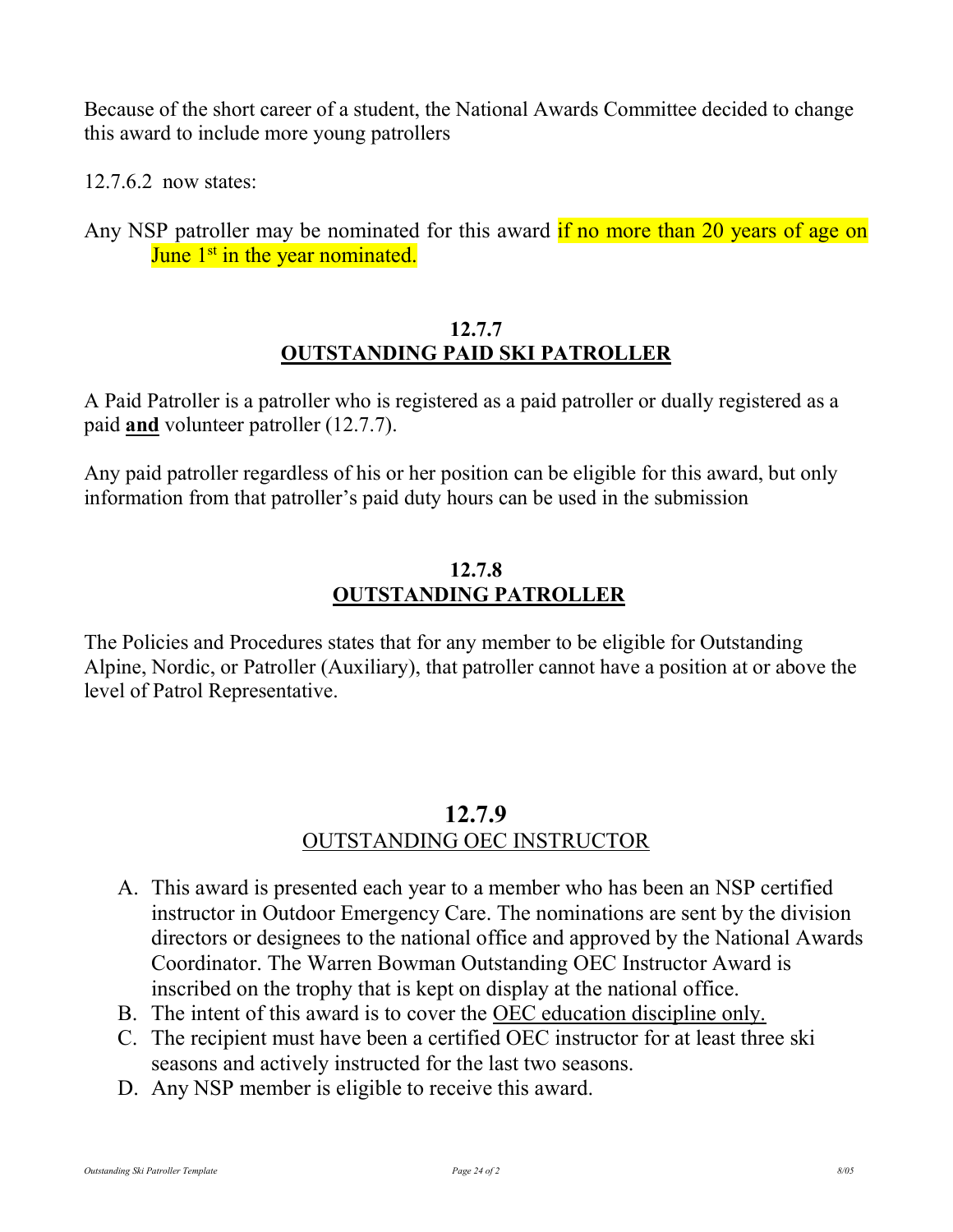Only information dealing with OEC is to be submitted. All mention of other instructing is to be omitted. This nominee is to be judged on OEC only

## 12.7.10 OUTSTANDING INSTRUCTOR (non OEC designation)

This award has been designed this year to be presented to a member who has been an NSP certified instructor in any of the NSP educational programs, other than OEC

 The recipient must have been a certified instructor for at least three ski seasons and actively instructed for the last two seasons.

Only information dealing with non OEC related instruction is to be submitted. All mention of other instructing is to be omitted. This nominee is to be judged on non OEC instruction only

# 12.7.11 OUTSTANDING PATROL REPRESENTATIVE

Eligibility for this award includes any active NSP patrol representative  $or$  one who has served in the position during the immediate preceding season.

# NEW CENTRAL DIVISION AWARD

Outstanding NORDIC patrol representative

Central Division has a total of 23 Nordic Patrols with 146 primary patrollers. In 2005, at the Central Division Board meeting, the RDs unanimously voted to initiate this award for Central Division.

If this is to be meaningful, we must have submissions.

This season, use the Outstanding Patrol Representative submission form, but either write or type NORDIC on it to distinguish this from Outstanding Alpine Patrol Representative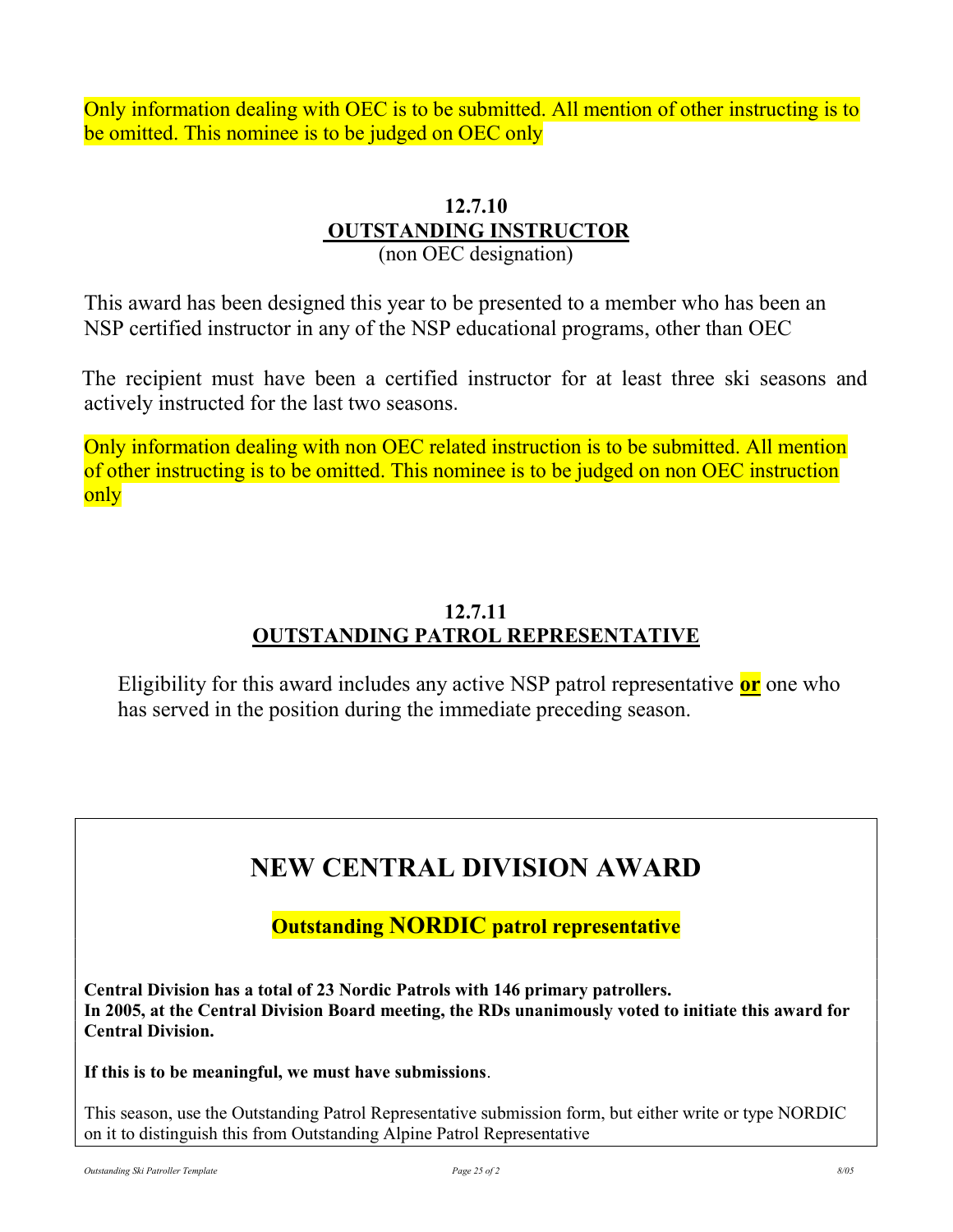# 12.7.12 OUTSTANDING ADMINISTRATIVE PATROLLER

 This can be any administrator from section chief to region director to various supervisors from Section to Division level. Division Directors or National Board Members or National Program Directors are not eligible for this

However, if the individual is eligible for the Outstanding NSP Patrol Representative Award, that patroller is considered ineligible for this award

# Section 10.7.13 Rating System for Outstanding Awards

# This is integral to judging by our CENTRAL DIVISION JUDGES FOR OUTSTANDINGS

Each Region submits the names of two judges to participate in the judging of Outstanding submissions to Division.

This means Central Division has 16 judges from 8 Regions

Each judge nominated by a Region is expected to have experience in awards.

Each judge cannot be a member of his or her Region Awards Committee and should not be an active member of his or her patrol's awards committee

Central Division sends each category of submissions (such as Outstanding Administrative Patroller) to several judges from different regions to analyze and grade. With 8 Regions, this means that each category might have from zero to one to eight possible submissions.

Each Outstanding category Award Form has 13 different sections to fill out about the nominee ranging from awards and offices held to testing and training courses taken or taught.

Those sections have a specific maximum number of points that can be awarded for that particular function- some sections may be worth 5 points and others worth 20 points. The most total points that can be given (adding up all sections) are 100 points.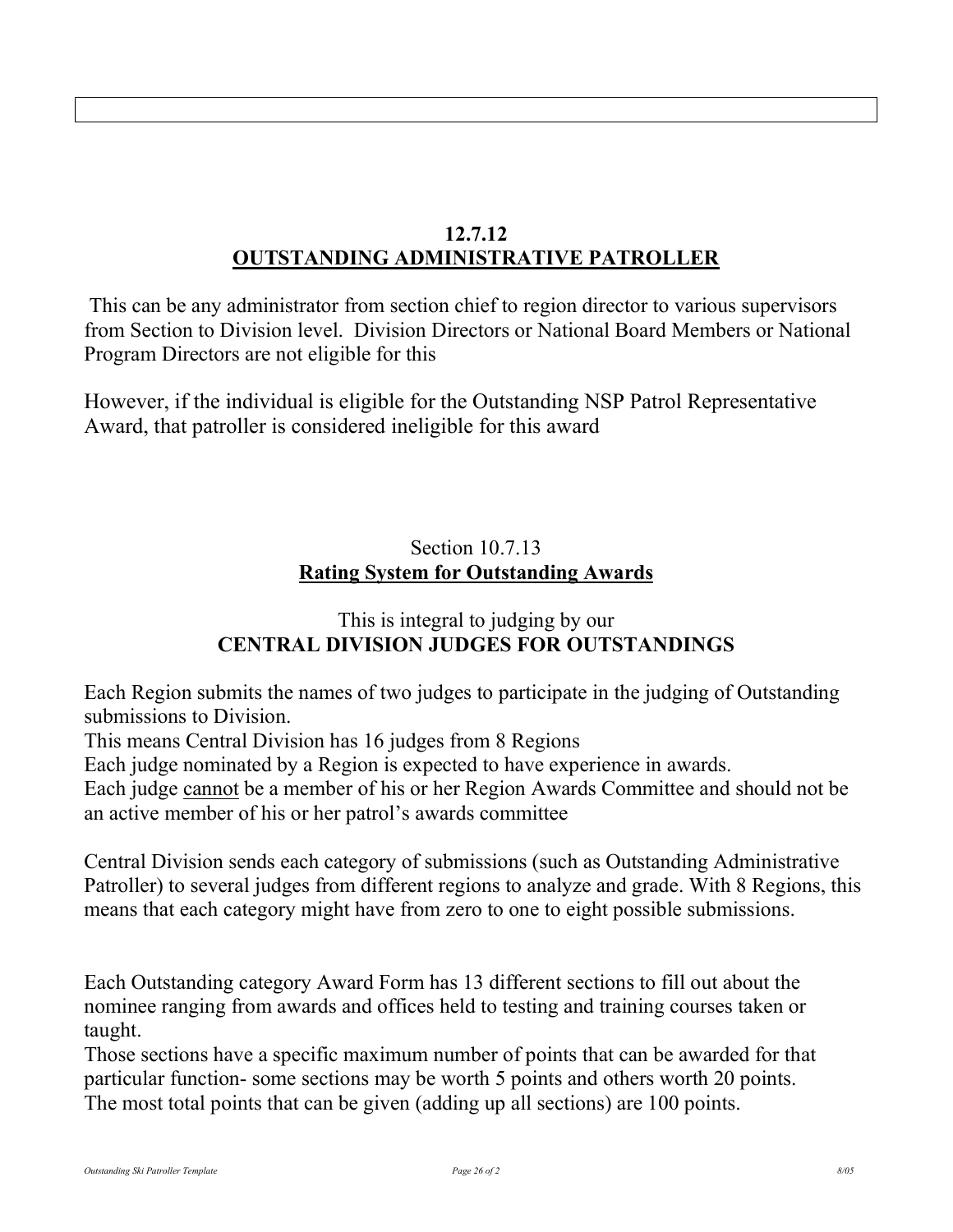Judges are instructed to look at all submissions in the category they are judging (such as Outstanding Instructor), give each section points based on the information given, and total those points.

The submission awarded the most points overall by the judges will be the winner in that category.

Important pointers:

All sections are important because any blank areas are zero points. Dates are very important- do not just type that this nominee has been an OEC IT. WHEN WAS THIS PATROLLER AN OEC IT If a form says last 4 years –only use last four years (including this season). Even a couple of extra points can mean the difference in winning. Supporting information must not exceed two extra pages Type print can be no smaller than 9 point Times New Roman.

An Outstanding submission must be an outstanding presentation- judges are to carefully examine the information and can deduct points for rules violations or if they deem any information misleading or false

In the event of one nomination being sent to Central Division for consideration of Outstanding in any category- the submission is sent to several judges with the instruction to examine that nomination, decide if the submission is worthy of being considered Central Division Outstanding, and if so, should it be sent in to National for National consideration.

You can now use he or she rather than the generic "they" to describe the patroller you are submitting.

| Award<br>Form<br>Section | Patroller<br>Alpine,<br>Nordic,<br><b>PATROLLER</b> | Patroller<br>Paid | Young<br>Patroller | Admin.<br>Patroller | Instructor<br>(both) | <b>NSP Patrol</b><br>Represent<br>ative | Patrol |
|--------------------------|-----------------------------------------------------|-------------------|--------------------|---------------------|----------------------|-----------------------------------------|--------|
|                          | 0                                                   | $\Omega$          | $\mathbf 0$        | 0                   | 0                    | $\mathbf 0$                             | 0      |
| $\overline{2}$           | 0                                                   | $\Omega$          | 0                  | 0                   | 0                    | 0                                       | 0      |
| 3                        | 0                                                   | 0                 | 0                  | 0                   | $\Omega$             | 0                                       | 10     |
| $\overline{4}$           | 0                                                   | $\Omega$          | 0                  | 0                   | $\Omega$             | $\mathbf 0$                             | 10     |
| 5                        | 0                                                   | $\Omega$          | 0                  | 0                   | 0                    | $\mathbf{0}$                            | 10     |
| 6                        | 15                                                  | 15                | 20                 | 15                  | 20                   | 15                                      | 15     |

12.7.13- Rating System for Outstanding Awards- these are the points for each section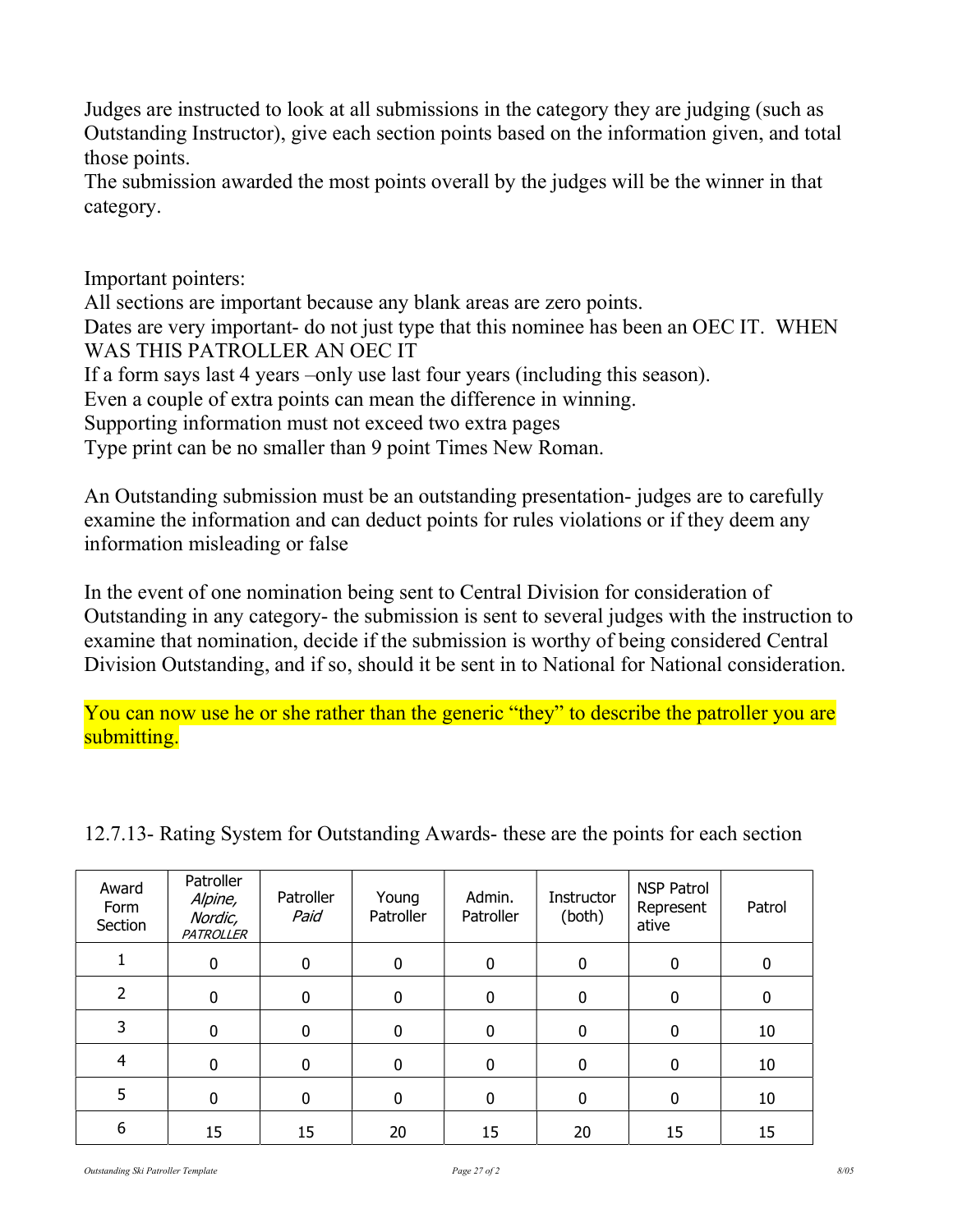| 7            | a5/b5       | a5/b5     | a5/b5       | a5/b5 | a5/b10   | a5/b5       | 15       |
|--------------|-------------|-----------|-------------|-------|----------|-------------|----------|
| 8            | $10\,$      | 5         | 5           | 5     | 5        | 10          | 15       |
| 9            | 5           | 5         | 5           | 10    | 5        | 5           | 25       |
| 10           | 15          | 15        | 15          | 15    | 15       | 15          | $\bf{0}$ |
| 11           | 10          | 15        | 15          | 10    | 5        | 10          | $\bf{0}$ |
| 12           | 10          | 10        | 5           | 10    | 10       | 10          | $\bf{0}$ |
| 13           | 25          | 25        | 25          | 25    | 25       | 25          | $\bf{0}$ |
| 14           | $\mathbf 0$ | $\pmb{0}$ | $\mathbf 0$ | 0     | $\bf{0}$ | $\mathbf 0$ | $\bf{0}$ |
| <b>Total</b> | 100         | 100       | 100         | 100   | 100      | 100         | 100      |

# 12.8 NATIONAL RECOGNITION AWARDS

# 12.8.1 Unit Citation Award

This award is given to each ski patrol- Small Alpine, Large Alpine, and Nordic- nominated by its Division for National Outstanding.

This award can also be submitted by each region for any patrol that has been in existence for 50 years or has done very special work for Region or Division.

Check with your region awards advisor or the Central Division Awards Advisor if you have any questions about this.

# 12.8.2 NATIONAL CERTIFICATE OF APPRECIATION

This is especially applicable to special retiring patrollers who have performed National level service.

# 12.8.5

# STANDARD CERTIFICATE OF APPRECIATION

Standard Certificates of Appreciation can be issued from patrol to Division level for appropriate service.

The submission is on the merit star form and must progress through the awards chain from patrol through region through division levels.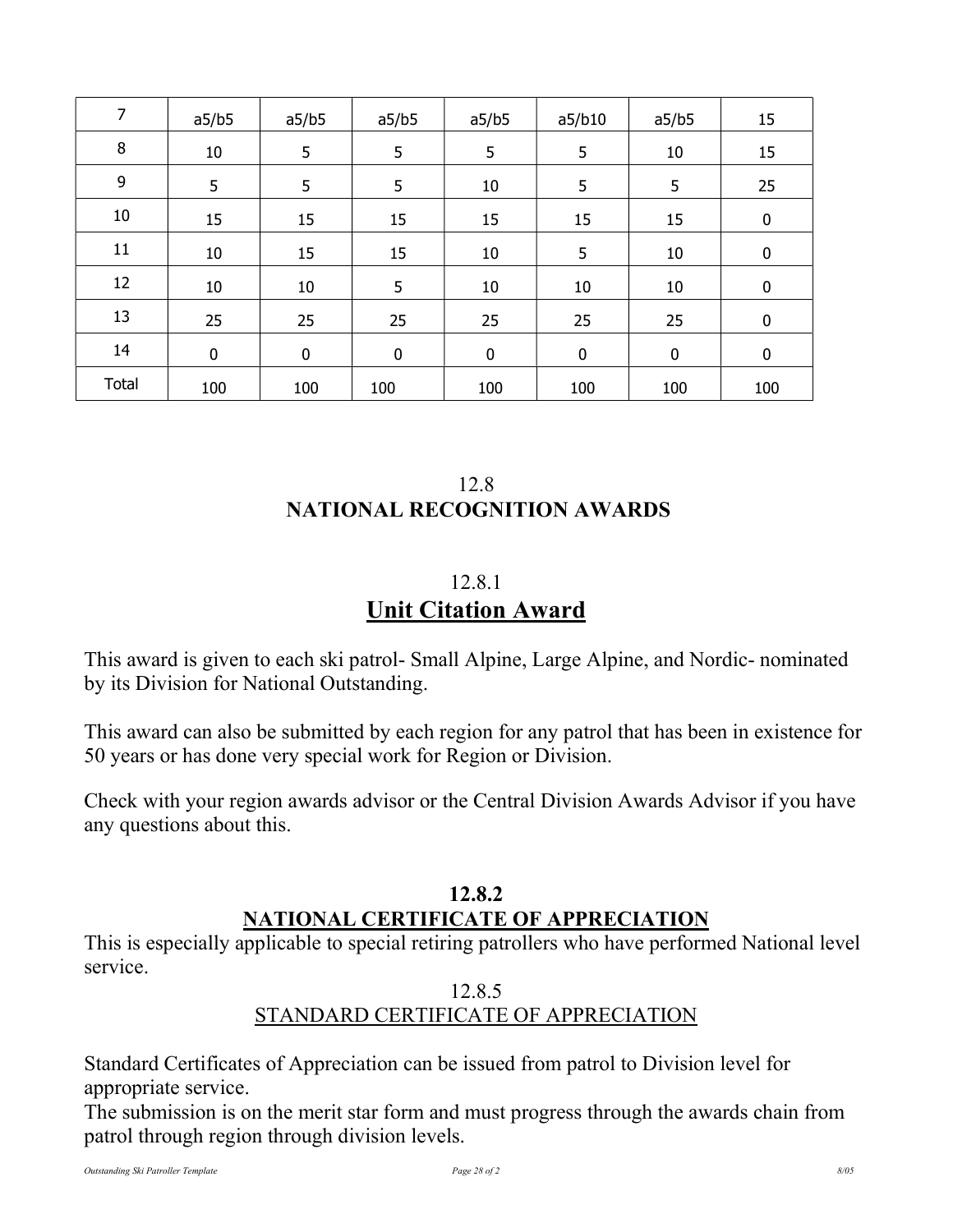## 12.8.5 AVALANCHE AWARD

Currently, this is an award given only at National level and very rarely

### 12.8.6

# National Chair's Outstanding Administrative Patroller Award

Currently, this is an award given only at National level to National Board Members or to National Program Directors/Supervisors.

### 12.8.7

# NATIONAL SERVICE EXCELLENCE AWARD

This is an award given only by the National Chair to a National staff member

# 12.8.8 NATIONAL SKI PATROL PATROL MEMORIAL (SEE SECTIION 12.8 PATROLLERS CROSS/MEMORIAL)

### 12.8.9 CHARLES MINOT "MINNIE" DOLE AWARD

Many changes have been made to this award.

A. This extremely rare award recognizes those exceptional few members who, over the years, have closely exemplified the long-term dedication, devotion, and self-sacrifice of the founder of the NSP, Charles Minot "Minnie" Dole.

The winner of this award must be an NSP member who has at least 30 years of active patrolling service, is registered as an active member at the time of nomination, has provided continuous leadership for more than 15 years, served in a variety of offices/advisorships from NSP patrol representative through division and/or national levels, and has designed and implemented programs, projects, and procedures that have had an overall positive impact on the entire National Ski Patrol. All must be documented with dates

 C. A nomination must be signed by 10 or more currently registered NSP members with Appointments. The nomination should be forwarded to the National Awards Coordinator.

 D. Upon three quarters vote of support of the National Awards Committee, the nomination for this award will be sent to the National Board of Directors. By a vote of the National Board of Directors, the award will be approved by a super majority, or three-fourths of the Board in support.

 E. This award may not be presented to the person who receives an outstanding patroller award in that year. The Minnie Dole Award may be given only upon nomination and approval. The Minnie Dole Award may not be presented at all if no one is eligible in a given year, or may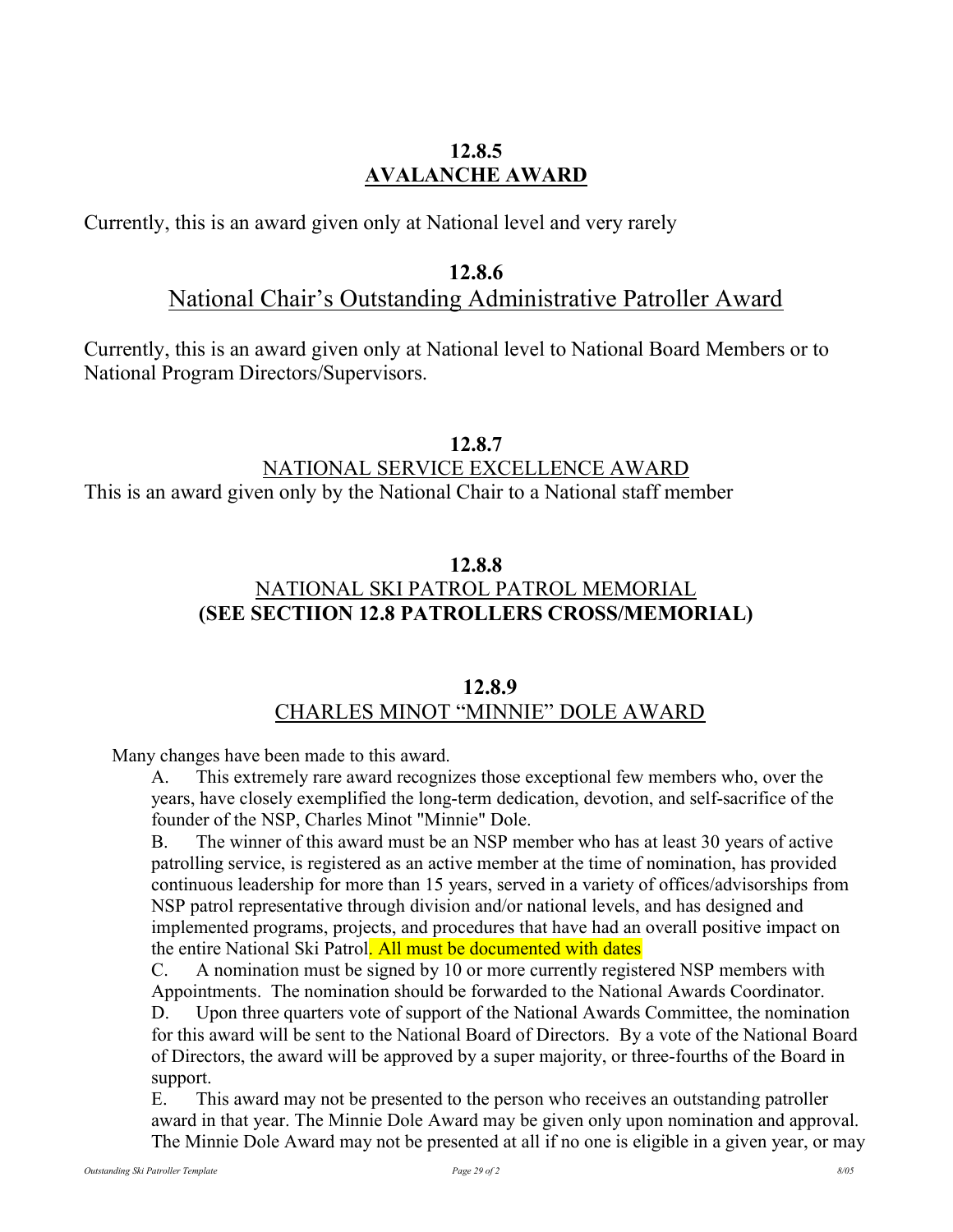be presented to more than one recipient per year.

 F. The Minnie Dole Award will be presented to the recipient at the annual meeting of the NSP Board of Directors. Announcements may be withheld if the award is to be made at another occasion.

# 12.8.10 NATIONAL SKI PATROL HALL OF FAME

This is a newly established Hall of Fame. This extremely rare award will recognize the greatest of the great in the NSP. The form for submitting any worthy patroller will be found in the NSP awards form downloads.

### 12.9

# SERVICE RECOGNITION AWARD

This award can be given for NSP service of five years or longer in 5 year increments. NSP Patrol Representatives or Awards Advisors may order these from National.

# 12.10 HONORARY AWARDS

# 12.10.1.1 HONORARY NATIONAL APPOINTMENT

Extremely rare award given to a person who has contributed an extremely valuable service to the NSP. Examples of this are Gerald Ford and Ronald Regan

# 12.10.2

# Angel Pin

In Central Division this is given to non patrollers for support of a significant other ski patroller. In Central Division the Division Awards Supervisor gives permission for

Patrol Reps to award this to spouses of patrollers who have given great service to the patrol and the NSP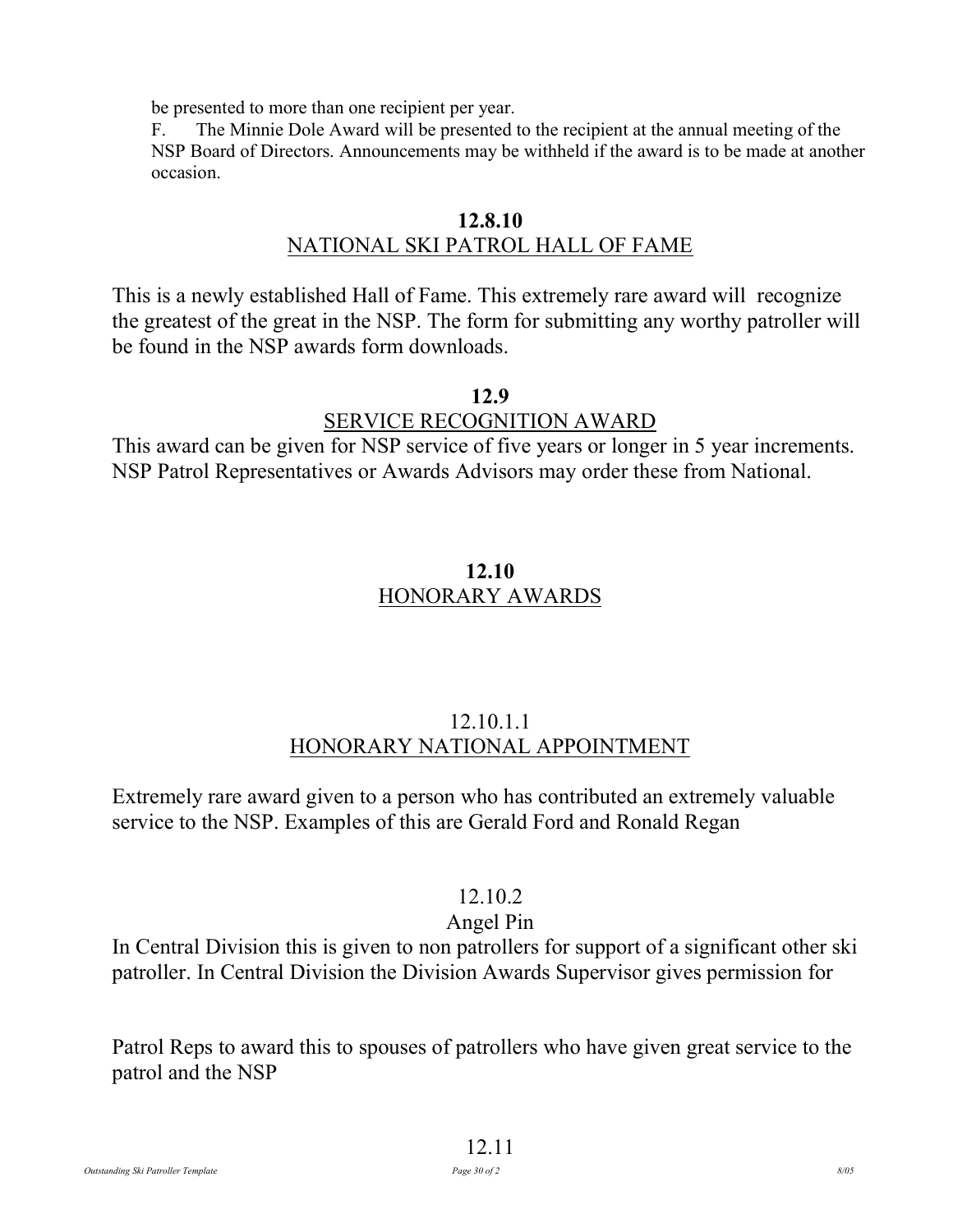# Various Awards Advisor Job Descriptions (see also the Central Division Policies and Procedures)

# 12.13

# AWARD REJECTION/ APPEAL PROCESS (EXCEPT OUTSTANDING AWARDS)

- 12.13.1 If the nomination is rejected at any step, the nomination, along with the reason for rejection, must be returned (in writing or by email) to the sponsor within 30 days, with a copy sent to all in the review chain below, as well as one step above the rejecting party.
- 12.13.2 The rejection of the nomination may be appealed by the sponsor within 30 days of receipt of the rejection notification.
- 12.13.3 The appeal by the sponsor must be filed with the next level higher than the party who initially rejected the nomination.
- 12.13.4 A second rejection shall follow the same process defined in 120.13.1 and no further appeal may be pursued by the sponsor.
- 12.13.5 The nomination may not be resubmitted for 12 months from the date of final rejection.

12.13.6 In the event an awards request is denied for the first time by the National Awards Coordinator, the sponsor who submitted the award can request that the submission, along with the reason for the rejection be sent to the National Awards Committee for a final appeal. Within 30 days of this request for appeal, the National Awards Coordinator will be required to forward the submission, along with the reasons for denial to all members of the National Awards Committee but excluding the Division Awards Advisor of the nominee's division and excluding the National Awards Coordinator.

 Each polled National Awards Committee member will analyze the rejected submission and return a decision to the National office within 2 weeks indicating their acceptance or denial of the submission along with a brief synopsis of the reasons for their decision.

 The final disposition of the appeal will be based upon a simple majority vote of the polled National Awards Committee.

# CENTRAL DIVISION CRITICAL CARE RECOGNITION

### For assessment and care using OEC training and skills that recognizes and treats a patient with a very high potential for life threatening injuries and illnesses.

This would be presented to a patroller or patroller team whose heroic care does not quite meet the specific life saving requirements for a Purple Merit Star or Blue Merit Star.

 A. The Critical Care Recognition may be presented regardless of where the act was performed, provided the emergency care was accomplished under the sole direction and sole responsibility of patroller(s). Patrollers who are under the direction of another group (e.g., search and rescue,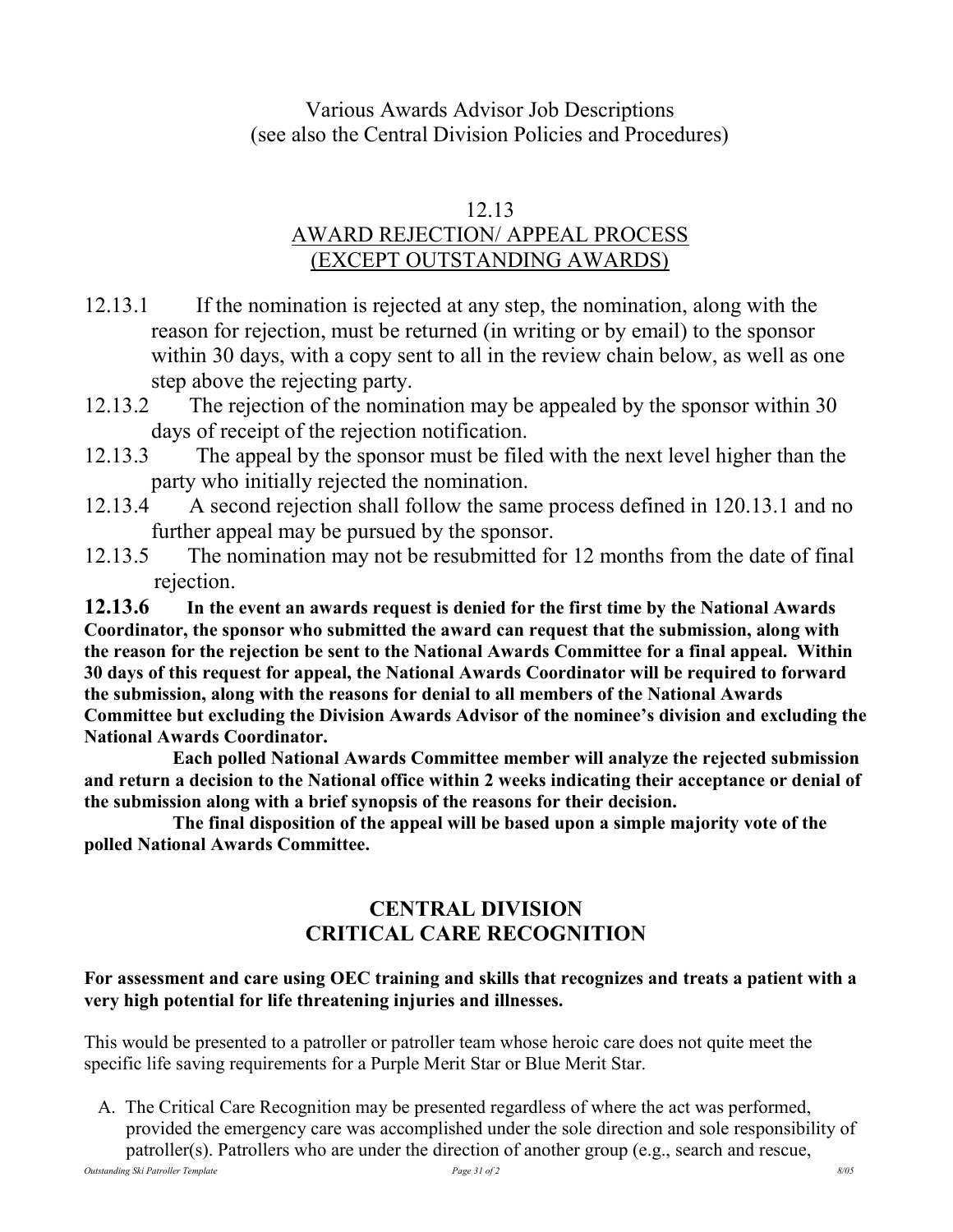American Red Cross, military) do not qualify for a Critical Care Recognition, nor do individuals who perform the aid while on duty in the course of their normal occupations or medical commitments (e.g., ambulance crew, firefighter, medical personnel, etc.) unless that occupation is ski patrolling.

- B. The Critical Care Recognition for a patroller requires that that patroller's nomination has a recommendation describing the incident, but does not necessarily require medical documentation.
- C. The Critical Care Recognition for a patrolling team requires that each team member's nomination has its own nomination form and recommendation describing the incident, but does not necessarily require medical documentation.
- D. The standard merit star submission form is to be used for this award at this time

# CENTRAL DIVISION POLICIES AND PROCEDURES AWARDS ROGRAM

The Central Division follows the National Awards Program except with the additions and exceptions as noted below.

### GUIDELINES FOR AWARDS PRESENTATON:

# Appointments: National and Leadership Commendation Guidelines

1. The nomination of a member for an appointment must occur without the nominee's knowledge- this must be done without the Nominee's knowledge from the moment it is written-up until the moment of presentation to that nominee.

2. Upon approval from the National Awards Advisor, the national office sends the appointment credentials to the awards advisor designated on the nomination form by the Central Division Awards Advisor, also photocopying the Central Division Awards Advisor.

3. All appointments must be presented at a special occasion by the highest NSP officer in attendance, if a National Line Officer is not available, the presentation must be made by the Division Director or a Central Division Board Member.

### Distinguished Service Award Guidelines

1 The nomination of a member for a DSA must occur without the nominee's knowledge. This must be done without the Nominee's knowledge from the moment it is written-up until the moment of presentation to that nominee.

2 Upon approval from the National Awards Advisor, the national office sends the award credentials to the awards advisor designated on the nomination form by the Central Division Awards Advisor, also photocopying the Central Division Awards Advisor. 3 All DSA's must be presented at a special occasion by the highest NSP officer in attendance, if a National Line Officer is not available, the presentation must be made by the Division Director or a Central Division Board Member.

# Meritorious Service Award Guidelines

1 The nomination of a member for an MSA must occur without the Nominee's knowledge from the moment it is written-up until the moment of presentation to that nominee. 2 Upon approval from the National Awards Advisor, the national office sends the award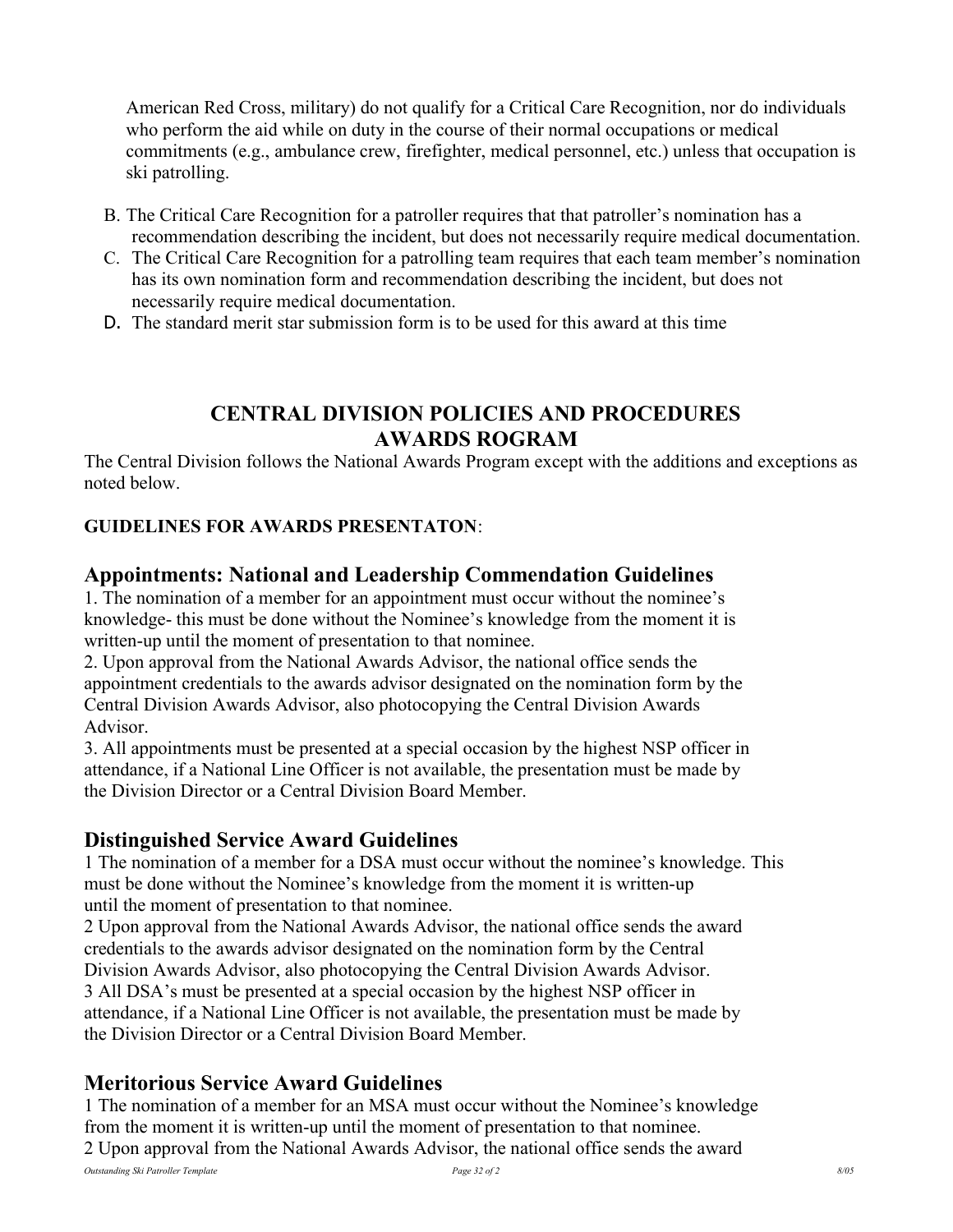credentials to the Division Director, Region Director, and/or awards advisor as designated on the nomination form by the Central Division Awards Advisor, also copying the Central Division Awards Advisor.

3 All MSAs must be presented at a special occasion by the highest NSP officer in attendance, if a National Line Officer is not available, the presentation must be made by the Division Director or a Central Division Board Member.

# Merit Stars Guidelines

1 Upon approval from the National Awards Advisor, the national office sends the award credentials to the awards advisor designated on the nomination form by the Central Division Awards Advisor, also photocopying the Central Division Awards Advisor. 2 All awards must be presented at a special occasion by the highest NSP officer in attendance, if a National Line Officer is not available, the presentation must be made by the Division Director or a Central Division Board Member.

# Patroller's Cross Guidelines

1 Upon approval from the National Awards Advisor, the national office sends the award credentials to the awards advisor designated on the nomination form by the Central Division Awards Advisor, also photocopying the Central Division Awards Advisor. 2 All awards must be presented at a special occasion by the highest NSP officer in attendance, this means a Region Director or higher or a designee of the Region Director or Division Director

## Central Division Outstandings Guidelines

1 Upon final tally of the Central Division awards judges, the Central Division Awards Advisor will send to the Division Director, Assistant Division Directors, all Region Directors and Region Awards Advisors a list of all Central Division Outstanding winners. This will be typically completed by July 1.

2 The Region Director, or his designate, will contact each winner, and their PR, by post, e-mail or direct contact to announce their accomplishment and invite each winner to attend the Central Division fall meeting and banquet to be presented with their award. 3 Region Directors will make every effort for Central Division Award participants to attend the banquet and will notify the Central Division Awards Advisor of all attendees by July 15. By July 15th, the Awards Advisor will follow up with a posted letter from the Division Director to each recipient confirming their award.

4 All Central Division Awards will be presented at the Fall Awards Banquet. Any award unable to be presented at the banquet will be presented at a special occasion by the highest NSP officer in attendance, if a National Line Officer is not available, the presentation must be made by the Division Director or a Central Division Board Member.

# National Outstandings Guidelines

1 Once National judging is complete, the National Awards coordinator sends results of all National Outstanding winners to each Division Awards Advisor.

2 The Central Division will not publicly announce National Awards until the fall Awards Banquet. Any award unable to be presented at the banquet will be presented at a special occasion by the highest NSP officer in attendance- for Central Division, if a National Line Officer is not available, the presentation must be made by the Division Director or a Central Division Board Member.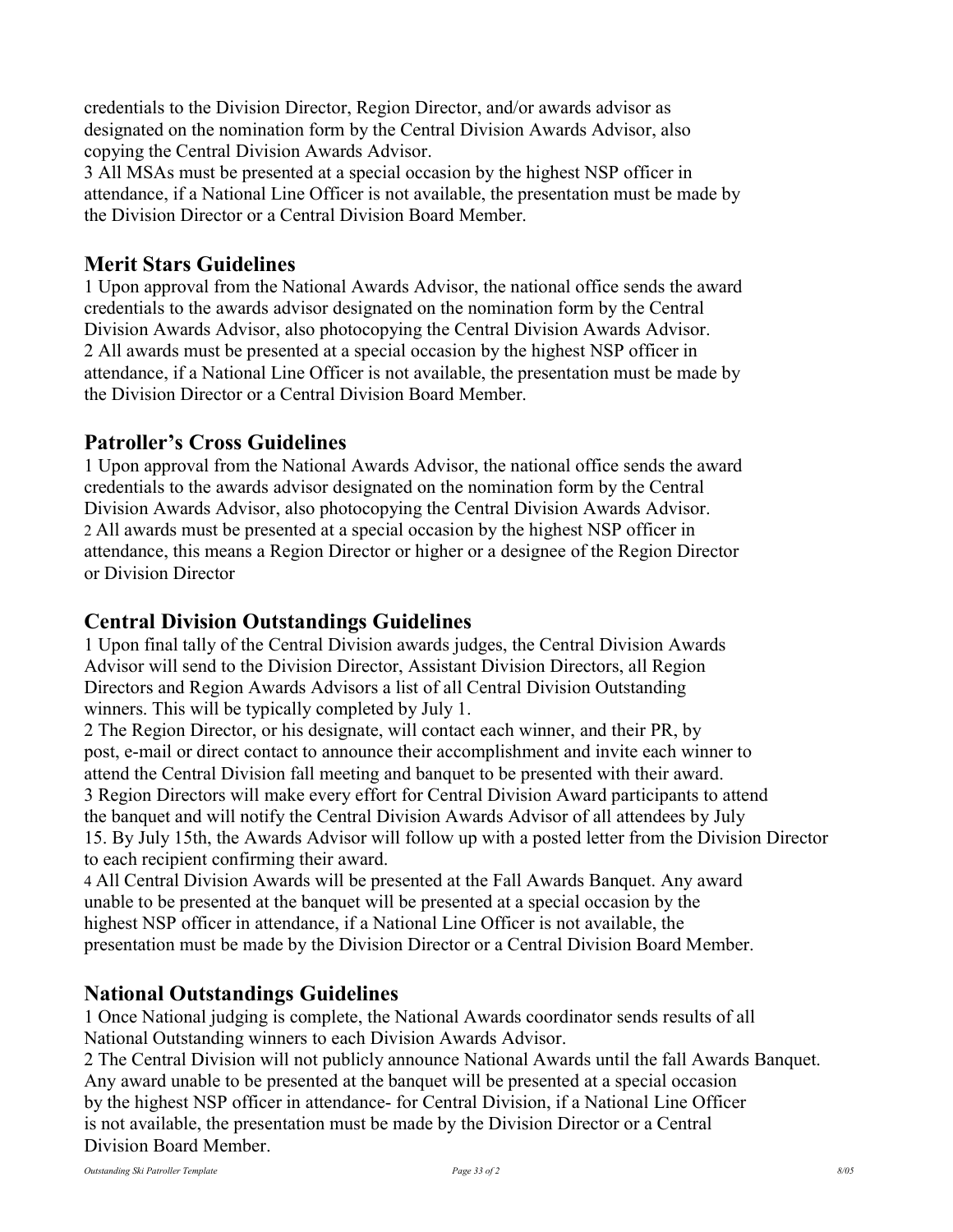# National Certificate of Appreciation Guidelines

1 National Policy allows each Division the discretion as to how to notify winners and present National or Division Certificates of Appreciation.

2 Upon approval from the National Awards Advisor, the national office sends the Certificates of Appreciation to the appropriate designated individual according to each division's custom.

3 All Division or National Certificates of Appreciation must be presented at a special occasion by the highest NSP officer in attendance, if a National Line Officer is not available, the presentation must be made by the Division Director or a Central Division Board Member.

# Special Occasion Programs and Order of Presentation

As detailed above, all awards from local to National significance must be presented at a special occasion by the highest NSP officer in attendance.

The Division Director or Region Director will decide the appropriate venue for presentations. Awards are usually presented in the order of National significance, that is local awards are usually presented first, then Section, then Region, then Division, and lastly National awards.

### Typical registration unit, region, and division awards presentation.

Patrol level presentation:

.

Local Awards are first on the agenda and presented by the Patrol Representative or designee Awards from Region are next and presented by Region Director or designee

Awards from Division or above are presented by the highest ranking NSP officer in attendance .

Region level presentation:

Local awards can be presented by any designee of the Region Director

Region Awards should be presented by the Region Director or his designee

Division and National Awards must be presented by Division Director, Region Director, or highest ranking

NSP officer in attendance.

Division level Presentation:

Local Awards can be presented by any designee of the Region Director or Division Director Region Awards can be presented by the Region Director

Division Awards must be presented by Division Director or highest ranking Central Division Board Member in attendance.

National Awards must be presented by the highest ranking National officer or the Division Director or designee.

# CENTRAL DIVISION SPECIAL AWARDS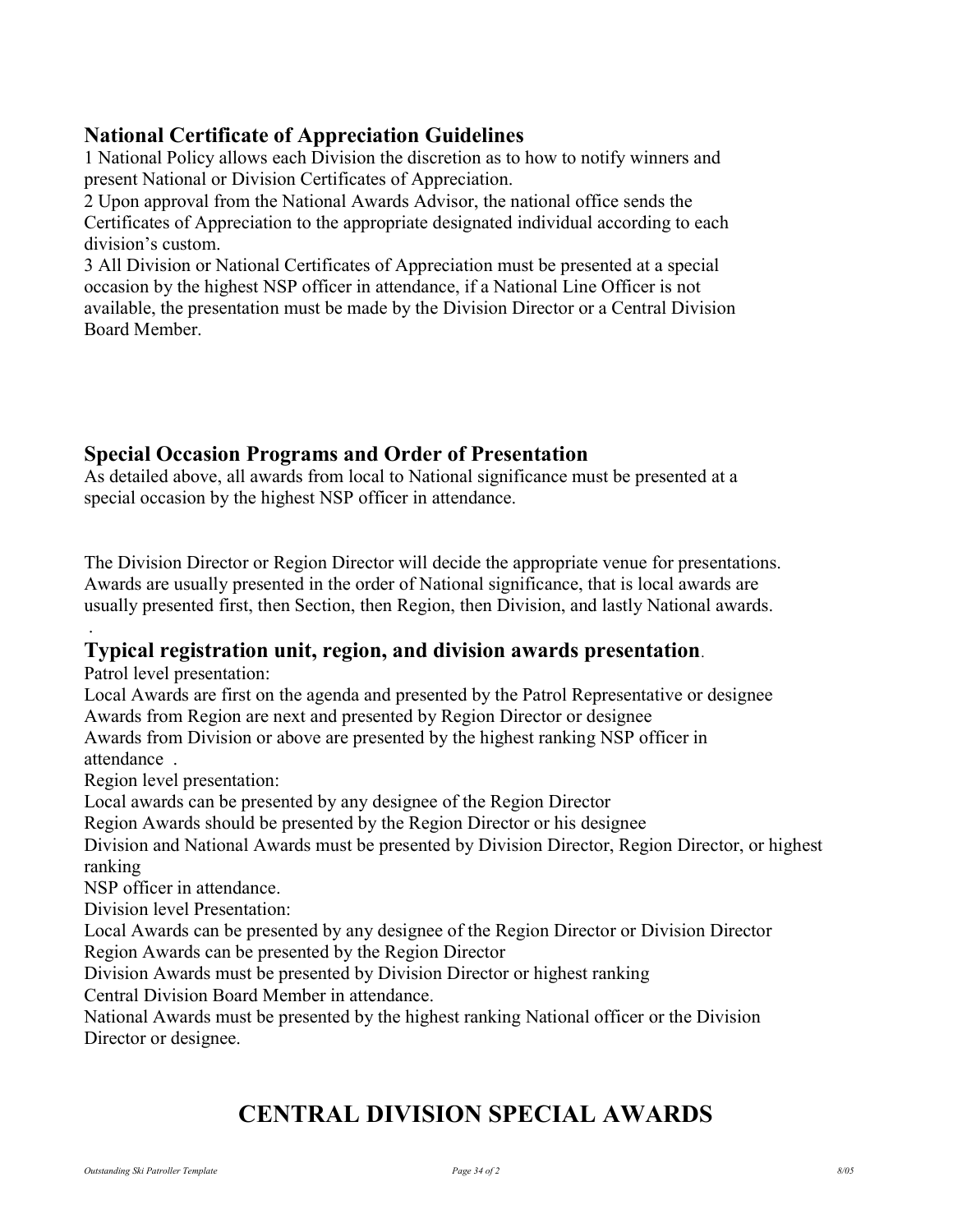# SAGE - Special Award for Great Efforts

 This is presented to the oldest (in age) active patroller in the Registration Unit, Section, Region and Division. The SAGE award is to recognize and acknowledge the dedication of the recipient and act as an inspiration and example for others to follow. The minimum age for this award is 50 years old.

# Outstanding Nordic Patrol Director/Representative

The award for the Outstanding Nordic Patrol Director/Representative is a Central Division Award. This award is issued each year to the Outstanding Nordic Patrol Representative selected from among those nominations sent by the Region Director to the Central Division Director and approved by the Central Division Awards Review Committee. This award is in addition to the overall Outstanding Patrol Representative award due to the distinct differences between Alpine and Nordic Registration Units.

# Division Director's Program Award

The Division Director's Program Award is a Central Division Award presented each year to recognize unsung heroes in the Central Division. Each program supervisor in Central Division is encouraged to nominate one special person (staff member or instructor) to be recognized who exemplified that program during the past ski season.

# Central Division Outstanding Instructor Trainer Award

The Central Division Outstanding Instructor Trainer Award is a Central Division award. It is issued each year to an Instructor Trainer selected by the Central Division Director and Assistant Directors from nominations sent to Central Division by Central Division Program Supervisors.

# Central Division Outstanding Supervisor Award

The Central Division Outstanding Supervisor is a Central Division Award presented to the Program Supervisor who during the past season has excelled in his or her program as determined by the Central Division Director and Assistant Directors.

# Division Director's Award

The Division Director's Award is an award to be given yearly at the Central Division Director's discretion to members of the Central Division who have performed exceptional service to the Central Division.

# Central Division Lifetime Achievement Award

The Central Division Lifetime Achievement Award is to be presented yearly at the Central Division Director's discretion to member(s) of the Central Division whose dedication and service in testing, training, and administration over a long period of time personifies the fundamental purpose of the Central Division and the National Ski Patrol.

# Central Division Critical Care Recognition

### For assessment and care using OEC training and skills that recognizes and treats a patient with a very high potential for life threatening injuries and illnesses.

Outstanding Ski Patroller Template **Page 35** of 2 8/05 This would be presented to a patroller or patroller team whose heroic care does not quite meet the life saving requirements for a Purple Merit Star or Blue Merit Star.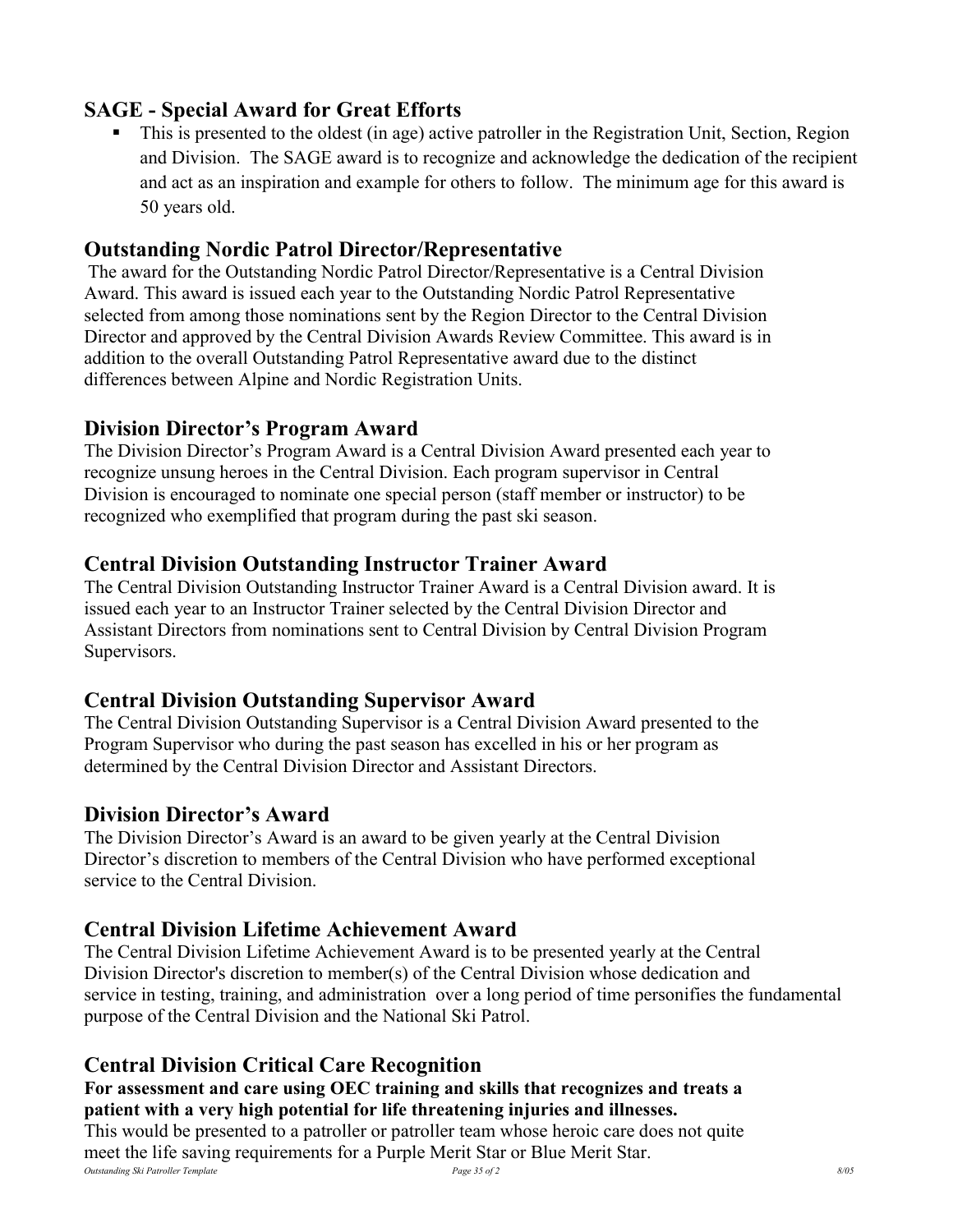A. The Critical Care Recognition may be presented regardless of where the lifesaving act was performed, provided the emergency care was accomplished under the sole direction and sole responsibility of patroller(s). Patrollers who are under the direction of another group (e.g., search and rescue, American Red Cross, military) do not qualify for a Critical Care Recognition, nor do individuals who perform the life saving act while on duty in the course of their normal occupations or medical commitments (e.g., ambulance crew, firefighter, medical personnel, etc.) unless that occupation is ski patrolling.

B. The Critical Care Recognition for a patroller requires that that patroller's nomination has a recommendation describing the incident, but does not necessarily require medical documentation

C. The Critical Care Recognition for a patrolling team requires that each team member's nomination has its own nomination form and recommendation describing the incident, but does not necessarily require medical documentation.

### Bravo Award (local, section, region only)

The BRAVO Award is for the Best Record of Activity in a Volunteer Organization. This award is an annual recognition to the patroller with the most hours of on-hill and patrol room duty, at each ski area.

At the discretion of the Section Chief, the award can be given at the section level also.

The award consists of a BRAVO Award Certificate to be presented at an appropriate time as determined by the Patrol Representative or Section Chief

Requests for the certificates can be made through the Region Awards Advisor who should have the certificates in inventory.

If the Section presents this award, a recommendation of nomination should be sent to the Section Chief, including the name, the Registration Unit, and the total hours of duty.

# PURPLE MERIT STAR SAMPLE RECOMMENDATION

I would like to nominate John Doe for a merit star award.

John monitored a radio call requesting a patroller to respond to Long Run at Mountain Resort on January 3, 2006 at 14:15. John requested another patroller, Jane Perkins to stand by with 02 when another call came in stating that someone was attempting CPR on the victim. John quickly jumped on the snowmobile/toboggan and drove to the scene. He found a 50 year old male laying supine on the trail. The victim was unresponsive, had no pulse, was very pale, and was exhibiting agonal breathing (death rattle). John got his CPR face mask together, opened the victim's airway with the head tilt-chin lift maneuver and proceeded to rescue breath for the victim. Another patroller, Tom Smith arrived and then started chest compressions. The two of them worked together until Jane Perkins arrived with the 02. The bag valve mask was assembled. John then assumed C- spine stabilization and monitored the patient while continued CPR was being applied. An AED arrived on scene with a fourth patroller. The pads were applied; a shock was prompted and delivered. John detected a verified pulse. John then directed the application of the stiff collar, a log roll, and the securing of the patient to the back board for transport. John drove the snowmobile/toboggan while another patroller rode in the toboggan and continued to administer 02 via the bag valve mask. At the patrol building John assisted in the insertion of an oral airway which caused the patient to gag. It was replaced by a nasal airway which was better tolerated by the patient.

In the patrol room John coached, cajoled, and demanded that the patient should breathe with him. Although the patient remained unconscious he responded to John's requests and continued to breathe in unison with John. The patient's LOR gradually improved and he became mildly combative fighting his restraints while still unconscious. The patient was turned over to responding ambulance personnel for transport to the nearest hospital. From there, the patient was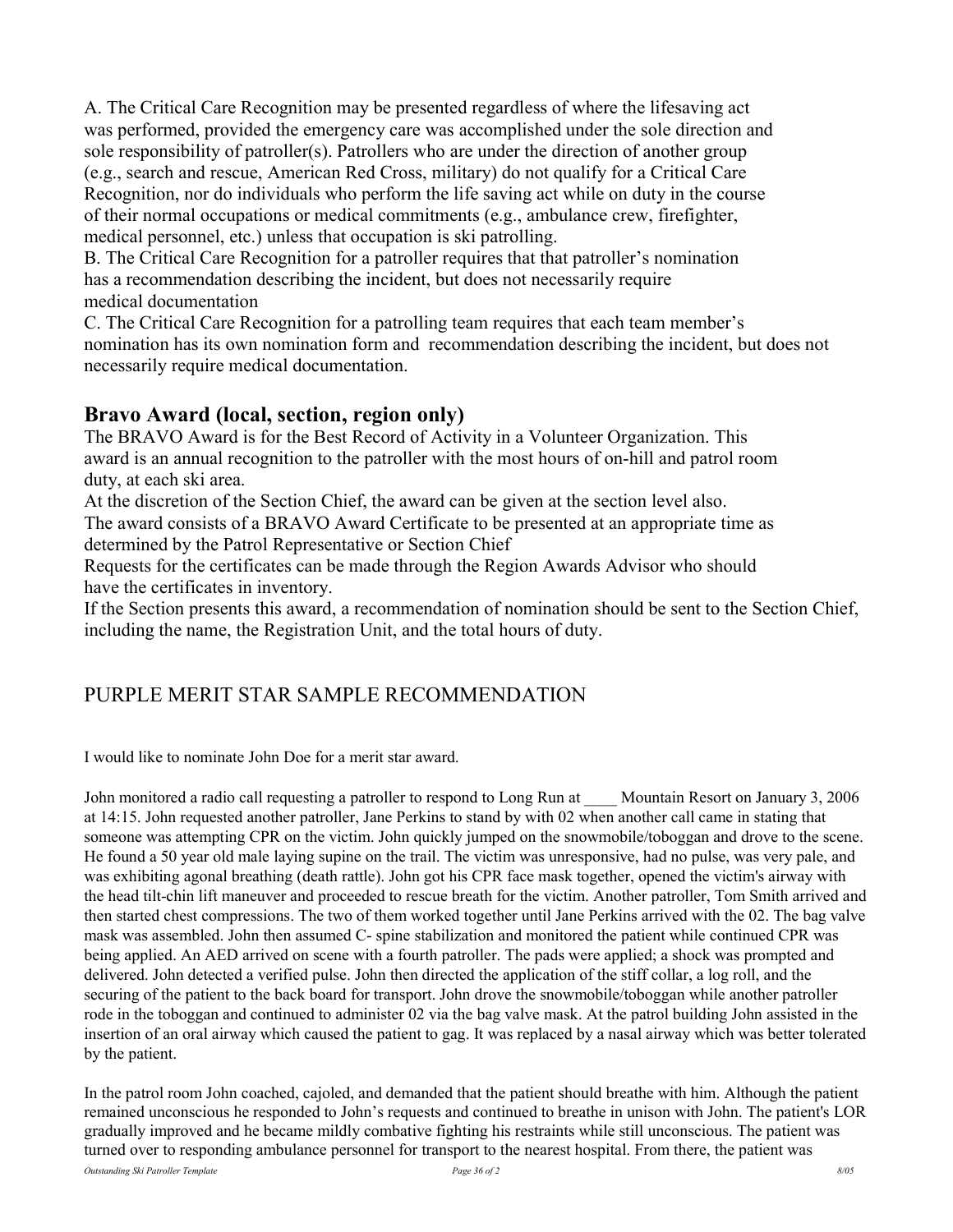transported by helicopter to a more advanced emergency care hospital. Unfortunately the patient died on January 4 approximately 29 hours after he had left the ski area.

John's actions, presence, and direction acted as a catalyst for a cohesive, effective and successful rescue event, involving resuscitation of a patient suffering cardiac arrest. John's actions are in the best tradition of the National Ski Patrol and reflect great credit upon himself, his NSP training, and the Ski Patrol.

# BLUE MERIT STAR SAMPLE RECOMMENDATION #1

I would like to sponsor Tom Smith for a merit star award.

On the 3rd of January 2006, while patrolling at Mountain Ski resort, Tom responded to a call for a skier requiring assistance on Long Run. Before arriving on the scene, he monitored a second call stating that CPR was being performed on the victim. Upon arrival at the scene, Tom noted that another patroller, John Doe was applying a CPR mask to a man lying in a supine position, exhibiting agonal breathing and no pulse. Tom immediately assumed a position to perform chest compressions and in conjunction with the first patroller on the scene, John Doe, began performing CPR on the victim. An 02 pack quickly arrived on the scene and a Bag valve mask was employed while Tom continued chest compressions. An AED then arrived on scene and application of the pads resulted in a prompt to shock. The shock was delivered, and the AED indicated that the heart had assumed a normal heart rhythm. A pulse was detected. Tom assisted in back boarding the victim and loading him into the toboggan for transport. Tom then skied down to the patrol building where he arrived in time to assist in loading the victim into the ambulance.

Tom Smith's actions were an essential part of a cohesive team effort to save this gravely effected man's life. His actions were in the best traditions of the National Ski Patrol and bestow great credit upon himself, his NSP training, and the Ski Patrol.

The victim was transported to the patrol building and transferred to ALS ambulance personnel. He was flown from the local hospital where he was first taken to a more advanced emergency care facility but unfortunately, on 4th of January, the victim succumbed approximately 29 hours after he was turned over to ALS care.

### BLUE MERIT STAR SAMPLE RECOMMENDATION #2

I would like to sponsor Robert Jones for a merit star award.

On the 3rd of January, 2006, Bob monitored a call from the patrol room for a downed skier on Long Run at Mountain Ski Area. Someone stated that patrollers were performing CPR on the victim. Bob went to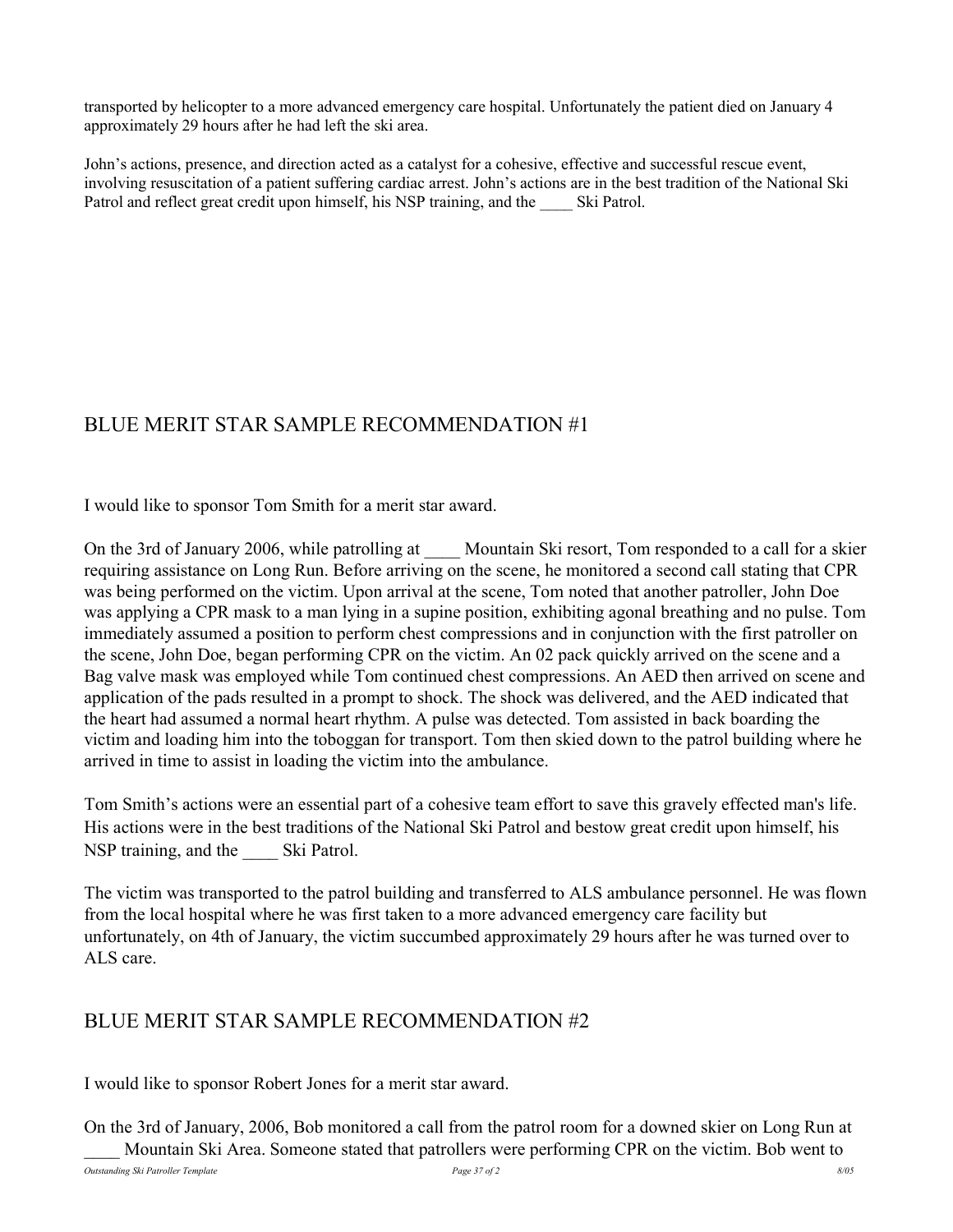his personal vehicle and retrieved his own AED. He rapidly skied to the scene and observed three patrollers, two performing CPR and one assembling a bag valve to 02.

With the help of others, Bob opened the victim's jacket, cut his shirt, and applied the patches for the AED. The AED analyzed the heart rhythms and recommended a shock which Bob then applied. The heart resumed a normal rhythm. Bob then assisted helping back board and load the victim into the toboggan.

Operating the bag valve mask, he then rode with the victim to the patrol building. Bob assisted John Doe in attempting to insert an oral airway which was rejected by gag reflex. A nasal airway was inserted and tolerated. Bob and John then took turns assisting breathing with the BVM.

The victim was transported via ambulance to the closest medical facility where he was then airlifted to a major emergency care hospital where unfortunately he passed away the following day.

Bob's actions were an essential part of the cohesive team effort to save this gravely effected man's life. Application of the AED returned the man's heart to a normal rhythm which had not been achieved by standard CPR efforts. His actions were in the best traditions of the National Ski Patrol and reflect great credit upon himself, his NSP training, and the \_\_\_\_ Ski Patrol.

### BLUE MERIT STAR SAMPLE RECOMMENDATION #3

I would like to sponsor Jane Perkins for a merit star award.

On the 3rd of January 2006 at approximately 2:15, a call for assistance was received at the patrol desk. A man was down on the top of the headwall of Long Run at Mountain Ski Area. John Doe who was immediately prepping to respond via snowmobile asked Jane to assist. When a 2nd report came in stating that someone was attempting to perform CPR on the same stricken man, John directed Jane to immediately prepare the 02 pack and proceed rapidly to the scene.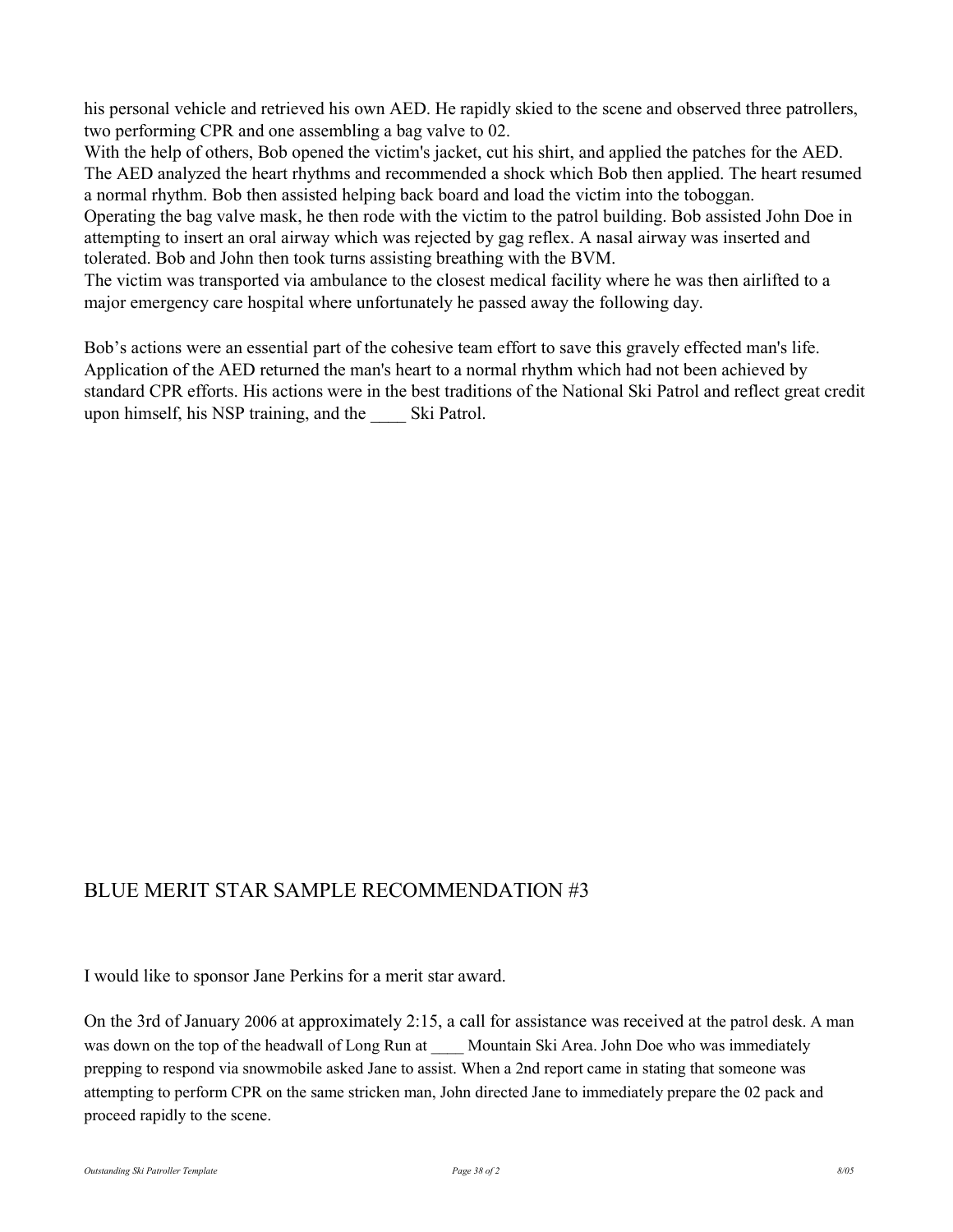Jane assembled the 02 regulator on a full tank and insured all required equipment was present and then skied to the scene. She found John and Tom Smith performing CPR on a 50 year old man exhibiting agonal respirations and no pulse.

Jane assembled the Bag Valve to the 02 tank, set the flow rate and applied it to the patient, timing her pumps with Tom's chest compressions. An AED arrived on scene with another patroller and was applied. The AED analyzed and prompted a shock. With the initial shock, the victim's heart resumed a normal rhythm and a pulse was detected. Jane continued to operate the bag mask while the patient was back boarded and loaded for transport. Bob Jones then took over breaths and rode on the toboggan continuing to provide 02 through the Bag valve mask, thus ending Jane's direct involvement in the rescue event.

Jane's actions were an essential part of a cohesive team effort to save this gravely effected mans life, were in the best tradition of the National Ski Patrol, and bestow great credit on herself, her NSP training and the Ski Patrol.

The victim was transported to the patrol building and then transferred to ALS ambulance care at the hospital nearby. He was then transported by helicopter to a more advanced emergency medical care hospital where on the 4<sup>th</sup> of January, he passed away approximately 29 hours after being transferred to ALS care.

# YELLOW MERIT STAR SAMPLE RECOMMENDATION

I would like to sponsor Sally Johnson for a merit star award.

As she patrolled at Mountain Ski Resort on Jan 3, 2006, Sally heard a call for assistance at approximately 2:15. A skier was down on Long Run. Sally immediately responded to the call. Upon arrival she found John Doe and Tom Smith performing CPR on a man lying supine on the hill. Another patroller, Jane Perkins arrived with 02 which was applied. Moments later, another patroller, Bob Jones arrived with an AED unit which was also applied. After a shock was administered, a pulse was detected. Sally assisted in applying a stiff neck, rolling the man onto a backboard, and securing him in the toboggan.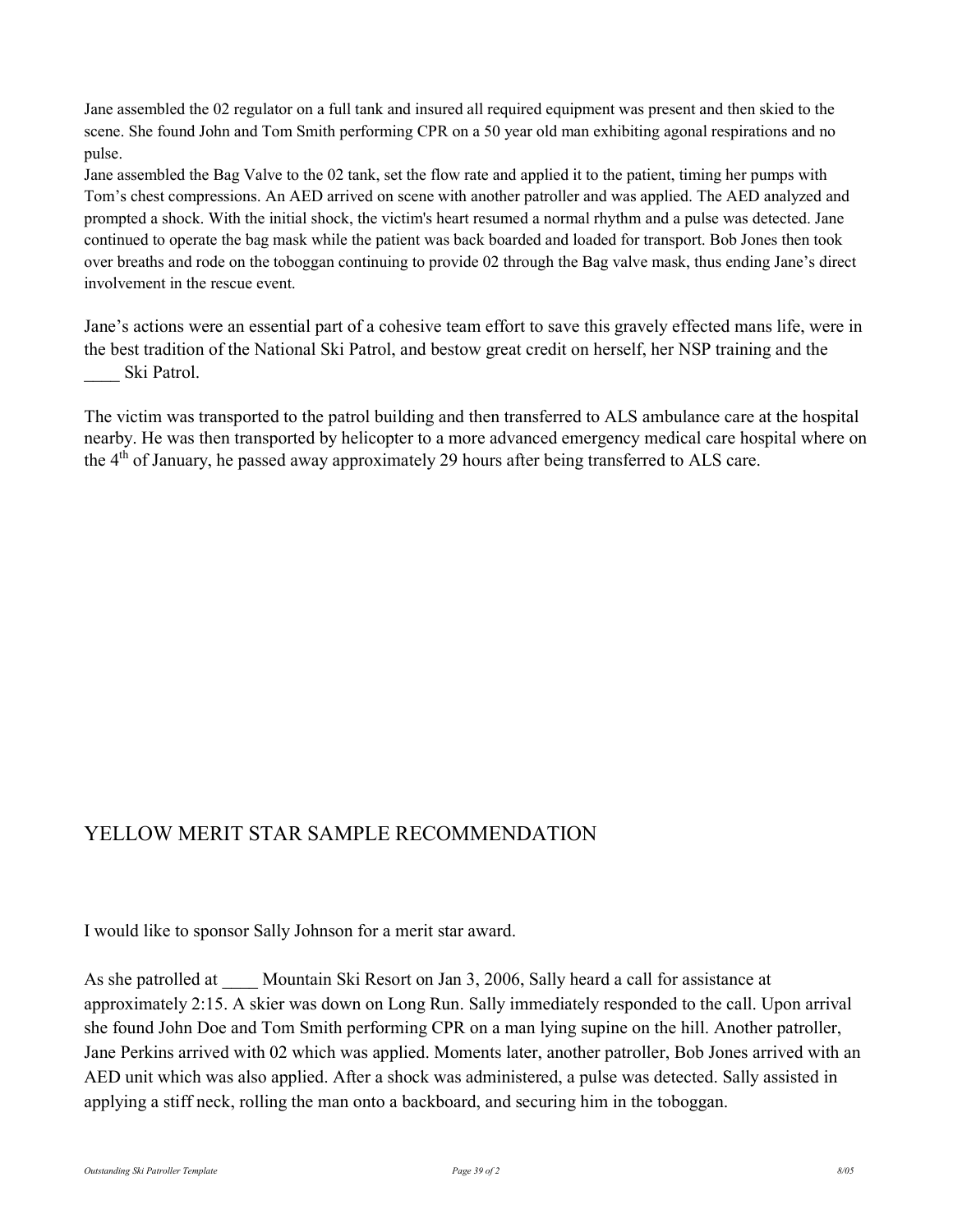The patient was transported via snowmobile/toboggan to the patrol building and delivered to ALS ambulance personnel. From the local medical hospital, he was transported to another larger medical facility where, unfortunately he succumbed 29 hours after he was turned over to ALS care.

Sally's support actions were an essential part of a cohesive team effort to save this gravely effected man's life. They are in the best tradition of the National Ski Patrol and bestow great credit on herself, her NSP training and the \_\_\_\_ Ski Patrol.

### HISTORICAL CENTRAL DIVISION AWARDS

Through out the National Ski Patrol System, Outstanding Awards of every type are often presented in the memory of a dedicated patroller who made significant contributions to the patrol, section, region or division where they belonged. The National Outstandings are named for past national chairmen, but there is no hard and fast rule as to how others are dedicated. Through the transition of several different Central Division Awards Advisors, Central Division lost track of the Memorials and drifted away from dedicating our Outstanding Awards when they were presented. In the process of going through some old files, the original certificates were found and the following are part of the tribute to the individuals for whom the awards are named.

#### THOMAS A. SNYDER MEMORIAL AWARD OUTSTANDING PATROLLER

Thomas A. Snyder started with the NSPS in 1944 and soon became active in organizing new Registration Units in Michigan. Tom served as Section Chief, Asst. Region Director and Region Director in the Northern Michigan Region. Tom, who was known as "Mr. Ski Patrol" for his work in fledgling many new Registration Units, received National Appointment # 1890 in the 1950's and was the National Outstanding Patroller in 1964. Tom was appointed Assistant Division Director in 1965 in charge of liaison and continued

his duties until 1968 when, in his early 50's, a second heart attack claimed his life. The Central Division is proud to have had Thomas A. Snyder as one of its finest patrollers.

### FREDERICK E. DUESBERRY MEMORIAL OUTSTANDING SKI PATROL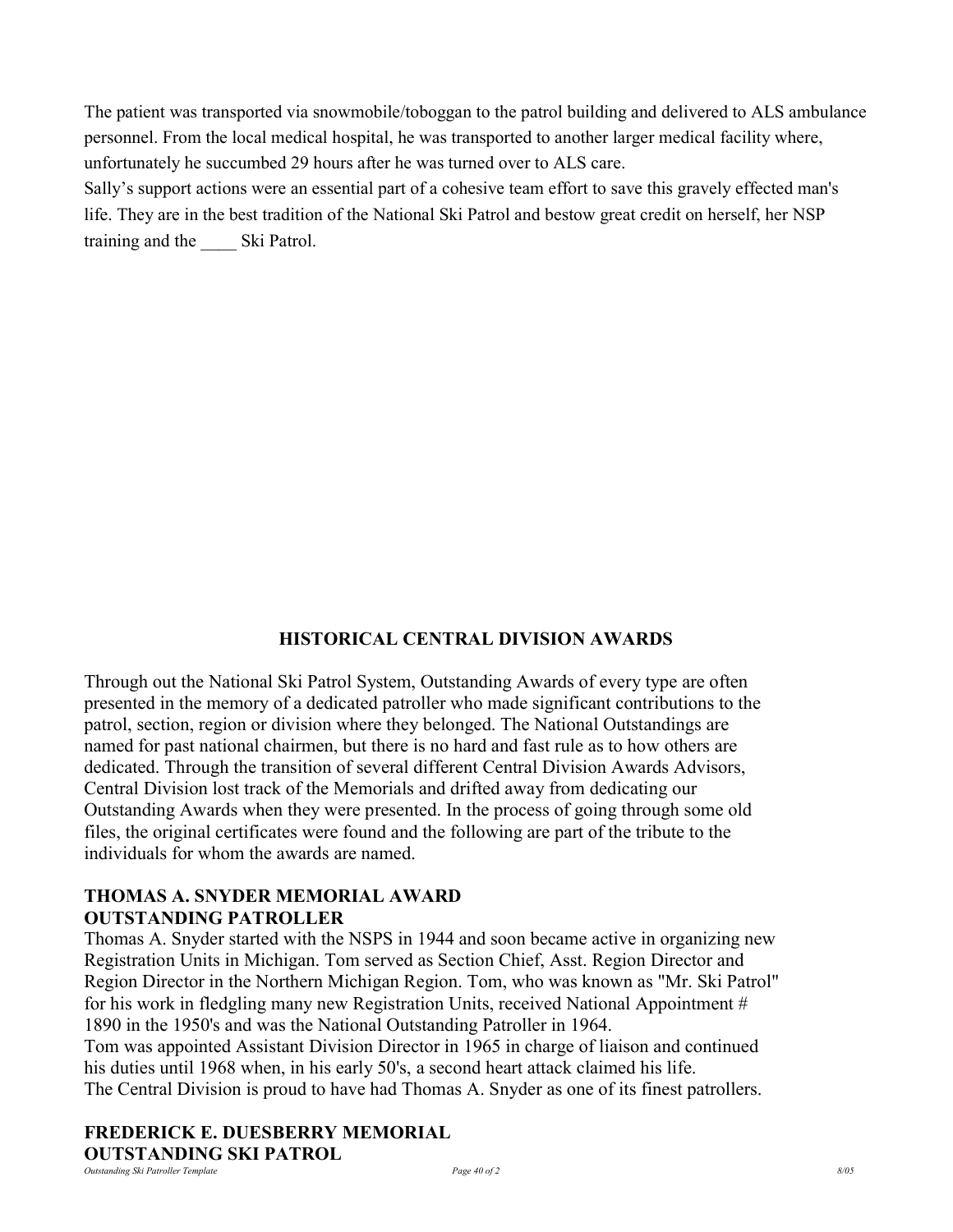Frederick E. Duesberry, considered one of most influential men in bringing the National Ski Patrol System to Michigan and the Central United States, was an early ski enthusiast who saw the need for rescue and first aid services. Fred became a member of a then unaffiliated ski patrol and soon after affiliation with the NSPS, he used his organizational talents to bring higher standards to Central Division. Many of the features, which are now routinely accepted, were introduced and developed during his leadership.

Fred Duesberry initiated First Aid and On-hill testing and training procedures along with specific patrol room and rescue needs. As a fund raising effort, Fred and his fellow ski patrol pioneers gave toboggan rides to willing contributors.

Fred was a former Region Director of the Eastern Michigan Region, had been a Division Advisor and had received National Appointment #1878. The National Ski Patrol lost one of its finest organizers as the result of an automobile accident late in 1964.

#### ERIC & CHRIS GREEN MEMORIAL AWARD OUTSTANDING STUDENT PATROLLER

The award for the Outstanding Student Patroller is to honor the memory of Eric and Chris Green, two brothers who at the time of their tragic death were members in the Ohio Region of the Central Division.

Eric, age 21, and Chris, age 18, died as the result of drowning while running white water rapids near their home in Berea, Ohio, on March 13, 1966. Both were dedicated patrollers having been brought up in a ski patrol environment.

Eric, while at Michigan Tech University, was instrumental in setting up a college course, for credit in patrol activities. The first aid, skiing, tobogganing, lift evacuation, etc., for which Eric collaborated in writing the material and, as a certified first aid instructor, also taught. Eric and Chris Green were the sons of William A. and Betty Green, both active patrollers in the NSPS. Bill was the Ohio Region's first Region Director and also served as Division Mountaineering Advisor.

Out of love and respect for the boys and their parents, the Ohio Region developed the Green Memorial, an annual ski patrol proficiency competition. This event promotes good fellowship and excellence in patrol skills by bringing together participants from many various Registration Units.

This Memorial Award and the Memorial Competition perpetuates the natures and the spirit of Eric and Chris who so loved and enjoyed the patrol.

# How to design and implement An Award Winning Awards Presentation

PREPARATION Preliminary planning Why have awards? Agendas Scripts AWARDS BANQUET ROOM PREPATATION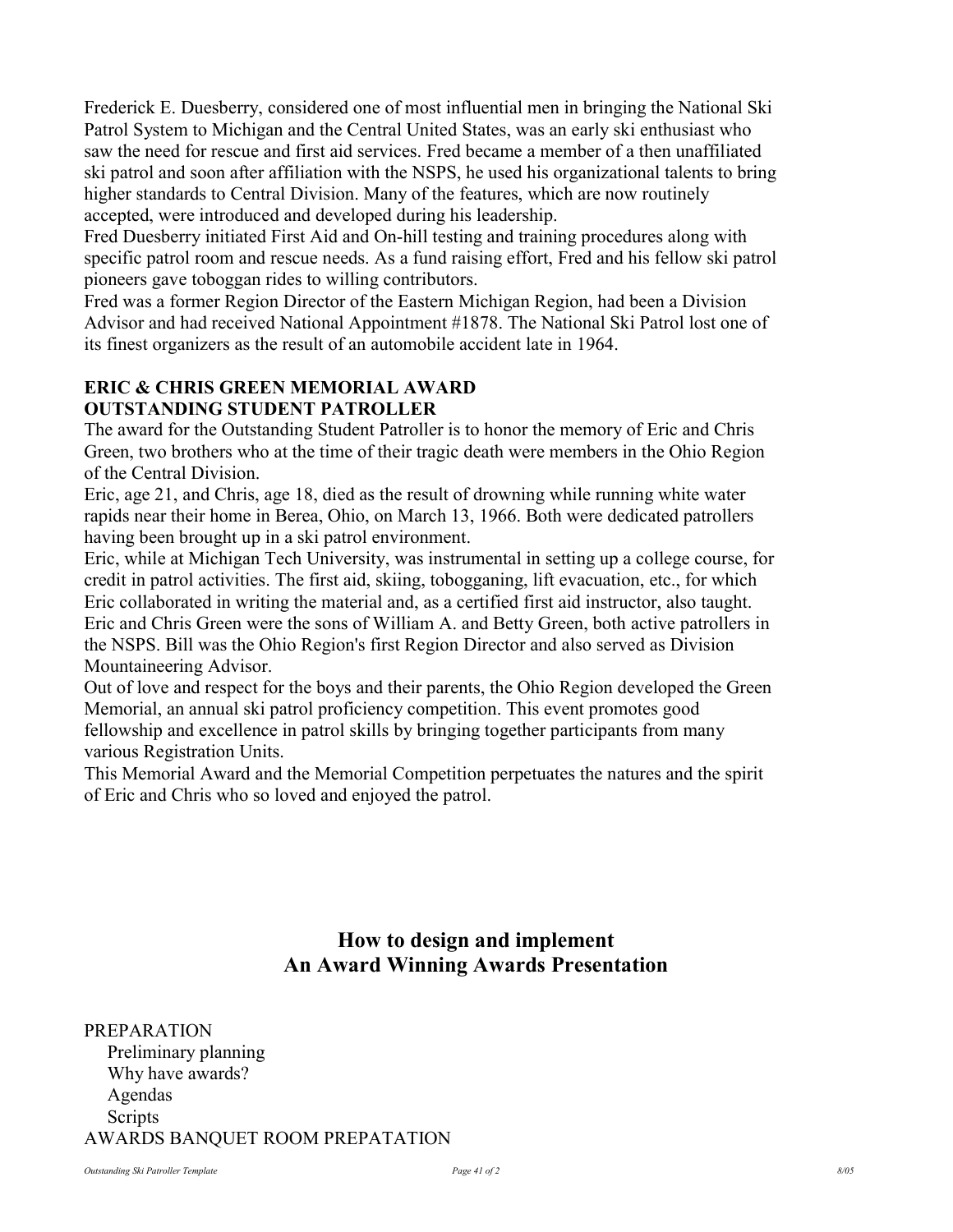### Podium Table layout AWARDS PRESENTATION TECHNIQUE

#### PREPARATION

Before all awards presentations, we should rethink this two part question: "Why do we have Awards Presentations and how can we best accomplish this?"

The answers might seem obvious.

The first part of the question might be: "Because we want to recognize accomplishments of patrollers and patrols in front of their colleagues and guests."

The second part is where we can run into trouble.

It is tempting to say this is easy- we have always given awards presentations in the past and they has always worked fine- We get everyone we can to a banquet, discuss various accomplishments, and hand out awards.

Unfortunately, this approach is overly simplistic and can lead to disastrous results. It could work out, but this approach can also produce a long tedious disjointed presentation that is extremely boring and unfulfilling to both patrollers and guests

It should be the goal of any good awards meeting to want patrollers and their guests to leave an awards presentation satisfied and excited. With an open attitude and little bit of thought and planning, we can produce a presentation that will meet these objectives.

Here is the key to a great awards presentation: DO YOUR PREPARATION AND STICK TO YOUR PREPARED PLAN AND IF THE PLAN SEEMS TOO LENGTHY OF DISJOINTED ALTER IT AHEAD OF TIME,

As we prepare, there is an important modern concept that should always consider.

The definition of any meeting is an assembly or gathering of people for informational or social purposes. The definition of an awards presentation is an official gathering to celebrate and commemorate an event of accomplishment

This means awards presentations are essentially meetings and should be approached and conducted in the same way that we would approach and conduct a meeting.

This means an effective meeting has a prepared agenda and specific time limitations.

It is almost impossible to bring off an effective meeting without a properly prepared agenda.

As in a business meeting, a great awards presentation should have a printed program for each attendee. With a program to follow, attendees can feel the order and progress of the presentation...

- As in a business meeting, a great awards presentation should have a brief printed description of what each award is. This can be in the program or in a slide presentation.
- Many patrollers in the NSP do not know all the awards and their guests cannot be expected to know what the awards are.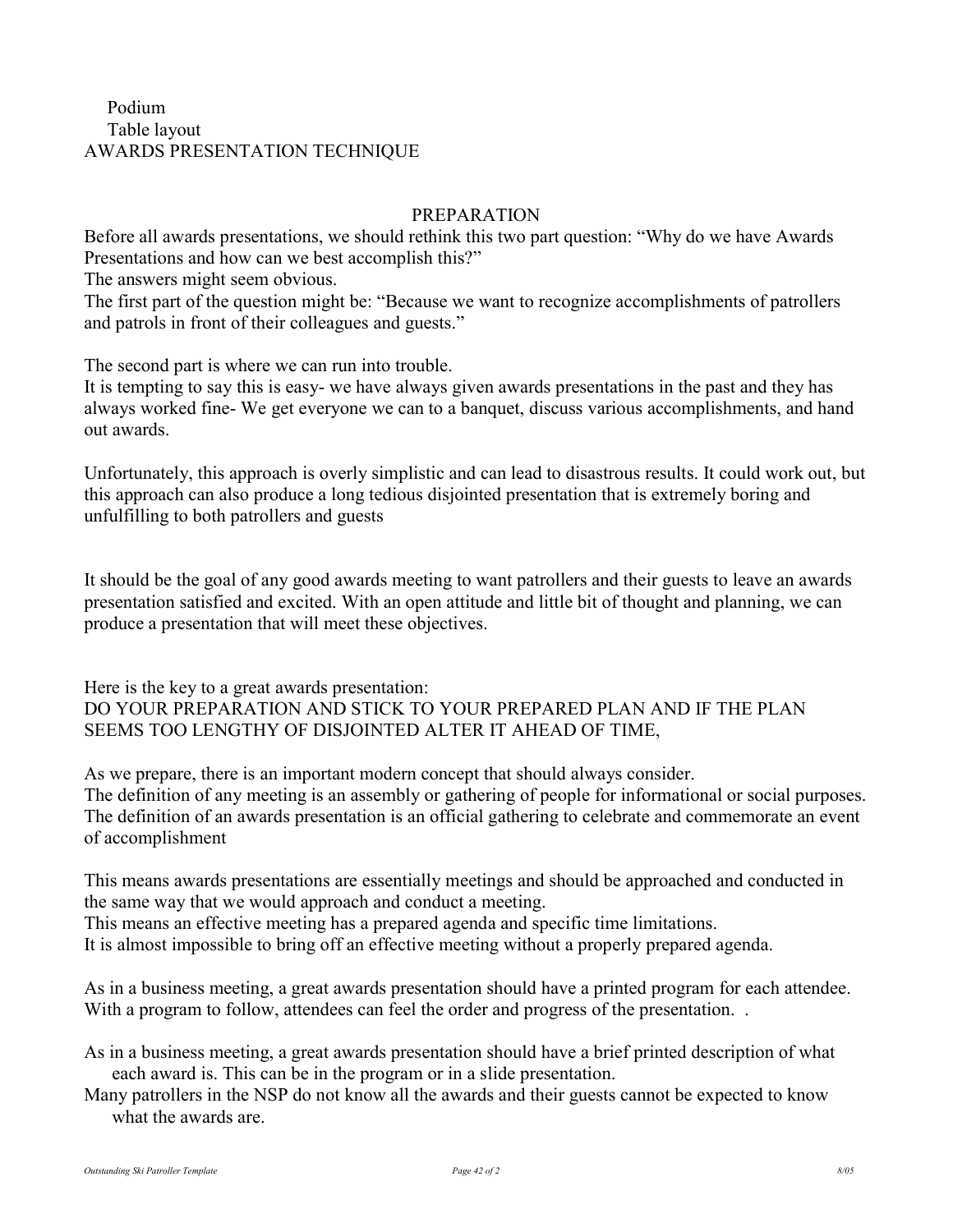As in a business meeting, a great awards presentation should be carefully SCRIPTED AND THE PRESENTER SHOULD STRICTLY FOLLOW THE SCRIPT. Presentations where the presenter deviates from the script invariably seem disjointed and time wasting to the audience. They want to see things focused and moving

 This also means that any sponsors or other presenters must also follow a carefully scripted presentation that the prime presenter has approved. A rambling speech of admiration without substance is very tedious to the audience.

# The presentation script should be written in large print and each page in the presentation should be numbered with large numbers in the central header.

Most awards presentations take place in the evening after a happy hour followed by a dinner with deserts. Attention spans at regular meetings in optimal daylight hours with no food are typically 1-1.5 hours. Food and drinks and late hours tend to make many people sleepy and are not conducive to attention spans

Finally, pre-read the presentation out loud to someone. Determine how long it takes by sticking to the script.

Now consider how long it takes for the honoree to rise, walk up to the podium, shake hands, and walk back to the seat.

Do not be afraid to change the presentation script if there will be problems meeting the time agenda. It is better to change the script before the presentation than during it.

Determine how long each segment will take and see where you can speed it up.

Finally, some awards should be grouped- it is great to individually recognize every patroller and singularly have them come up to the front of the audience, but this is not always possible

### AWARDS BANQUET ROOM PREPARATION

Traffic flow and stage management is extremely important.

A podium with good lighting is an essential feature to a great awards presentation.

Podiums lend significance to the proceedings.

The podium is the focal point of the stage. It gives the presenter a structure to place notes, supports a microphone if necessary and prevents wandering

A podium simply looks good, makes the presenter look good, and saves time

Look at how the tables and walkways are arranged.

Have a table reserved in the front near the podium for special guests

For a straight line distance of 40 feet, it takes an average person approximately 20 seconds to rise from a seat and walk unimpeded to a podium. To walk back takes another 20 seconds.

For 20 honorees to walk unimpeded would take 13 minutes of walking time alone

For 50 honorees to walk unimpeded would take 33 minutes of walking time alone.

For 75 honorees to walk unimpeded would take 50 minutes of walking time alone